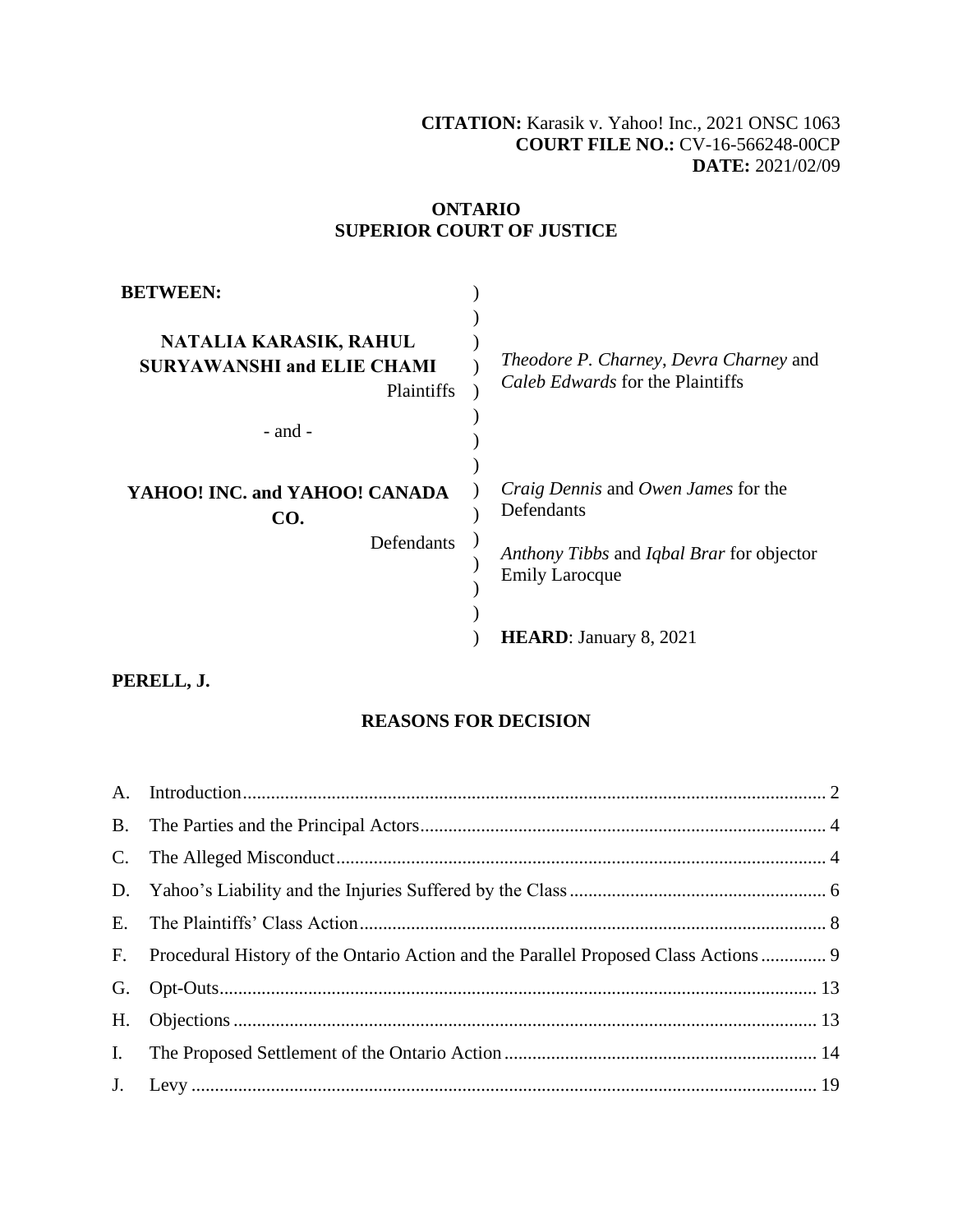|    | K. The Preliminary Motion for Production of the Merchant Law Group's Mediation Brief 19 |  |
|----|-----------------------------------------------------------------------------------------|--|
| L. |                                                                                         |  |
| M. |                                                                                         |  |
| N. |                                                                                         |  |
| 1. |                                                                                         |  |
|    |                                                                                         |  |
| O. |                                                                                         |  |
| P. |                                                                                         |  |
|    |                                                                                         |  |
|    |                                                                                         |  |
| Q. |                                                                                         |  |
|    |                                                                                         |  |

# <span id="page-1-0"></span>**A. Introduction**

In this certified national class action under Ontario's *Class Proceedings Act, 1992*, <sup>1</sup> which  $\lceil 1 \rceil$ I shall refer to as the "Ontario Action", Natalia Karasik, Rahul Suryawanshi, and Elie Chami are the Representative Plaintiffs. They sue Yahoo! Inc. and Yahoo! Canada Co. (collectively "Yahoo").

 $\lceil 2 \rceil$ Class Counsel in the Ontario Action are Charney Lawyers P.C. of Ontario and Garcha & Company of British Columbia. Class Counsel are part of a consortium that includes the counsel in an action in Alberta against Yahoo in which James H. Brown & Associates and Higgerty Law are the lawyers of record. There is also an action in British Columbia in which Garcha & Company are the lawyers of record.

 $\lceil 3 \rceil$ The Representative Plaintiffs and Class Counsel in the Ontario Action move for: (a) approval of a \$20.3 million settlement, (b) approval of Class Counsel's \$4.9 million plus disbursements and taxes fee request, and (c) approval of honoraria for the Representative Plaintiffs of \$7,500 each.

A Class Member, Emily Larocque, who has commenced a proposed national class action  $\lceil 4 \rceil$ in Saskatchewan, opposes the motions brought by the Representative Plaintiffs and Class Counsel. Ms. Larocque is represented at the settlement approval hearing by the Merchant Law Group LLP, her lawyers in the Saskatchewan Action.

 $\lceil 5 \rceil$ Although a class member in the Ontario Action, Ms. Larocque's preferred Class Counsel for an action against Yahoo are the Merchant Law Group, her lawyers in her Saskatchewan Action. On Ms. Larocque's behalf, the Merchant Law Group filed a 150-page objection to the approval of

<sup>&</sup>lt;sup>1</sup> S.O. 1992. c. 6.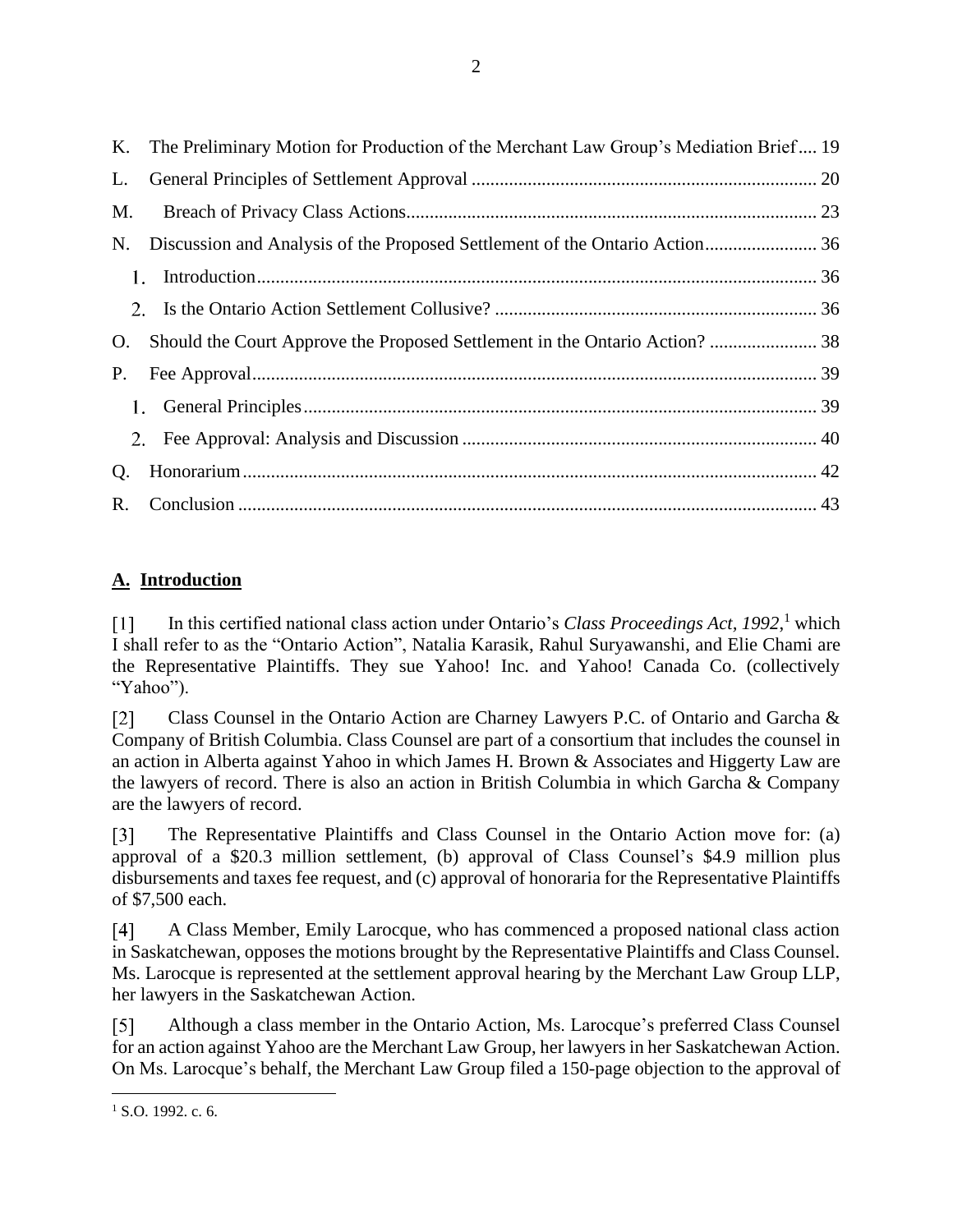the settlement of the Ontario Action.

 $\lceil 6 \rceil$ The Merchant Law Group also orchestrated a campaign to elicit Class Member opposition to the settlement in the Ontario Action and to recruit support for the Saskatchewan Action, for which it is in the process of seeking certification. At the eleventh hour of the settlement approval motion, at the instigation of the Merchant Law Group over a hundred objections were delivered opposing the settlement in the Ontario Action.

The Merchant Law Group is waging what for practical purposes is a multijurisdictional  $\lceil 7 \rceil$ war for carriage of a national class action against Yahoo. Through Ms. Larocque's objection, the Merchant Law Group, which believes it will extract a more substantial settlement or judgment against Yahoo, challenges the settlement in the Ontario Action as collusive, overly risk adverse, improvident to the point of worthlessness, and unworthy of approval.

 $\lceil 8 \rceil$ Class Counsel and Yahoo's Counsel took umbrage to the Merchant Law Group's attack and to the suggestion that there was a collusive settlement. Class Counsel and Yahoo's Counsel counterattacked by challenging the integrity of the Merchant Law Group, and Yahoo's Counsel brought a motion to have the Merchant Law Group produce its mediation brief from a mediation involving the Saskatchewan Action. However, Ms. Larocque claimed settlement privilege with respect to the mediation brief.

 $[9]$ For reasons that I will explain below, I shall dismiss the preliminary motion for the production of Ms. Larocque's mediation brief.

 $\lceil 10 \rceil$ And I will disregard the mudslinging between the law firms. The *ad hominem* attacks about the integrity of the Merchant Law Group are not relevant to the issues on this settlement approval motion.

A settlement approval motion is the time to determine whether the proposed settlement is fair, reasonable, and in the best interests of the collective comprised of Class Members. A settlement approval motion is not a carriage contest, nor is it a trial about the likelihood of whether another class action will be certified, nor is it about the likelihood that if certified that rival action would provide more access to justice and a better outcome for the Class Members. It is, of course, conceivable that the Merchant Law Group or some other counsel in some other jurisdiction could achieve a better outcome but that is not the issue before the court. Whether another court will enforce the judgment of the Ontario court or allow a rival class to proceed are issues for that court, not this one. A settlement approval motion is not the occasion to decide definitively the liability and quantification of damages issues that can only be decided at common issues and individual issues trial. The genuine issue before this court in Ontario is whether it should approve a proposed settlement in a national class action pursuant to s. 29 of the *Class Proceedings Act, 1992* and in accordance with the principles of evaluation of settlement worthiness that have been developed in the case law.

Because of the arguments of the parties and the objector in the immediate case, it shall be  $[12]$ necessary for me to do a deep dive into the methodology a court uses to assess the merits of a class action settlement and to determine whether the settlement in the immediate case should be approved. Because of the arguments of the parties and the objector in the immediate case, it shall be necessary for me to examine the nascent class action case law about privacy breach class actions.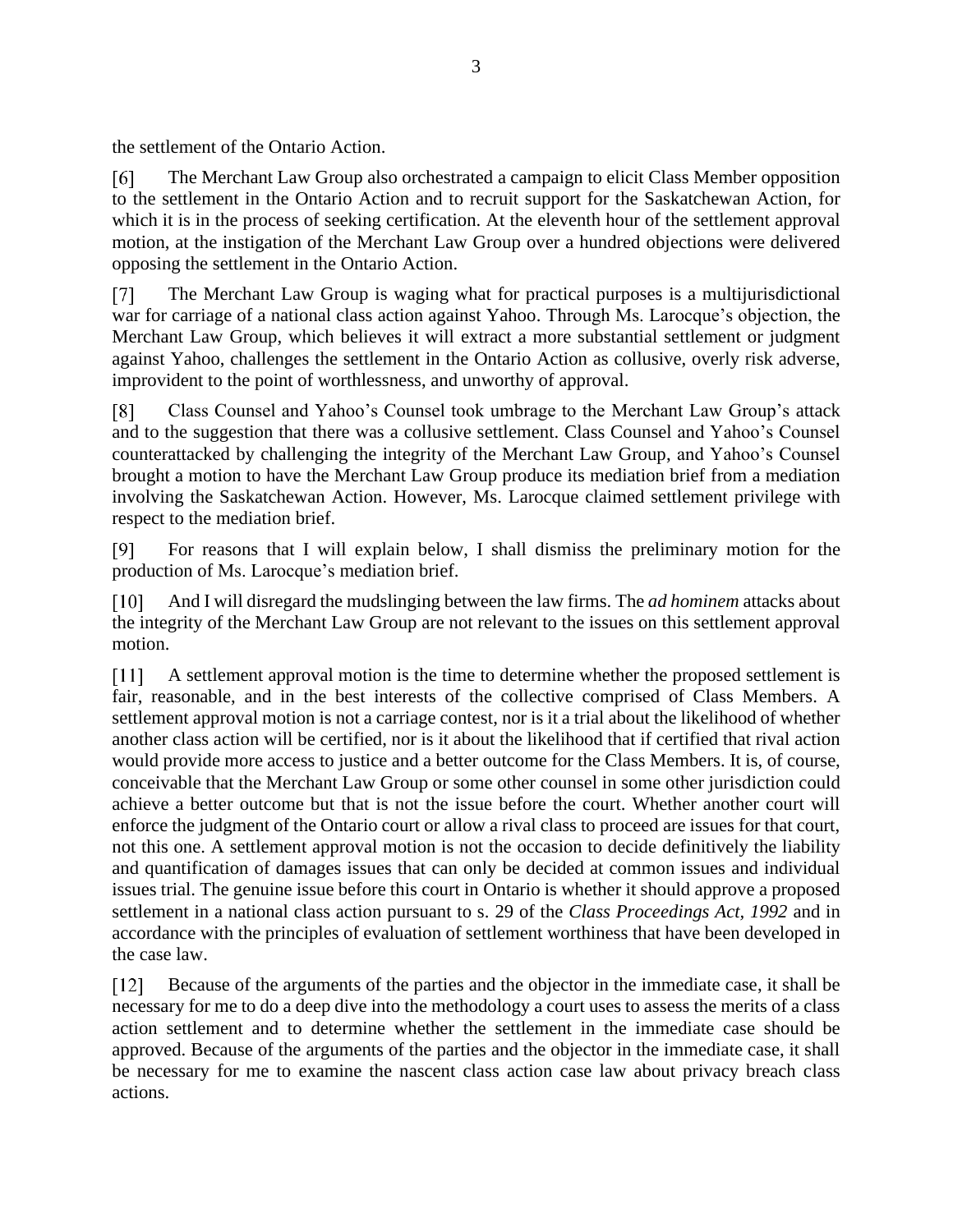$\lceil 13 \rceil$ To foreshadow the outcome, in the immediate case, for the reasons that follow, I find that the settlement in the Ontario Action is fair, reasonable, and in the best interests of the Class Members, including Ms. Larocque. I approve the Settlement. I approve a Class Counsel fee of \$3.0 million (not \$4.9 million). I do not approve the honoraria.

## <span id="page-3-0"></span>**B. The Parties and the Principal Actors**

During the relevant time, Yahoo was a publicly traded technology company incorporated  $\lceil 14 \rceil$ pursuant to the laws of Delaware and headquartered in Sunnyvale, California. Yahoo offered several Internet products, including Yahoo Mail, which is an email service.

 $\lceil 15 \rceil$ During the relevant time, Yahoo Canada was a subsidiary incorporated pursuant to the laws of Nova Scotia. It is headquartered in Toronto, Ontario. It was responsible for administering and managing Yahoo accounts registered in Canada.

 $\lceil 16 \rceil$ In 2017, Yahoo sold its operating business to Verizon Communications Inc. However, Yahoo remained liable for data breaches that had occurred during the relevant period. Verizon agreed to contribute 50% to the liabilities related to data breaches. In 2017, in a reorganization Yahoo was renamed Altaba Inc. Thus, the style of cause should be amended accordingly.<sup>2</sup>

 $[17]$ As a further complication to the factual background of the immediate case, to be discussed further below, it should be noted that Altaba is in the process of being dissolved as a corporation in proceedings in Delaware. Money, however, has been set aside for the claims of creditors including the Class Members of the Ontario Action.

During the relevant time, the Representative Plaintiffs were users of Yahoo Mail, which is  $\lceil 18 \rceil$ an email service. Mr. Chami is a resident of Québec. Ms. Karasik is a resident of Ontario. Mr. Suryawanshi is a resident of Alberta. Each of the Representative Plaintiffs had their email accounts compromised by cyberattacks from hackers.

 $[19]$ Ms. Larocque is a resident of Saskatoon, Saskatchewan. Her Yahoo email account was compromised on July 5, 2015 when her passwords were changed without her authorization. She, however, was able to retrieve her password through a verification process after which she changed her password on her email and on other accounts to protect her confidential information.

### <span id="page-3-1"></span>**C. The Alleged Misconduct**

[20] In August 2013, there was a cyberattack, by a still unidentified hacker, against Yahoo's worldwide user database. The hacker extracted information from approximately three billion accounts, including the user account information of about 5.0 million Canadians. The information extracted included names, email addresses, telephone numbers, dates of birth, hashed passwords (using the MD5 algorithm) and, in some cases, encrypted or unencrypted security questions and answers.

 $\lceil 21 \rceil$ Yahoo was not aware of the August 2013 cyberattack until November 2016, when U.S.

<sup>2</sup> On February 20, 2019, an action under the style of cause *Chami v. Altaba Inc., et al.* was filed in Ontario Superior Court of Justice at Toronto with court file number CV-19-00614734-00CP to toll the limitation period against Altaba and Verizon.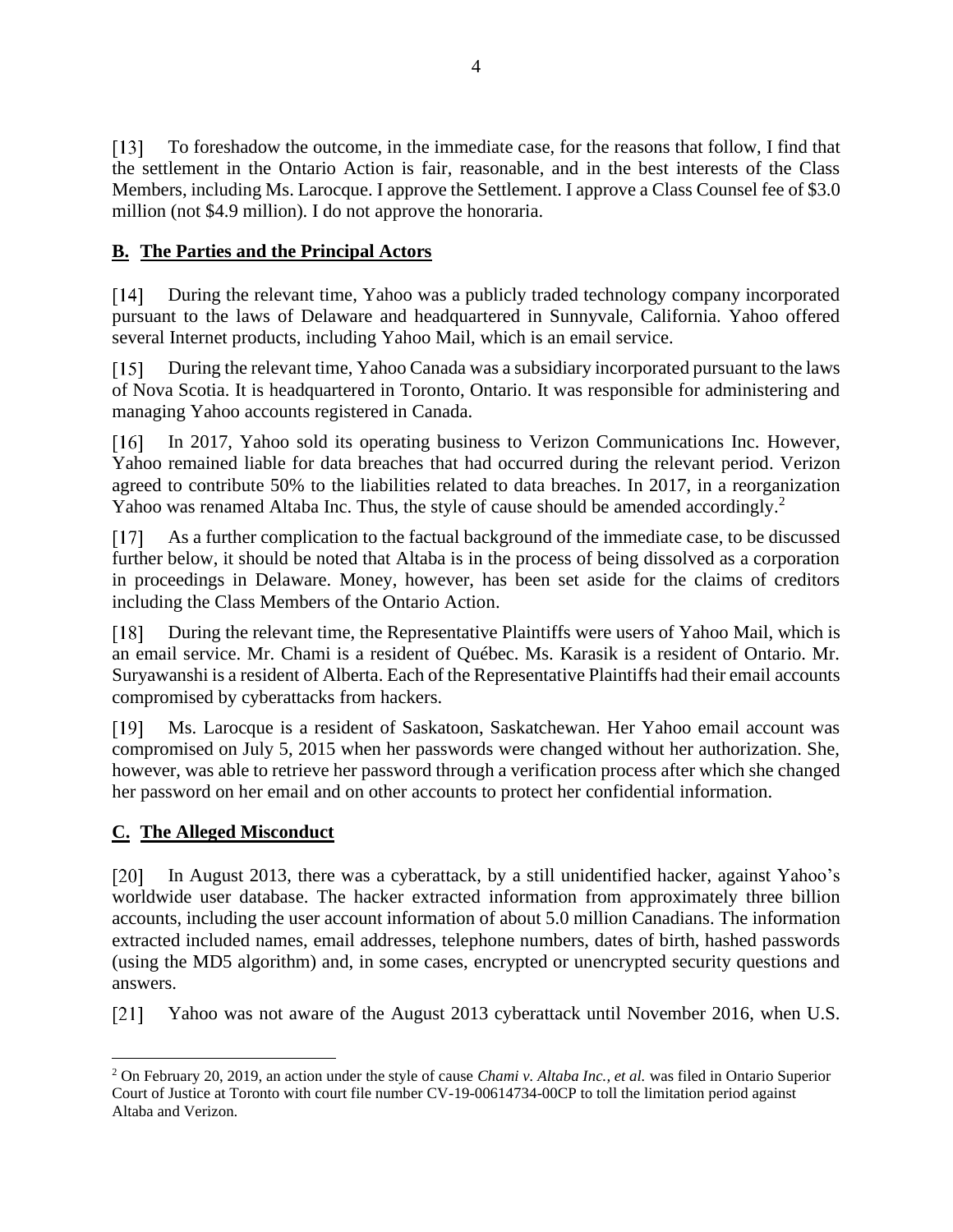federal law enforcement agencies brought the theft of information to Yahoo's attention.

 $\lceil 22 \rceil$ In or about November and December 2014, the Yahoo email database was again hacked and information from approximately 500 million accounts was stolen. Yahoo believes that the 2014 cyberattack was sponsored by the Federal Security Service of the Russian Federation and executed by a criminal on the FBI's "most wanted" cyber list and on Interpol's red notice list.

 $\lceil 23 \rceil$ Yahoo was aware of the 2014 cyberattack shortly after it occurred, but it did not disclose it to the public until September 2016.

 $\lceil 24 \rceil$ In the years between the 2013 cyberattack and Yahoo's disclosure of it, stolen user account information from the Yahoo UDB was offered for sale on the dark web.

In 2015 and 2016, the perpetrators responsible for the 2014 cyberattack engaged in targeted and untargeted computer cookie-minting efforts, which allowed them to access accounts without a password. Computer cookies are data sent from a website to a browser's computer and stored on the web browser's computer. The data helps the website operator keep track of the browser's internet activity.

 $\lceil 26 \rceil$ Based on Yahoo's outside forensic expert's analysis, between 6,500 and 6,700 accounts were targeted, including approximately 128 Canadian accounts. However, based on Yahoo's outside forensic expert's analysis, approximately 32 million accounts were affected through the untargeted cookie-minting effort, including approximately 3.4 million Canadian accounts.

Yahoo believes that the targeted cookie forgery was used to access the content of certain  $\lceil 27 \rceil$ mail accounts believed to belong to people of interest to Russian intelligence. In respect of the untargeted cookie-minting effort, Yahoo believes that the vast majority of accounts affected were accessed for the purpose of harvesting the contact information to facilitate spam (mass computer) marketing.

Beginning on September 22, 2016, Yahoo sent a notice with respect to the 2014 cyberattack  $\lceil 28 \rceil$ entitled "Important Message Regarding Your Account Security" via email to some, but not all, of its Canadian users. The notice advised the users of the 2014 cyberattack but not the 2013 cyberattack.

Beginning on December 14, 2016, Yahoo notified its customers about the 2013  $\lceil 29 \rceil$ cyberattack. Yahoo sent a standard-form notice via email entitled "Important Security Information for Yahoo Users" to Canadian users believed to have been affected by the 2013 Breach, including the three representative Plaintiffs. The notice, which is similar to the notice sent with respect to the 2014 cyberattack, stated, in part:

### **What Happened?**

Law enforcement provided Yahoo in November 2016 with data files that a third party claimed was Yahoo user data. We analyzed this data with the assistance of outside forensic experts and found that it appears to be Yahoo user data. Based on further analysis of this data by the forensic experts, we believe an unauthorized third party, in August 2013, stole data associated with a broader set of user accounts, including yours. We have not been able to identify the intrusion associated with this theft. We believe this incident is likely distinct from the incident we disclosed on September 22, 2016.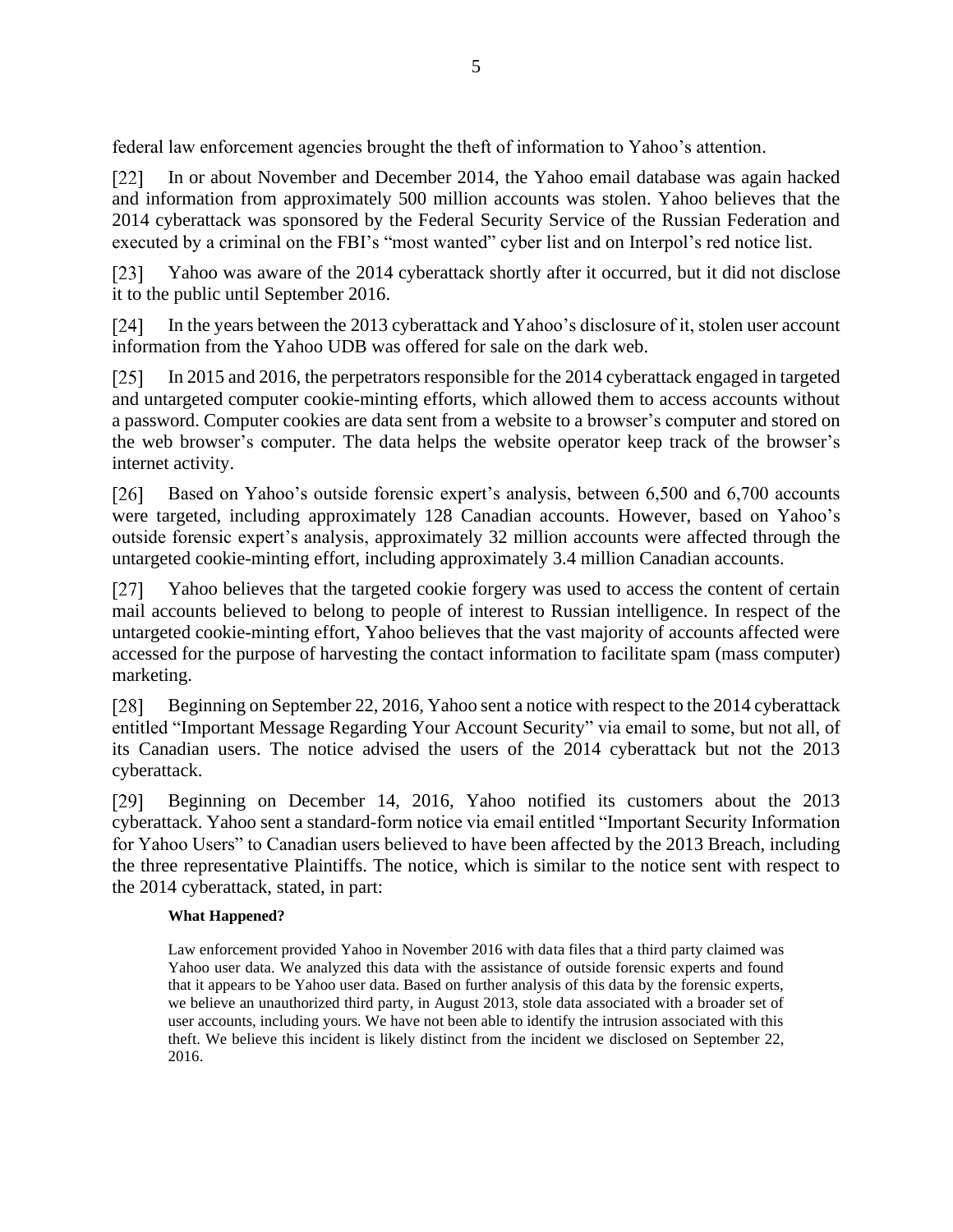#### **What Information Was Involved?**

The stolen user account information may have included names, email addresses, telephone numbers, dates of birth, hashed passwords (using MD5) and, in some cases, encrypted or unencrypted security questions and answers.

[…]

#### **What You Can Do?**

We encourage you to follow these security recommendations:

Change your passwords and security questions and answers for any other accounts on which you used the same or similar information used for your Yahoo account.

Review all of your accounts for suspicious activity.

Be cautious of any unsolicited communications that ask for your personal information or refer you to a web page asking for personal information.

Avoid clicking on links or downloading attachments from suspicious emails.

In the years between the 2013 cyberattack and Yahoo's disclosure of it, some Class [30] Members, including the Representative Plaintiffs, periodically changed their passwords, which significantly reduces the risk of cybercrime although the actual number who changed their passwords is unknown.

In February 2017, Yahoo sent a security notification via email to some of its Canadian  $\lceil 31 \rceil$ users, including Mr. Chami and Mr. Suryawanshi regarding the cookies breach.

In mid-September 2017, Yahoo discovered that the 2013 cyberattack was more extensive  $\lceil 32 \rceil$ than originally thought. Yahoo discovered that all the data associated with all of the accounts that were in Yahoo's user database at the time of the 2013 cyberattack had been hacked. This revelation came about when in early 2017, a Russian cybercriminal offered the whole Yahoo database for sale at a Russian language internet underground forum. A threat intelligence firm advised Yahoo of the sale, and in September 2017, the threat intelligence firm purchased the database on behalf of Yahoo. It is not known, but it is possible, that contrary to its promise, the nefarious vendor of the hacked information kept a copy of the information from the database.

As the discussion below will reveal, in late September 2017, the first of several class [33] actions in Canada and the United States were commenced against Yahoo.

Beginning on October 3, 2017, Yahoo sent another notice via email to additional users who  $\lceil 34 \rceil$ were identified as affected by the 2013 cyberbreach. In a press release, Verizon explained that although Yahoo had disclosed that more than 1.0 billion of the approximately 3.0 billion accounts existing in 2013 had been affected, the company recently obtained new intelligence and that all Yahoo accounts were affected by the 2013 cyberattack.

### <span id="page-5-0"></span>**D. Yahoo's Liability and the Injuries Suffered by the Class**

It is estimated that five million Canadians are Class Members. It is known that all of the  $\lceil 35 \rceil$ Class Members suffered the risk of harm from the misappropriation and possible misuse of their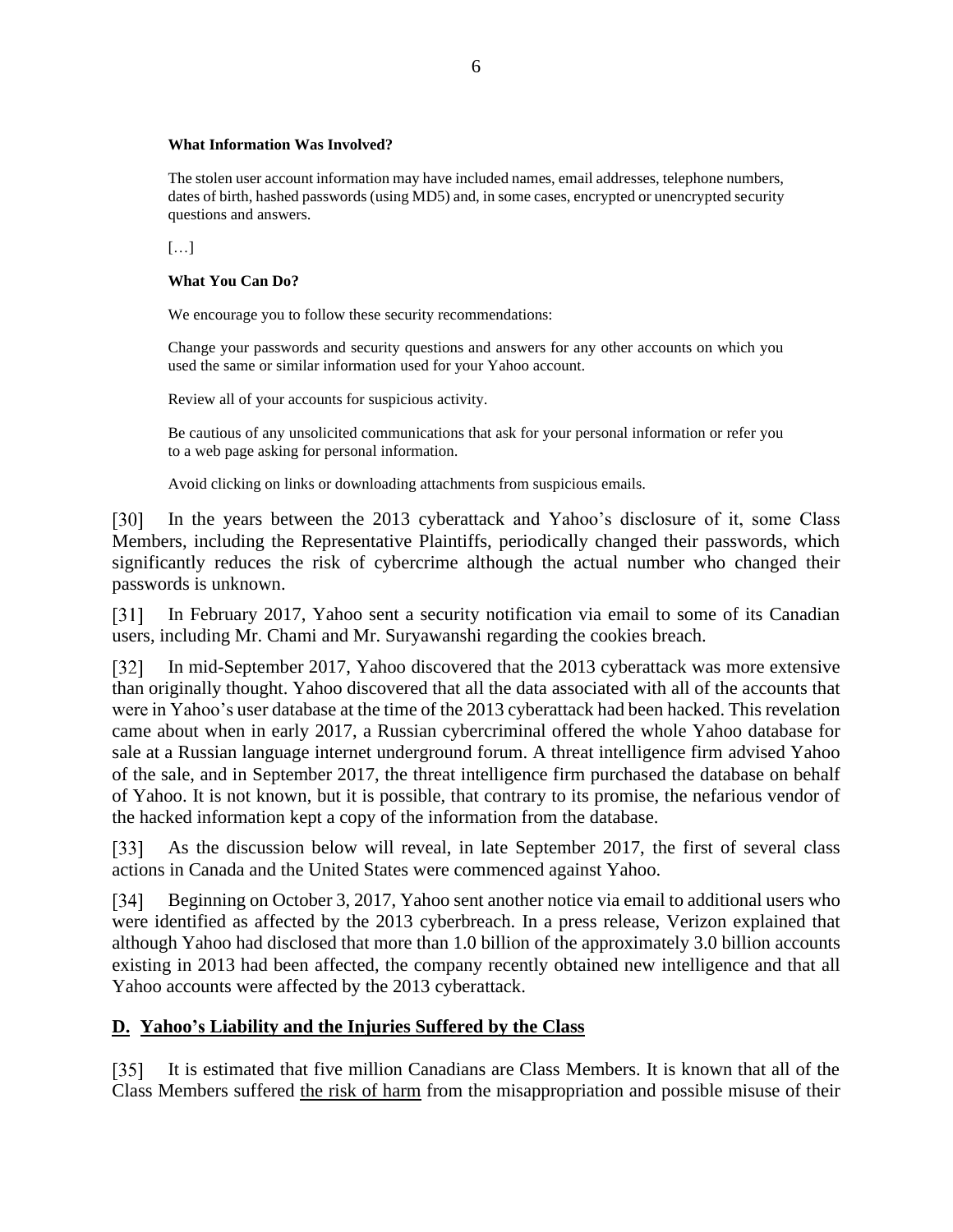personal information. However, it is not known how many Class Members suffered the actuality of harm from the extraction of their personal information. The risk of harm may be mitigated by email users that before or after becoming aware of hacking took safeguards to protect their own personal information. The risk of harm may not be actualized because the hacker may not use or misuse some of the hacked information.

[36] In the immediate case, although there was evidence that some Class Members responded to the notice of the cyberbreaches by incurring the expense of obtaining credit monitoring or identify theft insurance or enhanced data protection, there was no evidence that any individual Class Member has been or was the victim of identity theft tied to the cyberattacks.

It should be observed that it is always the case that the extent of the potentiality and the  $\left\lceil 37\right\rceil$ actuality of harm from cyberattacks is unknown, unknowable, or capable of being proven only with considerable difficulty. This observation is relevant because in a massive breach of privacy, the difficulty of connecting a breach of privacy with harm consequent on the breach is something that defendants can and do use as a bargaining chip to reduce exposure to liability.

 $\lceil 38 \rceil$ In this last regard, in the immediate case, the duration and the degree of risk of harm varied across the five million Class Members. Class Members who guarded their personal information by prudent and timely password changes were at less risk during the period in which Yahoo did not give notice of the cyberattack. Further, in the immediate case, the Class Members entered their own personal information into Yahoo's worldwide user database and some of that information was garbage information, which is to say that the data was mistaken, inaccurate, disguised, or out-ofdate or and in some instances the information was simply false and therefore its loss of confidentiality would not cause harm and these Class Members were at less risk. In the immediate case, on an individual basis, the purloined information may have been adequate for some nefarious uses, like annoying advertising or marketing campaigns, but the hacked information may have been inadequate for more serious misuses, such as identity theft. Moreover, even if a Class Member actually suffered a harm from the misuse of his or her personal information, he or she might have difficulty in proving that the harm was a consequence of the cyberattacks on the Yahoo worldwide user database or had some other explanation.

 $\lceil 39 \rceil$ In the immediate case, insofar as the plaintiffs themselves are concerned, there is some information about the risk of harm and the actuality of harm. As mentioned above, Yahoo was reorganized as Altaba Inc. and Altaba Inc. is in the process of being dissolved as a corporation. In the dissolution proceedings, Mr. Chami, Ms. Karasik, and Mr. Suryawanshi made claims for compensation, that provide some insight into the injuries suffered by the Class Members.

a. Mr. Chami made a claim for \$25,672.09, comprised of: \$10,000 for intrusion upon seclusion for two cyberattacks; \$12,500 for intrusion upon seclusion with respect to the cookie breaches; \$1,600 for credit monitoring expenses and for future credit monitoring for two years; \$175 damages for inconvenience and wasted time for seven hours at \$25/hr; and \$10 for punitive damages (his proportional share of a \$50 million punitive damages award).

b. Mr. Suryawanshi made a claim for \$25,885.98, calculated similarly to Mr. Chami's claim.

c. Ms. Karasik made a claim \$13,231.95. Her claim was lower as she made a claim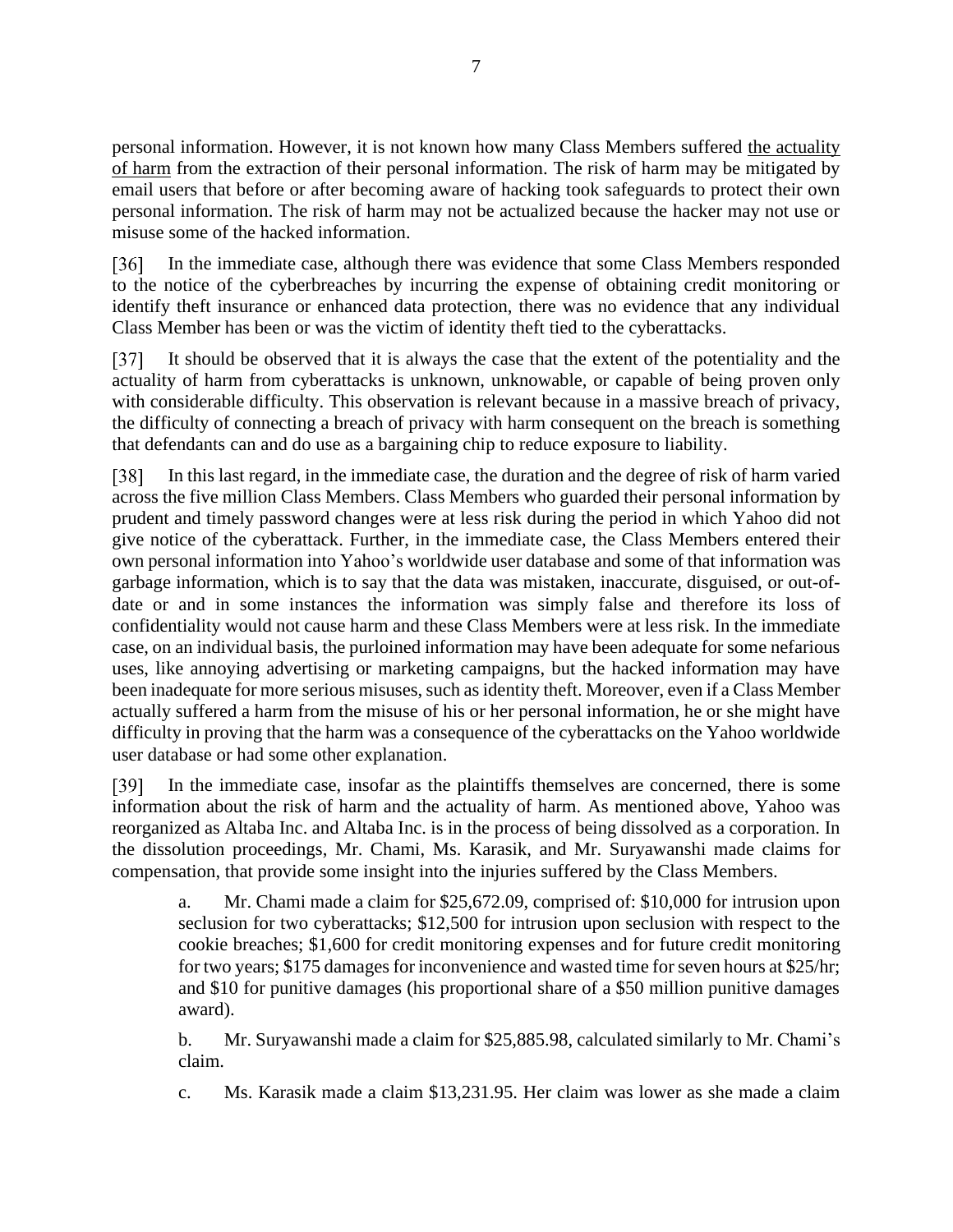with respect to one cyberattack.

 $[40]$ However, using Mr. Chami's claim as an example, it should be observed that if the general (moral or symbolic) damages component is removed from the calculation of damages and the expense of credit monitoring is removed from the claim, the measure of the loss is just \$175 damages for inconvenience and wasted time for seven hours at \$25/hr. and \$10 for punitive damages.

These last observations are significant because, as I shall explain further below, the extant  $[41]$ case law about approved settlements reveals that general (moral or symbolic) damages awards tend to be minuscule.

### <span id="page-7-0"></span>**E. The Plaintiffs' Class Action**

 $\lceil 42 \rceil$ As set out in the Amended Fresh as Amended Statement of Claim, the causes of action advanced by the Plaintiffs are: (a) negligence, (b) breach of contract, (c) breach of confidence, (d) intrusion upon seclusion, (e) unjust enrichment/waiver of tort, and (f) breaches of Québec's *Consumer Protection Act*<sup>3</sup> and the *Civil Code of Québec*. 4

For the purposes of the consent certification motion, the causes of action advanced by the  $[43]$ Representative Plaintiffs are: (a) negligence, and (b) on behalf of Québec Class Members, breach of articles 35-37 of the *Civil Code of Québec*.

It is to be noted that causes of action based on the privacy statutes of British Columbia,  $\lceil 44 \rceil$ Saskatchewan, Manitoba, and Newfoundland and Labrador"<sup>5</sup> have never been a part of the Ontario Action.

 $[45]$ The Class is defined in the Certification Order as all Canadian residents with Yahoo accounts at any time during the period January 1, 2012 through December 31, 2016. It is estimated that the class is comprised of approximately 5 million Canadians.

The certified common issues for settlement purposes are as follows:  $[46]$ 

*Negligence* 

(1) Did one or both of the defendants owe the Class Members a duty of care to take reasonable steps to establish, maintain and enforce appropriate security safeguards against a cyberattack to limit the exposure of the Class Members' account information?

(2) Did the one or both of the defendants owe the 2014 and Cookie Class Members a duty to warn/notify those Class Members in a reasonably timely manner with sufficient information about those Breaches?

(3) Did one or both of the defendants breach the standard of care reasonably expected of them in the circumstances? If so, how?

<sup>&</sup>lt;sup>3</sup> CCOLR c. P-40.1

<sup>4</sup> CQLR c CCQ-1991.

<sup>5</sup> *Privacy Act*[, RSBC 1996, c 373;](http://canlii.ca/t/jj79) *Privacy Act*, [CCSM c P125;](http://canlii.ca/t/k9qc) *Privacy Act*, [RSS 1978, c P-24;](http://canlii.ca/t/x51) *Privacy Act*, [RSNL](http://canlii.ca/t/jxsm)  [1990, c P-22.](http://canlii.ca/t/jxsm)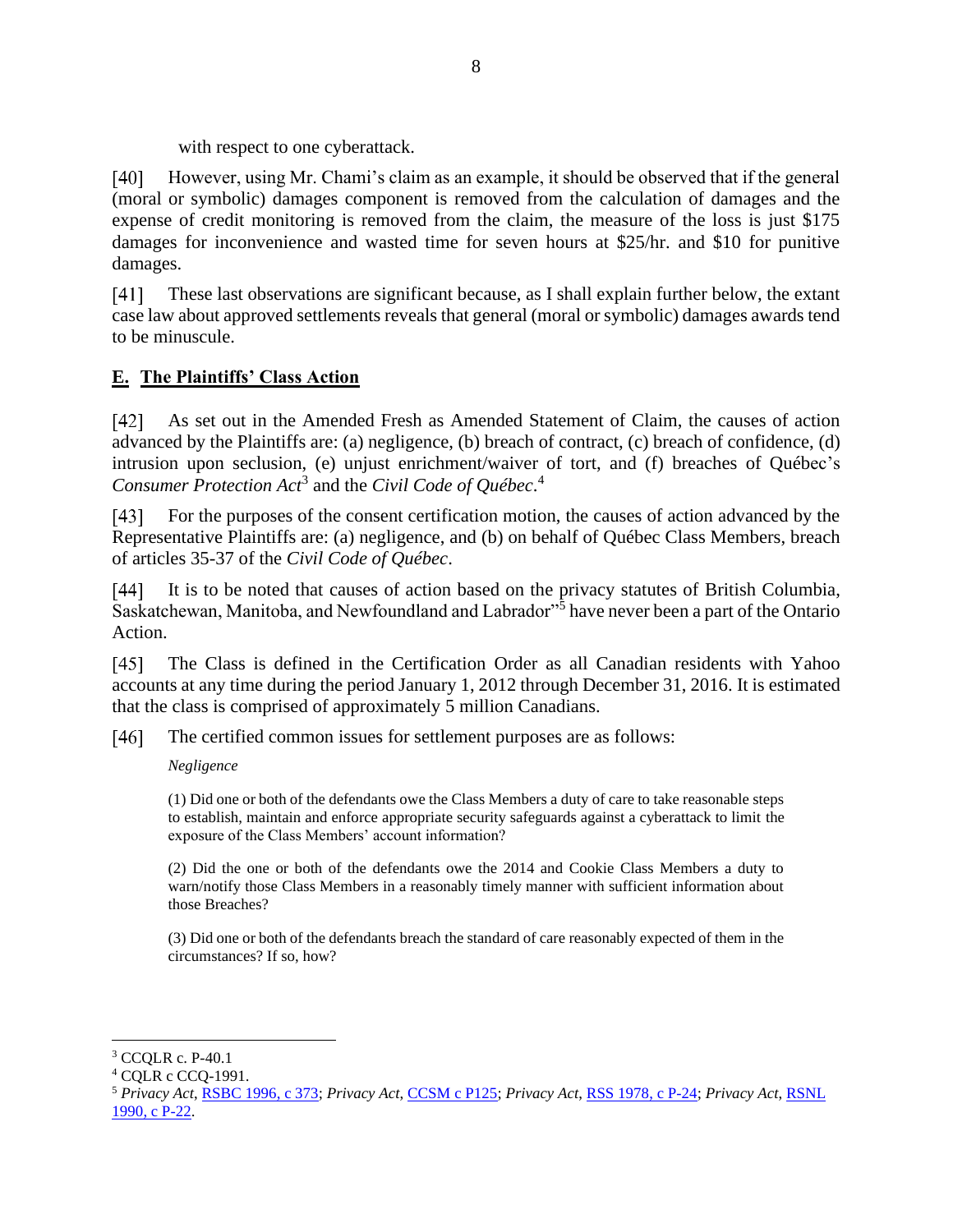(4) Did one or both of the defendants have a duty to offer class members credit monitoring type services?

*Breach of articles 35, 36, and 37 of the CCQ*

(5) With respect to Class Members resident in Québec, are one or more of the defendants liable to the Classes for breaches of articles 35, 36, and/or 37 of the *CCQ*?

*Damages*

(6) Are the defendants or any one of them liable for damages to the Class for negligence and breach of the *CCQ*?

#### <span id="page-8-0"></span>**F. Procedural History of the Ontario Action and the Parallel Proposed Class Actions**

[47] On September 26, 2016, Garcha & Company, co-Class Counsel in the Ontario Action, commenced a proposed national class action in British Columbia under the style of cause *Gill v. Yahoo! Canada and Yahoo! Inc.* with court file number S-168873 (the "British Columbia Action"). The British Columbia Action is being case managed by Justice Morellato.

On December 16, 2016, the Representative Plaintiffs commenced the Ontario Action.  $[48]$ 

[49] On December 23, 2016, an action under the style of cause *Sidhu et al. v. Yahoo! Canada, Altaba* was commenced in Alberta Court of Queen's Bench at Edmonton with court file number 1603-22837 (the "Alberta Action"). Counsel in the Alberta Action are James H. Brown & Associates and Higgerty Law. A judge has not yet been assigned to case manage the Alberta Action, and the parties to the Alberta Action are currently in the process of obtaining an order for a dismissal of the action.

On January 26, 2017, an action originally commenced under the style of cause *Michel*  [50] *Demers v. Yahoo! Inc. and Yahoo! Canada Co.,* later amended to *Brigitte Bourbonnière v. Yahoo! Inc. and Yahoo! Canada Co*., was commenced in Québec Superior Court at Montreal with court file numbers 500-06-000841-177 and 500-06-000842-175 (the Québec Action.). Counsel in the Québec Action are the Merchant Law Group.

 $[51]$ On May 16, 2017, in Saskatchewan, Emily Larocque commenced a proposed national class action against Yahoo with respect to the cyberattacks. The action was commenced in the Saskatchewan Court of Queen's Bench at Regina. Counsel in the Saskatchewan Action are the Merchant Law Group. Justice Elson is case managing the Saskatchewan Action.

 $\lceil 52 \rceil$ On November 20, 2017, in the British Columbia Action, Yahoo sought a case management direction and requested that a stay motion be heard before the certification motion. Justice Morellato reserved judgment.

On January 18, 2018, the Plaintiffs in the Ontario Action delivered their motion record in [53] support of certification. The motion was supported by affidavits from the Plaintiffs and Tina Yang, a lawyer then of Class Counsel.

On February 27, 2018, at a case conference, I scheduled the certification motion in the 1541 Ontario Action for March 21-22, 2019.

 $\lceil 55 \rceil$ On February 28, 2018, in the British Columbia Action, Justice Morellato dismissed the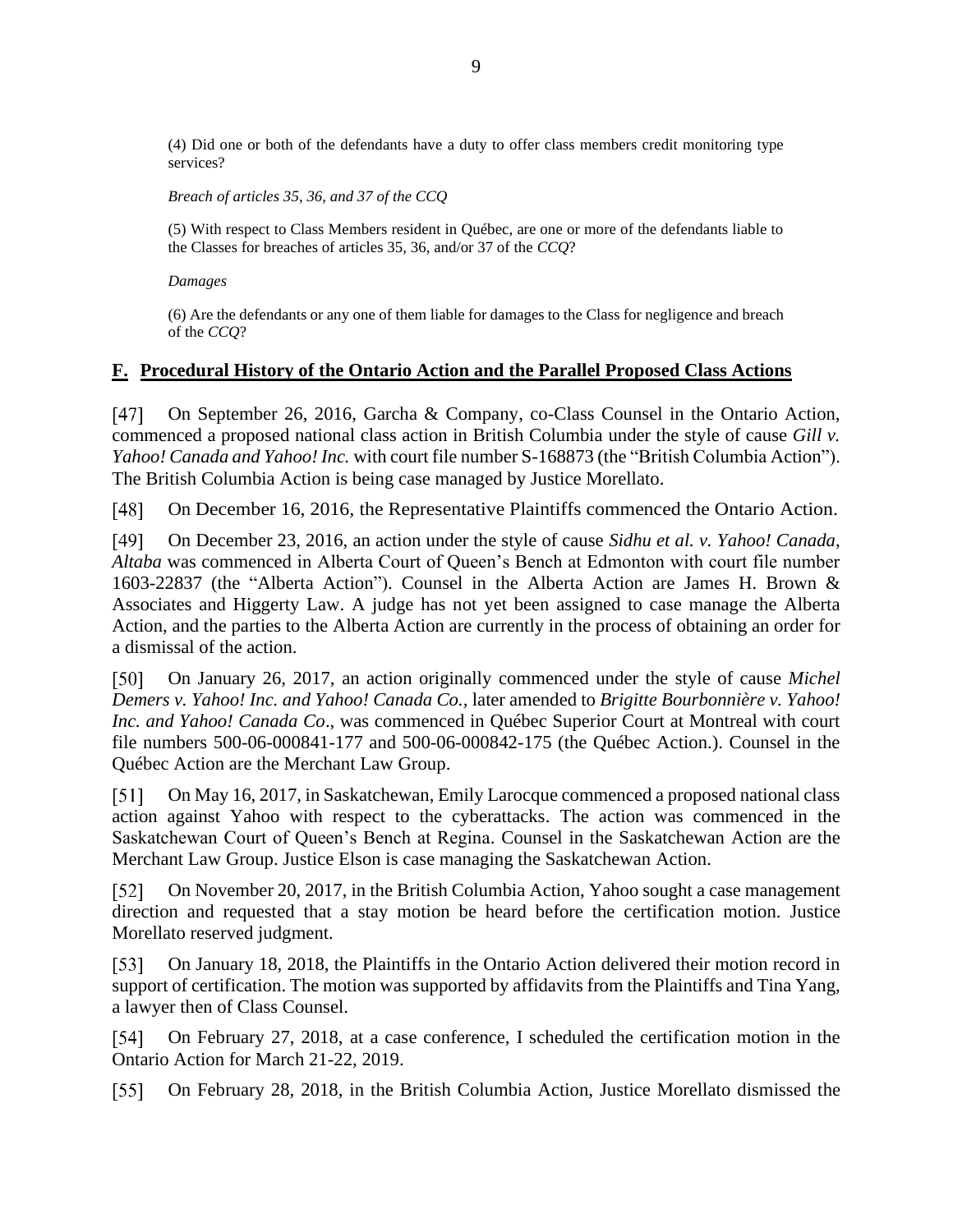motion to schedule Yahoo's stay motion before the certification motion.<sup>6</sup> The certification motion was scheduled for a hearing commencing on June 17, 2019.

 $[56]$ In April 2018, the U.S. Securities and Exchange Commission announced that Yahoo's successor company, Altaba, had agreed to pay a \$35 million fine to settle charges that it misled investors and customers by not informing them of the 2014 cyberattack until September 2016, despite knowing about it in late 2014.

In September 2018, in light of the settlement reached in U.S. multidistrict actions  $\sqrt{571}$ consolidated under *Re: Yahoo! Inc. Customer Data Security Breach Litigation*, Case No. 5:16- MD-02752, Class Counsel in the Ontario Action and counsel for Yahoo decided to proceed to mediation.

[58] On December 13, 2018, there was a mediation session. Class Counsel in the British Columbia, Alberta, and Ontario Actions formed a consortium that negotiated with Yahoo. The Merchant Law Group was included in those settlement discussions, but it negotiated separately with Yahoo. The mediator was Jed Melnick, who had mediated the U.S. Settlement. The mediation was not successful.

[59] It was at this mediation session that the Merchant Law Group prepared the mediation brief that is the subject of the preliminary motion mentioned above.

 $[60]$ On December 10, 2018, the Plaintiffs in the Ontario Action delivered a supplementary motion record, which was comprised of an expert report from Ashkan Soltani. Mr. Soltani is a computer technologist, and he opined about the scope of the data breaches, provided some basis in fact for the common issues, and identified the nature of the damages suffered by the putative Class Members.

[61] On December 18, 2018, the Plaintiffs in the Québec Action brought a motion for authorization. Yahoo brought a cross-motion for *lis pendens*, which would have stayed the Québec Action. Justice Tremblay reserved judgment.

 $[62]$ On February 19, 2019, at a case conference in the Ontario Action, I rescheduled the certification motion for June 17-18, 2019.

 $[63]$ By March 25, 2019, Yahoo delivered its responding materials in the Ontario Action, which were comprised of: (a) the affidavit of Sean Zadig, who was a cybersecurity manager for Yahoo; (b) the affidavit of Seema Reddy, who was General Legal Counsel to Yahoo Canada during the relevant time; (c) the affidavit of Dr. Edgar Whipple, who was a Senior Principal Software Development Engineer and the architect of the Yahoo database; (d) the expert report of Dr. Anindya Ghose, who has a Ph.D. in information systems and who is a professor at the Leonard N. Stern School of Business at New York University; and (e) the expert report of Kevvie Fowler, who is a Deloitte Partner and Global & Canada Incident Response Leader.

 $[64]$ On June 10, 2019, in the Québec Action, Justice Tremblay refused to authorize the action.<sup>7</sup> Yahoo's cross-motion became moot. The putative Class Members from Québec are part of the certified class in the Ontario Action.

<sup>6</sup> *Gill v. Yahoo! Canada Co*., [2018 BCSC 290.](http://canlii.ca/t/hqpmx)

<sup>7</sup> *Bourbonnière c. Yahoo! Inc*., [2019 QCCS 2624.](http://canlii.ca/t/j1b9g)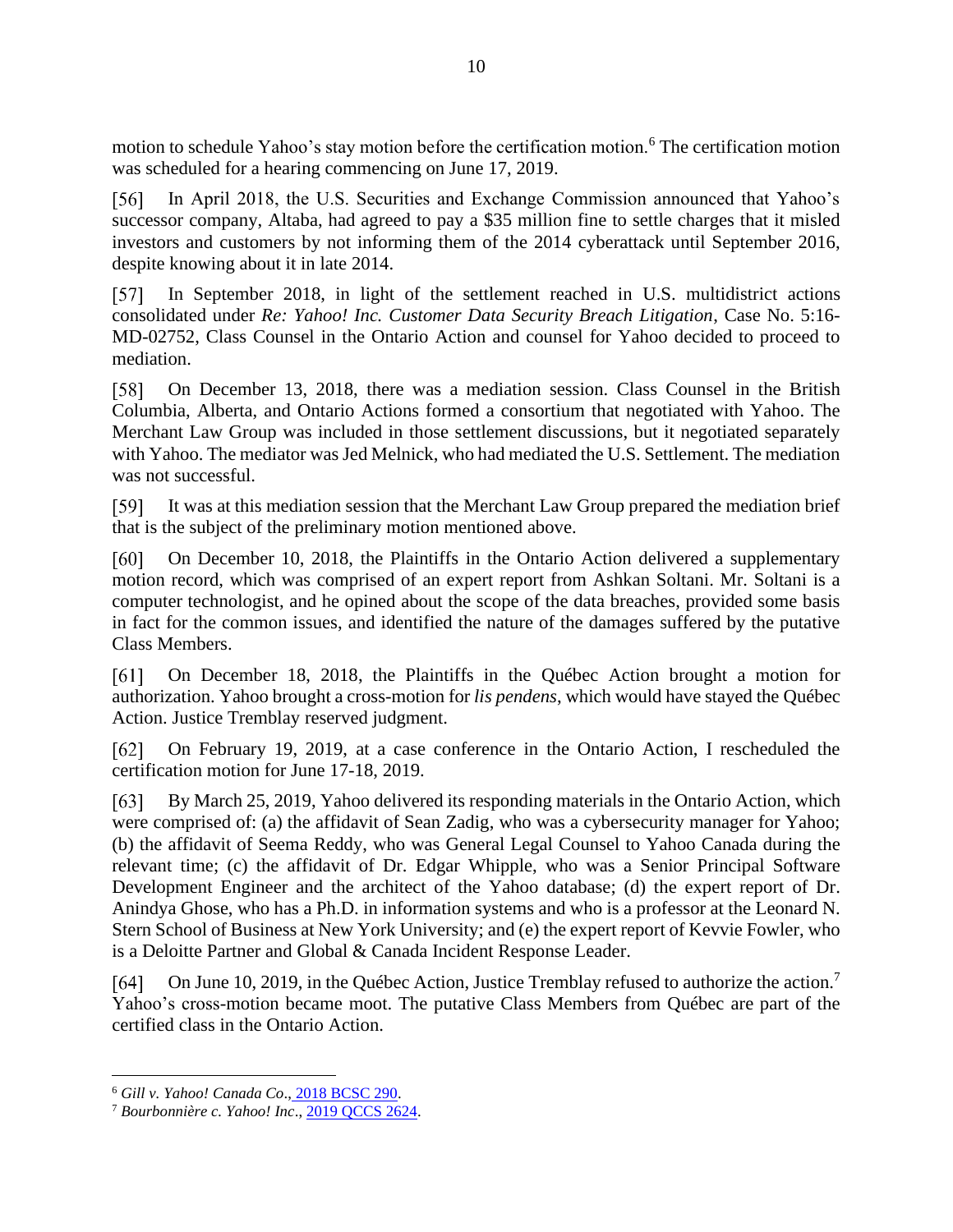[65] In June 2019, the certification motions in the British Columbia Action and in the Ontario Action did not proceed, as the parties were not ready. The certification motion in Ontario was rescheduled to be heard on October 31 and November 1, 2019.

[66] On July 3, 2019, the Plaintiffs delivered their reply record in the Ontario Action, which was comprised of a lawyer affidavit from Ms. Yang, affidavits from the Plaintiffs, and a supplemental report from Mr. Soltani to respond to Yahoo's expert, Dr. Ghose.

Dr. Whipple's analysis of the Yahoo's database prompted Class Counsel to request access  $[67]$ to the entire Yahoo database, and on August 1, 2019, the Plaintiffs in the Ontario Action brought a production motion. By the time the motion was argued, there was only one production request outstanding, and I dismissed the motion by reasons for decision dated August 7, 2019.<sup>8</sup>

On September 24, 2019, the Plaintiffs in the Ontario Action delivered a supplementary [68] reply record, together with their factum on certification. The supplementary reply record was comprised of the Amended Fresh as Amended Statement of Claim, a lawyer affidavit from Ms. Yang, an affidavit from Mr. Suryawanshi and an affidavit from Mr. Soltani, attaching a supplemental report, which responds to Dr. Whipple's opinion.

[69] By letter on October 7, 2019, Altaba advised Class Counsel that in corporate dissolution proceedings in Delaware, all claims against Altaba must be received before December 11, 2019. Any claim not received before the deadline would be barred. Class Counsel in the Ontario Action immediately responded that given that the Ontario action had not yet been certified, the notice did not constitute notice to the putative Class Members. Class Counsel subsequently took steps to represent the putative Class Members with respect to the American proceedings.

The certification motion in the Ontario Action again did not proceed as scheduled for [70] October 31, 2019. The parties agreed to vacate the dates and to attend a second mediation. The certification motion was rescheduled to proceed on March 2-3, 2020.

 $[71]$ On December 3, 2019, Class Counsel submitted claims on behalf of the Plaintiffs in the Ontario action in the U.S. dissolution proceedings.

On January 14, 2020, a second mediation took place in Toronto. The Honourable Frank Newbould, Q.C. was the mediator. The Merchant Law Group did not participate in this mediation. At this mediation session, the parties reached an agreement on a sum of funds to be set aside by Altaba (\$50 million U.S.D.) as a holdback against claims for damages arising out of the privacy breaches in the Ontario Action. A settlement in principle, however, was not reached.

 $[73]$ After the second mediation, the settlement discussions continued, and the certification dates were again vacated.

 $\lceil 74 \rceil$ On February 26, 2020, Yahoo moved for an Order to stay the Saskatchewan Action. Yahoo relied on a forum selection clause in its user agreements. The contractual provision requires disputes to be adjudicated in Ontario under Ontario law. Yahoo sought to have the stay motion heard in advance of certification, but to date, Justice Elson has not set a date for Yahoo's stay motion.

On March 3, 2020, Charney Lawyers PC of Class Counsel sought a pre-certification  $\lceil 75 \rceil$ 

<sup>8</sup> *Karasik v. Yahoo Inc*., 2019 ONSC 4670.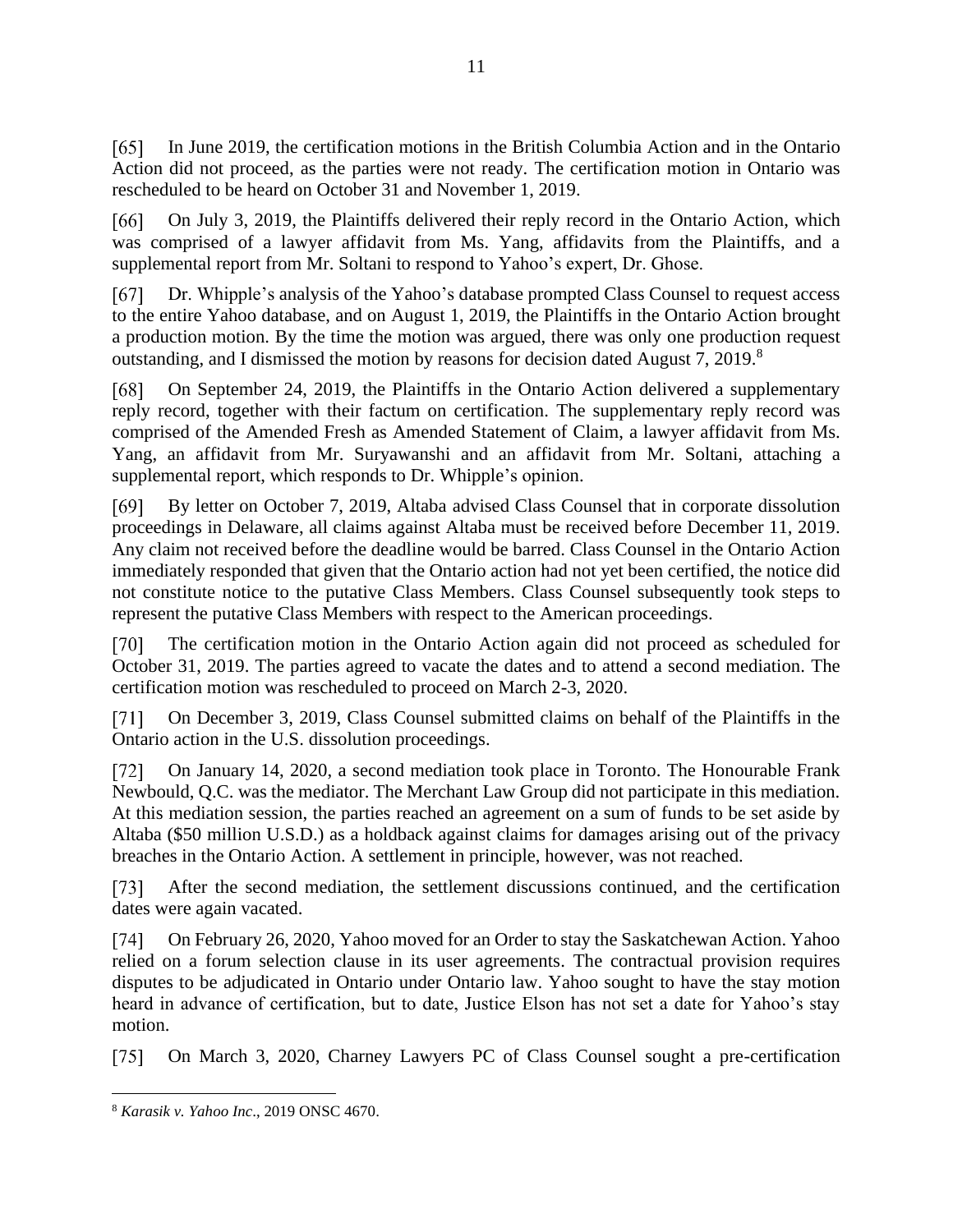representation order appointing it as representative counsel in the dissolution of Altaba under the corporate law of Delaware. In a decision released on March 5, 2020, I granted the requested order.<sup>9</sup>

The settlement negotiations for the Ontario Action continued, and on July 2, 2020, the  $\lceil 76 \rceil$ parties to the Ontario Action signed a Settlement Agreement.

 $[77]$ On July 21, 2020, the settlement of the U.S. actions consolidated under *Re: Yahoo! Inc. Customer Data Security Breach Litigation*, Case No. 5:16-MD-02752-LHK received final court approval.

 $[78]$ On August 5, 2020, the parties to the Ontario action moved on consent for an Order: (a) certifying the action for settlement purposes; (b) approving a notice to the class of the certification and of the proposed settlement; and (c) approving the notice plan as to the manner of disseminating the notice.

 $[79]$ In August, in the Ontario action, Ms. Larocque brought a cross-motion for leave to intervene as an added party to the consent certification motion and she sought to have the certification motion dismissed or stayed. She argued that the settlement was inadequate and improvident.

On August 26, 2020, I certified the Ontario Action for settlement purposes. I dismissed [80] Ms. Larocque's motion. However, the Certification Order was made without prejudice to Ms. Larocque appearing with representation at the settlement approval hearing, where she could make submissions about the merits and fairness of the settlement.<sup>10</sup>

T811 In August 2020, in Saskatchewan, the Plaintiffs in the Ontario Action moved for an Order staying the Saskatchewan Action, on a conditional basis, pending the outcome of the settlement approval hearing in the Ontario Action, and in October 2020, in the Saskatchewan Action, Yahoo brought an application for an order to stay the Saskatchewan Action in accordance with the provisions of Saskatchewan's *Class Action Act*<sup>11</sup>. Yahoo submitted that it is preferable for the claims raised in the Saskatchewan Action to be resolved in the Ontario Action.

On October 9, 2020, in the Saskatchewan Action, all counsel appeared before Justice Elson [82] at a case management conference, and on October 13, 2020 with reasons that followed the next day, Justice Elson issued an interim Order adjourning the certification hearing in the Saskatchewan Action to be rescheduled after a final decision was made on the Settlement Approval motion in the Ontario Action.<sup>12</sup>

Ms. Larocque sought leave to appeal Justice Elson's decision to adjourn the certification  $\lceil 83 \rceil$ hearing, and she did so on an urgent basis. On October 28, 2020, the motion for leave to appeal was heard. On November 6, 2020, Justice Caldwell granted leave to appeal from the adjournment of the certification hearing, but he declined to expedite the appeal. The appeal of the adjournment decision has not been perfected or scheduled.

[84] The current status of the various class actions is that: (a) authorization as a class action was denied for the Québec Action; (b) approval will be sought to end the British Columbia Action; (c)

<sup>9</sup> *Karasik v. Yahoo! Inc*., 2020 ONSC 1440.

<sup>10</sup> *Karasik v. Yahoo! Inc.*, 2020 ONSC 5103.

<sup>11</sup> *The Class Actions Act*, SS 2001, c. C-12.01, ss. 6(2)-6(3) and 15.

<sup>12</sup> *Larocque v Yahoo! Inc*.[, 2020 SKQB 263.](http://canlii.ca/t/jbclm)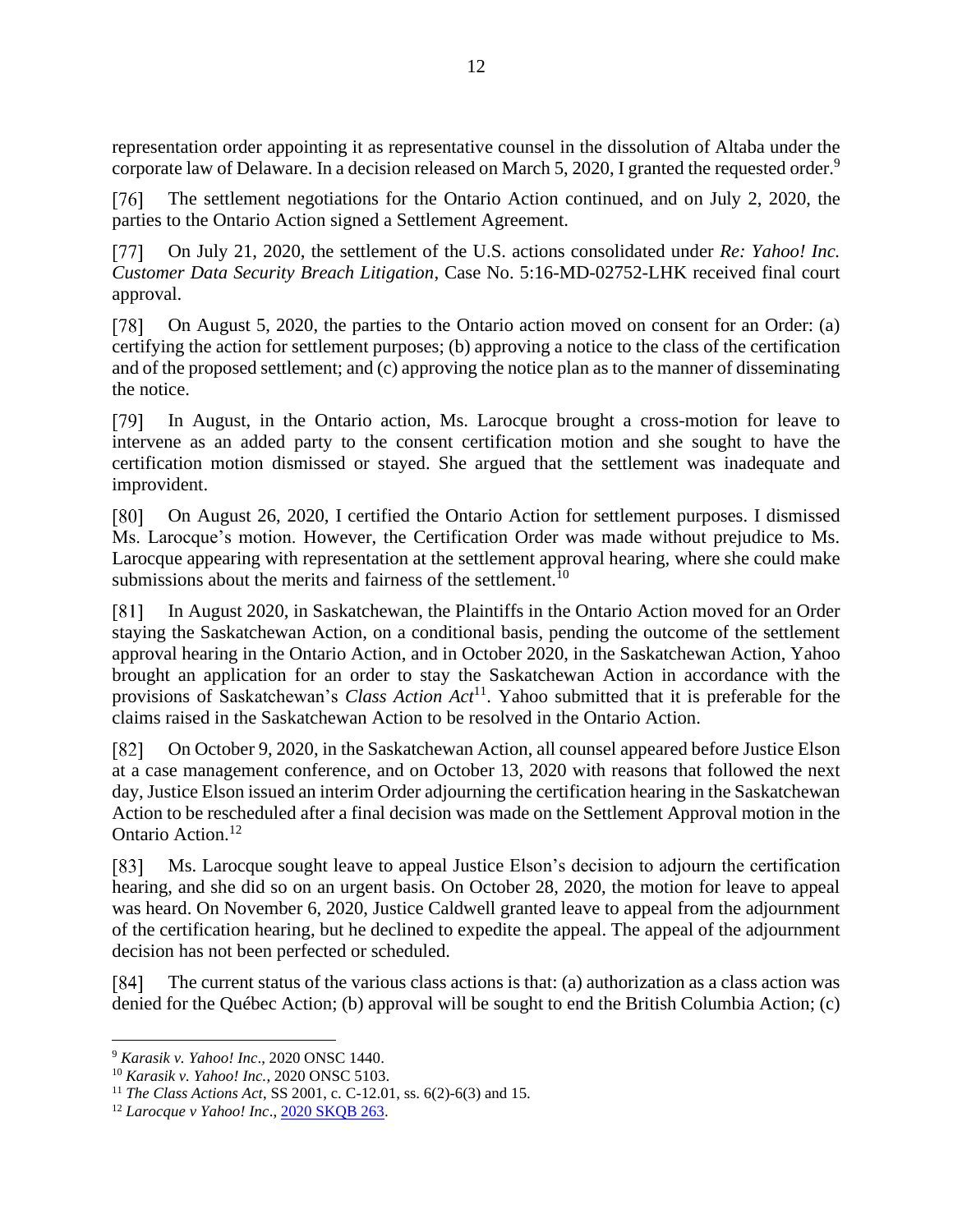approval will be sought to end the Alberta Action; (d) the certification motion for the Saskatchewan Action remains to be scheduled and there are unscheduled motions to stay the Saskatchewan action on jurisdictional grounds; and (e) Class Counsel involved in the British Columbia, Alberta, and Ontario Actions seek approval of the settlement reached in the Ontario Action.

 $\lceil 85 \rceil$ On December 24, 2020, the Representative Plaintiffs filed their motion record and factum for the settlement approval hearing, including submissions in response to the factum filed by the Merchant Law Group on behalf of an objector, Ms. Larocque.

# <span id="page-12-0"></span>**G. Opt-Outs**

RicePoint Administration Inc. the claims administrator, administered the notice program [86] for the consent certification and for the settlement approval hearing.

 $[87]$ RicePoint received 158 timely opt-outs, 140 of which were determined to be valid and 18 of which were determined to be invalid. RicePoint deemed an opt-out invalid when the filer either failed to provide an explanation as to why they wanted to opt out or failed to fully complete the opt-out form.

# <span id="page-12-1"></span>**H. Objections**

Over the 2020 Christmas holidays, RicePoint received 127 objections from objectors who  $[88]$ had been informed, recruited, or assisted by the Merchant Law Group that provided them with a computer-generated template form to complete to file objections.

[89] The Representative Plaintiffs submit that I should give little or no weight to these late arriving objections because the Merchant Law Group's communications with Class Members contravened s. 17 of the *Class Proceedings Act, 1992* which governs notices to Class Members.<sup>13</sup>

Since the objections do not add anything to the detailed submissions made on behalf of Ms.  $[90]$ Larocque, it is not necessary to rule on whether s. 17 of the *Class Proceedings Act, 1992* was contravened. I simply note that objectors to class action settlements are rare and that as a raw number, 127 objectors is a large number of objectors. However, as a number relative to the size of the class in the immediate case, the presence of 127 objectors simply reveals that Ms. Larocque is not alone in raising objections to the settlement in the immediate case. In any event, Ms. Larocque's objections will need to be addressed.

 $[91]$ Ms. Larocque did not opt out of Ontario Action notwithstanding her role as proposed Representative Plaintiff in the Saskatchewan Action. Ms. Larocque objects to the proposed settlement of the Ontario Action. Her objections may be summarized as follows:

a. Ms. Larocque submits that unlike most settlement approval motions, where, given the absence of an advocate to challenge the providence and the integrity of the settlement, in the immediate case, the probity of the proposed settlement can be tested in the crucible of an adversarial process.

<sup>13</sup> See *Fantl v. ivari*, 2018 ONSC 4443; *Quenneville v. Volkswagen*, 2016 ONSC 959; *Mangan v. Inco Ltd*. (1998), 38 O.R. (3d) 703, [1988] O.J. No. 551 (Gen. Div.).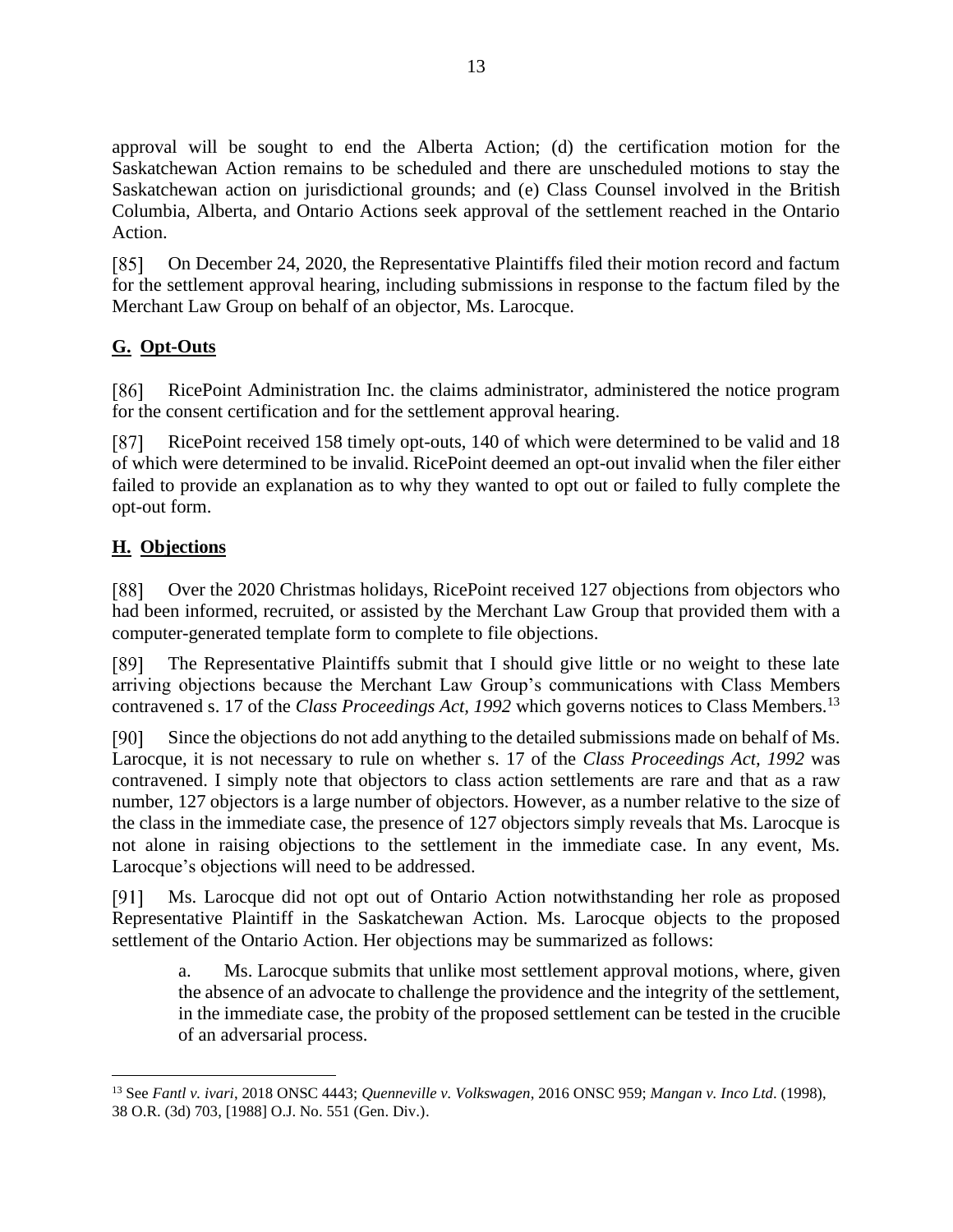b. Ms. Larocque submits that the parties to the Ontario Action and their counsel arrived at the settlement by engaging in a "race to the bottom". Ms. Larocque submits that the court has the advantage of hearing from a strong and committed rival Class Counsel with knowledge about the possible improvidence, imprudence, and perfidy of the settlement reached by Class Counsel and Counsel for the Defendant in the immediate case.

c. Ms. Larocque submits that in other cases, the absence of an adversarial context has led to perfunctory settlement approval hearing that are not in the interest of the class action regime; however, in the immediate case, the rival class action in Saskatchewan provides an opportunity to determine whether a proper settlement has been reached.

d. Ms. Larocque submits that court should be skeptical about the probity of a settlement negotiated before certification has been argued when putative Class Counsel is under the pressure of losing its investment in the file because of a competing certification process in another jurisdiction.

e. Ms. Larocque submits the court should be skeptical about the instructions of Representative Plaintiffs to accept a settlement particularly when they will do better than the Class Members by an award of an honorarium and because, in general, it is a pretense that Representative Plaintiffs give instructions, when the truth is that Plaintiffs are the recruited minions of Class Counsel.

f. Ms. Larocque submits that the proposed settlement is of such limited financial benefit for the more than 5.0 million Class Members that it not in the best interests of the class as a whole or of any individual Class Member.

g. Ms. Larocque submits that the proposed settlement is "woefully inadequate to protect the interests of *at least* British Columbia, Saskatchewan, Manitoba, and Newfoundland and Labrador" where privacy legislation would expose Yahoo to much higher liability.<sup>14</sup>

h. Ms. Larocque submits that the statutory regimes which are being relied on in the Saskatchewan Action support significant *per capita* general damages awards and an aggregate award of damages for the Class Members.

### <span id="page-13-0"></span>**I. The Proposed Settlement of the Ontario Action**

 $[92]$ If the Court approves the Settlement Agreement, the Defendants will pay \$20,325,683.58, plus interest to settle the Claims of the Class Members in return for a Release and a dismissal of the Action. Claims will be paid out of the balance of the Settlement Fund remaining after deductions for: (a) legal fees and disbursements, (b) administrative expenses for the settlement administration, (c) honoraria for the Representative Plaintiffs, and (d) a 10% Levy payable to the Law Foundation. The \$20.3 million was based on converting \$15.0 million (USD) into Canadian funds.

The Net Settlement Fund available to Class Members was estimated to be \$12.6 million.  $[93]$ 

<sup>14</sup> *Privacy Act*, [RSBC 1996, c 373;](http://canlii.ca/t/jj79) *Privacy Act*, [CCSM c P125;](http://canlii.ca/t/k9qc) *Privacy Act*, [RSS 1978, c P-24;](http://canlii.ca/t/x51) *Privacy Act*[, RSNL](http://canlii.ca/t/jxsm)  [1990, c P-22.](http://canlii.ca/t/jxsm)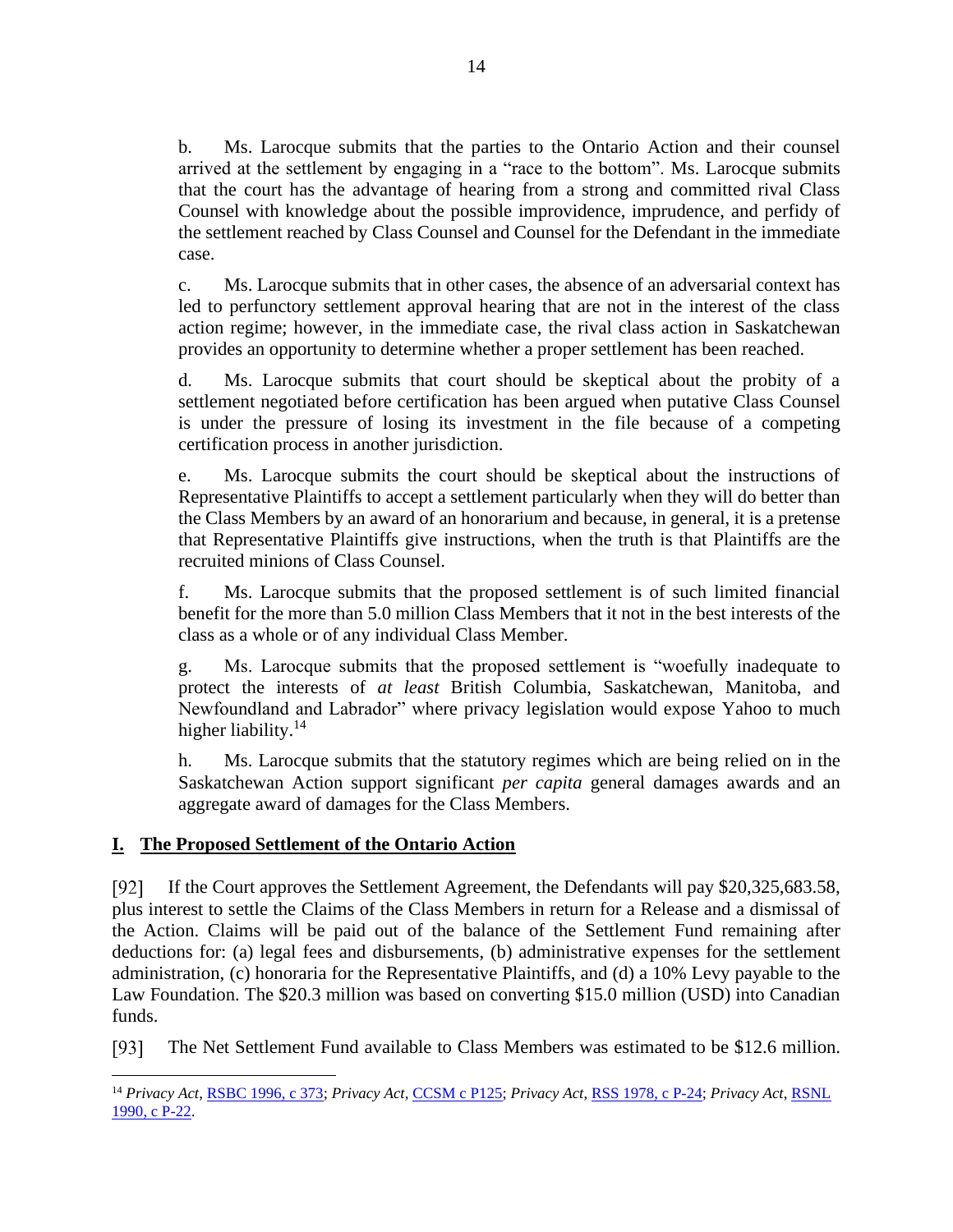There is no possibility of reversion to Yahoo.

 $[94]$ Class Counsel provided the chart below breaking down the settlement. To that chart, I have made alternative entries having regard to the reduced Class Counsel fee that I shall be approving in the immediate case. 15

| <b>NET SETTLEMENT FUND CALCULATION</b>                                            |                         |
|-----------------------------------------------------------------------------------|-------------------------|
| <b>Gross Settlement</b>                                                           | \$20,325,683.58         |
| Plus Accumulated Interest to date                                                 | \$57,747.2216           |
| <b>TOTAL GROSS SETTLEMENT</b>                                                     | \$20,383,430.80         |
| Contingency fee of 24%                                                            | \$4,892,023.39          |
| Approved contingency fee                                                          | [\$3,000,000]           |
| Credit for \$59,985.00 US received from Altaba on July 7, 2020. <sup>17</sup>     | $$-77,652.43$           |
| Net fee                                                                           | \$4,814,370.96          |
|                                                                                   | [\$2,922,347.57]        |
| HST on fee of 13%                                                                 | \$625,868.22            |
|                                                                                   | [\$390,000.00]          |
| Disbursements (inclusive of taxes and CPF reimbursement)                          | \$62,713.09             |
| <b>Estimated Claims Administration</b>                                            | \$457,093.0018          |
| <b>Law Foundation Disbursements</b>                                               | \$261,174.30            |
| Honorarium                                                                        | \$22,500 (3 plaintiffs) |
|                                                                                   | [\$0.00]                |
| <b>TOTAL FEES/DISBURSEMENTS/TAXES</b>                                             | \$6,243,719.57          |
|                                                                                   | [\$4,093,328.76]        |
| <b>GROSS SETTLEMENT LESS FEES, DISBURSEMENTS, TAXES</b>                           | \$13,979,469.23         |
|                                                                                   | [\$16,290,102.04]       |
| Law Foundation Levy 10% of Settlement Fund less fees, disbursements, and<br>taxes | \$1,397,946.92.         |
|                                                                                   | [\$1,629,010.20]        |
| <b>NET CLAIM FUND</b>                                                             | \$12,581,522.31         |
|                                                                                   | [\$16,121,091.84]       |

<sup>&</sup>lt;sup>15</sup> I deleted the rows with respect to holdbacks for administrative expenses as I doubt that the money will go unspent and be added to the classes' recovery.

<sup>16</sup> At the date the current term deposit matures (March 25, 2021), the settlement amount will earn an additional \$53,611.22 in interest.

<sup>17</sup> This is the Canadian dollar amount (less bank fees) which Charney Lawyers received.

<sup>18</sup> RicePoint's costing is based on a range of potential take-up rates. The \$457,093 is the low end of up to five tenths of one percent.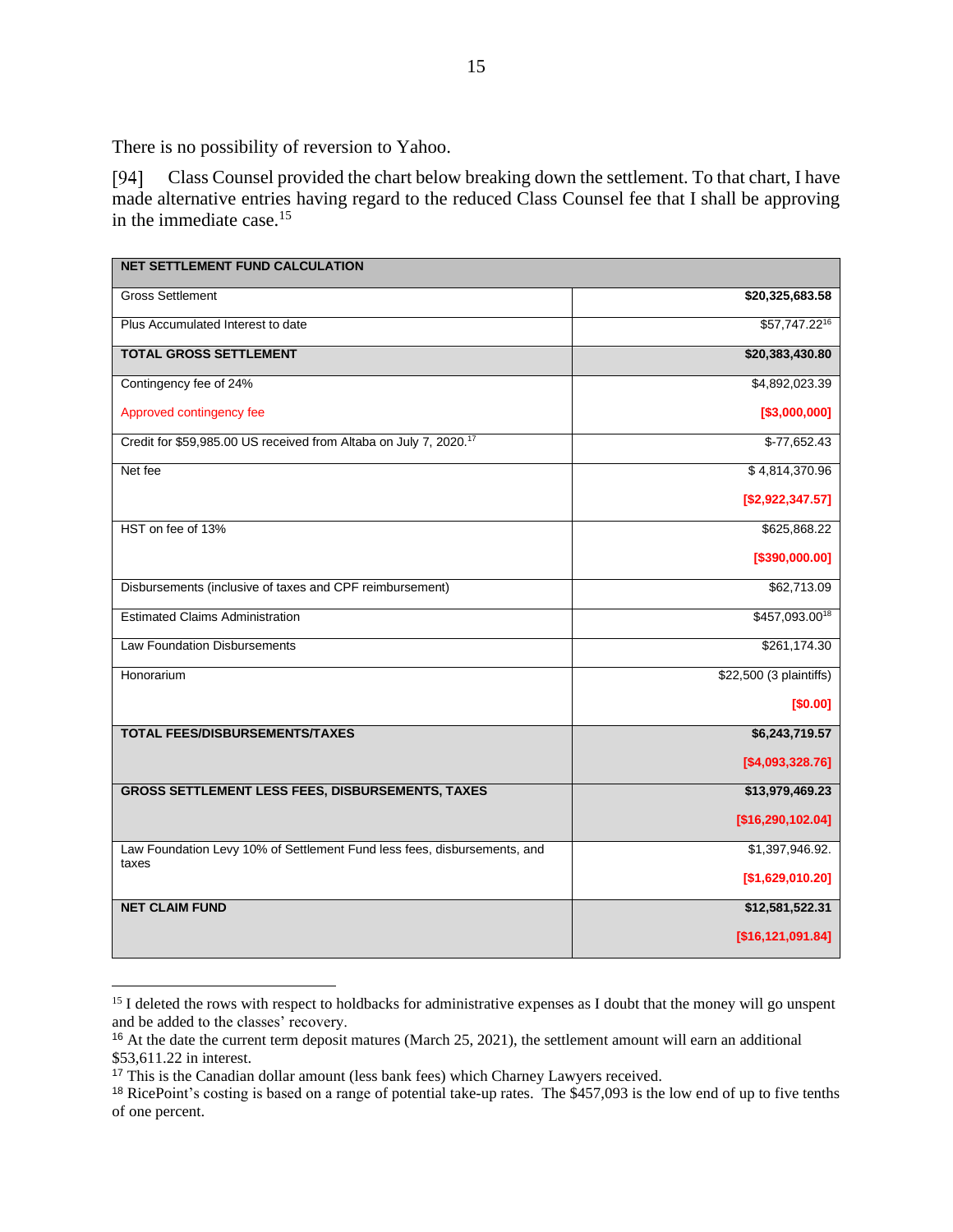Because of the reduction of the Class Counsel Fee, which I alluded to in the Introduction  $[95]$ to these Reasons for Decision and which I will explain below, I have re-estimated the Gross Settlement Less Fees to be \$16.3 million, the Law Foundation Levy to be \$1.63 million, and the Net Settlement Fund available to Class Members to be \$16.1 million.

[96] The settlement is intended to compensate: (a) all Class Members who attest to suffering financial harm or expenses such as out-of-pocket costs due to one or more of the cyberattacks, and (b) Class Members who did not incur pecuniary damages but attest to spending time responding to one or more of the data breaches. There is no requirement of proving causation.

a. Class Members who suffered actual harm, or spent money to prevent harm, are eligible to receive compensation of up to \$25,000, and up to 15 hours at \$25 per hour for time spent responding to the data breaches.

b. Class Members who did not suffer actual harm are eligible to receive compensation for wasted time and inconvenience in the amount of \$25 per hour per data breach, and \$375 in total for the three data breaches if they received Notice of all three data breaches. A family of two with more than one Yahoo account could potentially recover \$750.

 $[97]$ The Settlement Agreement provides a claims-based compensation scheme with three streams for compensation. The Net Settlement Fund will be distributed in response to Claims asserted by Class Members as follows:

| <b>Claims Category</b>                                                                                                                                                            | <b>Amount Payable</b>                                                                                                                                                                                                                                                                                                                                                                                                                                                                                                                                                                                                                                                                                                                                                                                                                                                                                                                                                                                                                                                                                                                           |
|-----------------------------------------------------------------------------------------------------------------------------------------------------------------------------------|-------------------------------------------------------------------------------------------------------------------------------------------------------------------------------------------------------------------------------------------------------------------------------------------------------------------------------------------------------------------------------------------------------------------------------------------------------------------------------------------------------------------------------------------------------------------------------------------------------------------------------------------------------------------------------------------------------------------------------------------------------------------------------------------------------------------------------------------------------------------------------------------------------------------------------------------------------------------------------------------------------------------------------------------------------------------------------------------------------------------------------------------------|
| Category A Claims brought<br>in respect of Out-of-Pocket<br>Costs and by Paid Users and<br><b>Small Business Users.</b><br>Claims must be approved by<br>the Claims Administrator | Up to \$4 million, capped at \$25,000 per Class Member, will be distributed in<br>response to Claims for:<br>(i) Cash Reimbursement for documented out-of-pocket costs or expenditures as<br>defined in Section 1(zz) of the Settlement Agreement that a Class Member<br>actually incurred due to one or more of the Data Breaches, including<br>unreimbursed fraud losses or charges (collectively "Misconduct). The Misconduct<br>must have occurred between August 11, 2013 and December 31, 2017; Cash<br>Reimbursement for preventative measures, such as the costs incurred for<br>obtaining credit monitoring services, insurance or credit freezes; and time spent<br>responding to one or more of the Data Breaches at \$25 per hour to a maximum of<br>fifteen hours for each Class Member in the aggregate for all three Data Breaches.<br>(ii) Cash reimbursement for up to 25% of the cost of services paid for by Paid<br>Users between August 1, 2013 and December 31, 2016.<br>(iii) Cash reimbursement for up to 25% of the cost of services paid for by Small<br>Business Users between August 1, 2013 and December 31, 2016. |
| Category B Claims brought<br>for Alternative<br>Compensation. Claims must<br>be approved by the Claims<br>Administrator                                                           | The balance of the Net Settlement Fund will be distributed to Class Members who<br>do not request payment under Category A but instead request compensation for<br>wasted time and inconvenience. Alternative Compensation Claims shall be<br>eligible to receive \$25 per hour for each hour spent responding to one or more of                                                                                                                                                                                                                                                                                                                                                                                                                                                                                                                                                                                                                                                                                                                                                                                                                |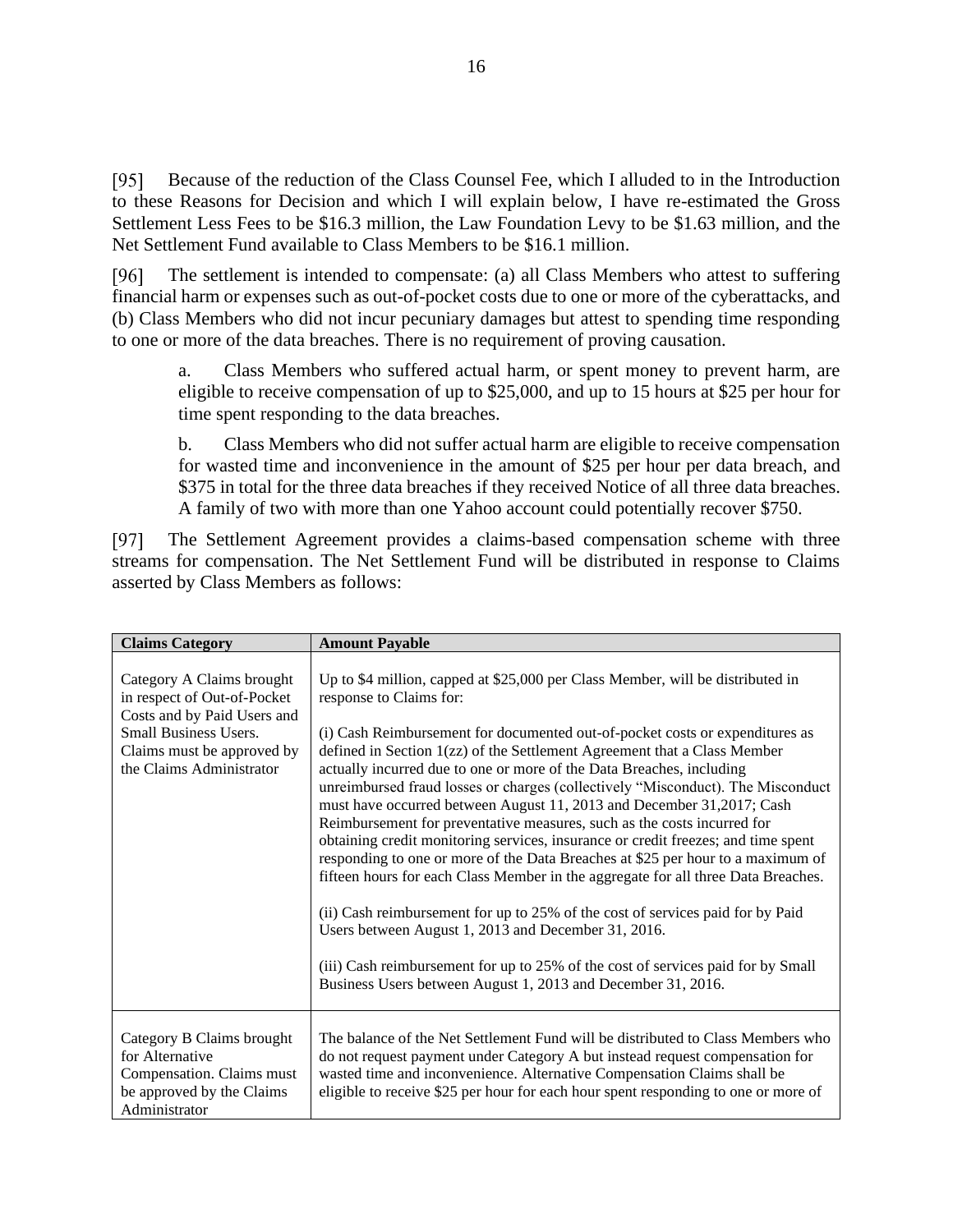| <b>Claims Category</b>                                                                                      | <b>Amount Payable</b>                                                                                                                                                                                                                                                                                                           |
|-------------------------------------------------------------------------------------------------------------|---------------------------------------------------------------------------------------------------------------------------------------------------------------------------------------------------------------------------------------------------------------------------------------------------------------------------------|
|                                                                                                             | the Data Breaches, not to exceed \$125 for each Data Breach where the Class<br>Member received Notice of the Data Breach.                                                                                                                                                                                                       |
| Category C Claims brought<br>for Credit Services. Claims<br>must be approved by the<br>Claims Administrator | Settlement Members who submit an Alternative Compensation Claim Form and<br>who qualify for Alternative Compensation may elect to waive that compensation<br>in favour of Credit Monitoring Services, should there be a sufficient number of<br>class members who opt for it and a sufficient residue to purchase the Services. |

a. Paid User means Class Members that paid Yahoo for advertisement free or premium email services during the Class Period. Small Business User means Settlement Class Members that paid for Yahoo or Aabaco Small Business services between August 1, 2013 and December 31, 2016.

b. The estimated number of Paid Users is 10,000. The cost of services paid for by Paid Users varied from \$19.99 per year to \$49.99 per year, depending on the year. Based on the assumption that each Paid User paid for services for all three years at an average cost of \$40 per year, cash reimbursement for 25% of the cost amounts to a recovery of approximately \$120 per Paid User. Based on a take-up rate of 0.6% (i.e., sixth tenths of one percent), the total estimated Paid User claims would amount to \$7,200.

c. The estimated number of Small Business Users is 5,500. The cost of services paid for by Small Business Users varied from about \$34.99 per year to \$120 per year, depending on the services. Based on the assumption that each Small Business User paid for services for all three years at an average cost of \$80 per year, cash reimbursement for 25% of the cost amounts to a recovery of approximately \$132 per Small Business User. Based on a take-up rate of 0.6% (i.e., sixth tenths of one percent), the total estimated Small Business User claims would amount to \$7,920.

d. Class Counsel does not expect that Paid Users or Small Business Users will make a significant impact on the amounts available to other Class Members.

[98] Pursuant to the Settlement Agreement, Class Members must submit a Claim Form to the Claims Administrator to make a Category A Claim. Class Members must submit an Alternative Compensation Claim Form to make a Category B Claim or, alternatively, a Category C Claim. Class Members can submit claims during the Claims Period, which commences on the Effective Date, as defined in the Settlement Agreement, and ends six months later.

If the total of the Category A Claims exceeds \$4 million, any excess funds after Category [99] B Claims have been paid will go to fund Category A Claims. If there remains a shortfall in funds in respect of Category A Claims, then the available funds will be distributed to Category A Claims on a pro rata basis.

[100] If the total of the Category A Claims is less than \$4 million, the available funds will be distributed to top up any shortfall in funds in respect of Category B Claims, or, if there is no shortfall in Category B Claims, to fund Credit Monitoring Services, if enough class members opt for those services.

If the total of Category B Claims, excluding those who elect Credit Monitoring Services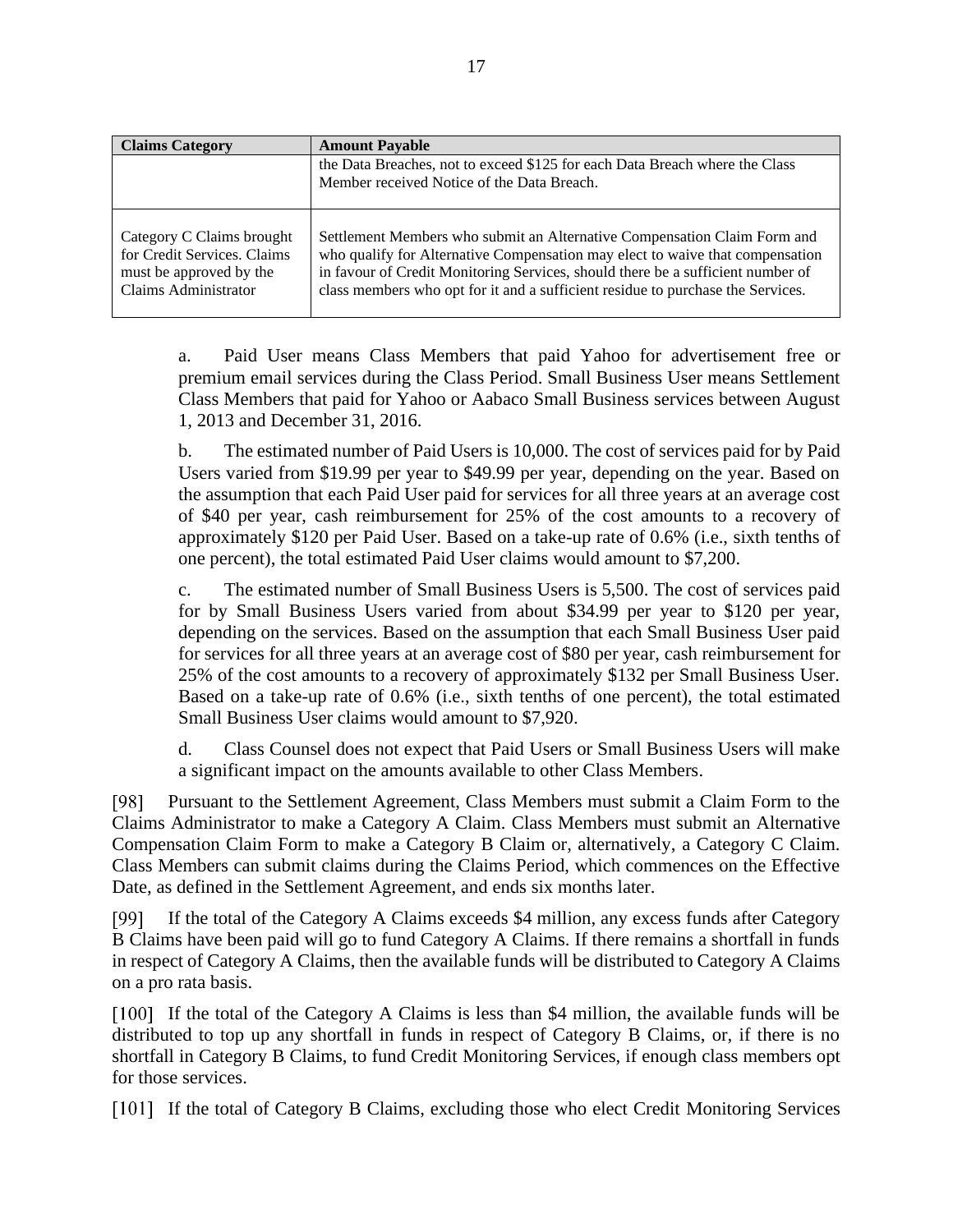(i.e., Category C Claims) exceeds the portion of the Net Settlement Fund allocated to Category B Claims, then Category C Claims will be treated as Category B Claims and the available funds will be distributed to Category B Claims on a pro rata basis.

If the total of Category B Claims, excluding those who elect Credit Monitoring Services (i.e., Category C Claims), is less than the portion of the Net Settlement Fund allocated to Category B Claims, any excess funds will pay for Credit Monitoring Services but only in the event these excess funds are sufficient to purchase Credit Monitoring Services. Class Counsel will make reasonable efforts to purchase the best product available with the funds available, with a goal of two years of Credit Monitoring Services. If the surplus is insufficient to purchase Credit Monitoring Services for Class Members who elect Credit Monitoring Services, all Category C Claims will be treated as Category B Claims and paid accordingly, and Credit Monitoring Services will not be purchased.

Any money left in the Net Settlement Fund after these expenditures (i.e., the residue) will be allocated equally to all Class Members whose Claims were at least partially approved, excluding Claims submitted solely in respect of Paid User services and Small Business User services.

[104] Class Counsel have reviewed publicly available statistics to estimate the number of Class Members who experienced actual harm. These statistics suggest that the number of Class Members who suffered actual harm will not overwhelm the funds available to Category A claimants. Similarly, the expected number of claimants under Category B is unlikely to overwhelm the funds available.

[105] The Class Members in the instant case who request compensation for actual losses must submit documentation supporting the losses. The Class Members who request compensation for wasted time and inconvenience responding to one or more of the Data Breaches must submit an Alternative Compensation Claim Form, accompanied by an attestation in respect of the time spent responding to one or more of the Data Breaches. Hence, it is anticipated that only Class Members who actually spent time or incurred losses or expenses responding will submit Claims.

[106] Class Counsel is of the opinion the take-up rate will likely be in the range of 0.6% to 0.8% of the Class, meaning in the range of 30,000-40,000 Class Members, with the vast majority advancing Category B claims for time spent responding to the Data Breaches. Therefore, Class Counsel believes that the value of the Net Settlement Fund will likely be sufficient to fully compensate all Class Members who file claims for actual harm and for time spent responding to the Data Breaches. If there is a shortfall which cannot be made up from excess funds in another category, then the Class Members in the category with a shortfall will share *pro rata*.

[107] Class Counsel recommends approval of the settlement as fair, reasonable and in the best interests of Class Members. The Representative Plaintiffs have given instructions to seek approval of the settlement. Class Members numbering 231 took the time to send emails to the Administrator supporting the settlement or indicating that they intended to participate in the settlement.

[108] The Settlement is conditional on the following conditions precedent, which Yahoo may, at its sole discretion, waive:

a. the U.S. Settlement receiving final court approval, regardless of whether that approval is appealed – the U.S. Settlement was finally approved on July 21, 2020,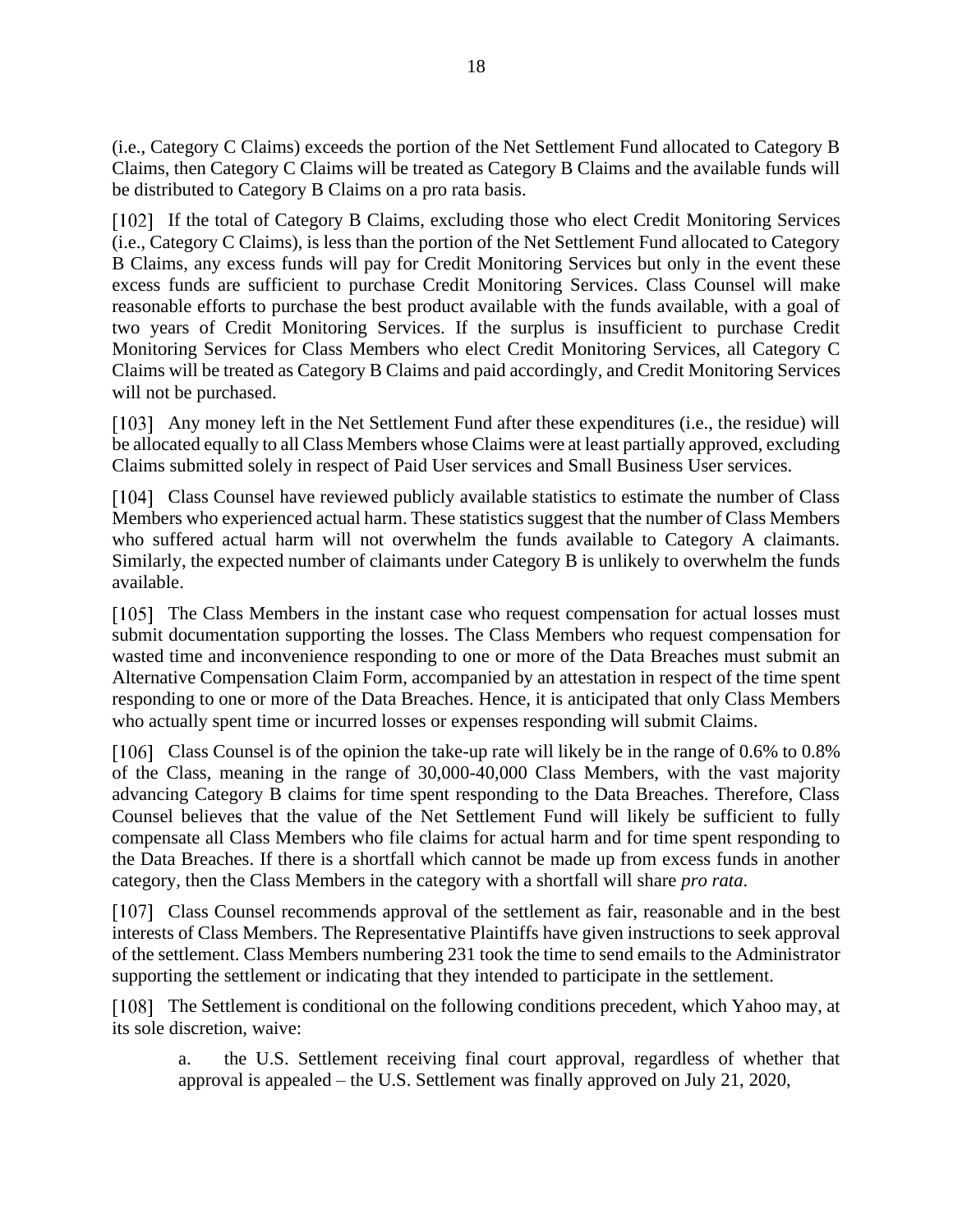b. the Saskatchewan Action being, after the Appeal Period, permanently stayed or dismissed as a class action (although it may continue as an individual action), and

c. the number of Class Members excluding themselves from the Settlement before the Opt-Out Deadline not exceeding the Confidential Opt-Out Threshold – this condition may be taken to have been satisfied or waived by the motion for settlement approval.

[109] Thus, the only proposed outstanding condition of settlement is the staying or dismissal of the Saskatchewan Action. If the Settlement is not approved, the parties intend to reschedule the certification motion.

# <span id="page-18-0"></span>**J. Levy**

[110] Class Counsel received financial support from the Class Proceedings Fund. A Levy is payable in favour of the Fund in the amount of 10% of the settlement net of legal fees and disbursements and applicable taxes.<sup>19</sup> The Class Proceedings Funds made a payment in the amount of \$261,174.30 in disbursements. Based on the above noted reduction of Class Counsel's fee and other adjustments, the award to the Class Proceedings Fund is \$1,629,010.20.

## <span id="page-18-1"></span>**K. The Preliminary Motion for Production of the Merchant Law Group's Mediation Brief**

[111] Yahoo asked that Ms. Larocque's brief from the mediation session be produced. It submitted that production is necessary for the Court to evaluate Ms. Larocque's objection to the settlement. Yahoo's submission was made largely because Yahoo took umbrage to the suggestion in Ms. Larocque's submissions that in the immediate case, there had been a "race to the bottom," which is to say a collusive settlement between Class Counsel and Yahoo in the Ontario Action. I can be brief in rejecting this request by Yahoo.

[112] I begin by noting, as I will explain below, that during oral argument, the Merchant Law Group made a more temperate submission for Ms. Larocque, and thus there is now less reason, if there ever was any reason, to ignore that the mediation brief is protected by the categorical or class privilege for settlement discussions.

[113] Yahoo's argument was that in the circumstances of the immediate case that Ms. Larocque had by the argument made by her counsel, the Merchant Law Group, waived the privilege<sup>20</sup> and that the information contained in the mediation brief would assist the court in evaluating her objection to the settlement and in evaluating the settlement. In my opinion, however, in the circumstances of the immediate case, there was no waiver and no reason on the grounds of fairness or otherwise of treating the settlement privilege as waived.

<sup>19</sup> Class Proceedings, O. Reg. 771/92, s. 10, made under the *Law Society Act,* R.S.O. 1990 c. L.8

<sup>20</sup> Yahoo relied on: *LLS America LLC (Trustee of) v. Dill*, 2018 BCSC 2316; *Tallman Truck Centre Ltd. v. K.S.P. Holdings Inc.*, [2018] O.J. No. 5121 (Master); *Kaplan v. Casino Rama Services Inc*., 2018 ONSC 354; *Nguyen v. Dang,* 2017 BCSC 1409. *Livingston v. I.M.W. Industries Ltd*. 2015, BCSC 1627; *Sable Offshore Energy Inc. v. Ameron Intenational Corp*, 2013 SCC 37; *The Trustees of the Drywall Acoustic Lathing and Insulation Local 675 Pension Fund v. SNC Group Inc.*, 2013 ONSC 6297; *Hallman Estate (Re)*, [2009] O.J. No. 3890 (S.C.J.); *Meyers v. Dunphy*, 2007 NLCA 1; *Marion v. Wawanesa Mutual Insurance Co.*, 2004 ABCA 213; *Bank Leu AG v. Gaming Lottery Corp.*, [1999] O.J. No. 3949 (S.C.J.), aff'd [2000] O.J. No. 1137 (Div. Ct.); *S. & K. Processors Ltd. v. Campbell Ave. Herring Producers Ltd.* (1983), 35 C.P.C. 146 (B.C.S.C.).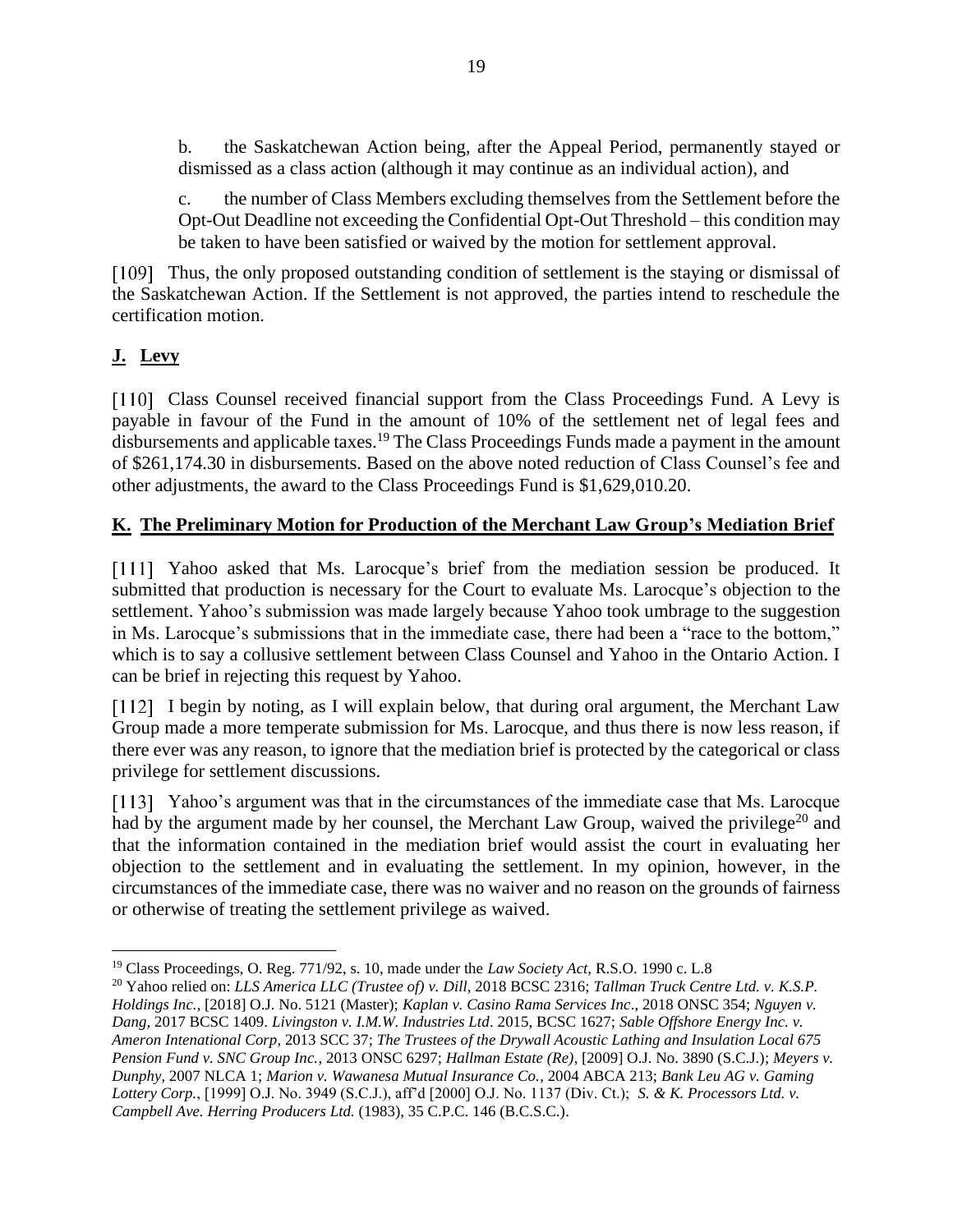[114] More to the point, I would not be assisted about the negotiation posture of the Merchant Law Group and its settlement submissions about a settlement that never came into fruition and that was made in the Saskatchewan Action. Even more to the point, even if settlement privilege was waived, I see no relevancy to the issues that I have to decide on this settlement approval motion of the mediation brief for a different action, because whatever that brief for the Saskatchewan Action contains, it would be inadmissible as hearsay, immaterial, and irrelevant and as being more prejudicial than having any probative worth in the Ontario Action.

### <span id="page-19-0"></span>**L. General Principles of Settlement Approval**

[115] Section 29 of the *Class Proceedings Act*, 1992 requires court approval for the discontinuance, abandonment, or settlement of a class action. Section 29 states:

#### *Discontinuance, abandonment and settlement*

29.(1) A proceeding commenced under this Act and a proceeding certified as a class proceeding under this Act may be discontinued or abandoned only with the approval of the court, on such terms as the court considers appropriate.

*Settlement without court approval not binding*

(2) A settlement of a class proceeding is not binding unless approved by the court.

*Effect of settlement*

(3) A settlement of a class proceeding that is approved by the court binds all class members.

*Notice: dismissal, discontinuance, abandonment or settlement*

(4) In dismissing a proceeding for delay or in approving a discontinuance, abandonment or settlement, the court shall consider whether notice should be given under section 19 and whether any notice should include,

(a) an account of the conduct of the proceeding;

(b) a statement of the result of the proceeding; and

(c) a description of any plan for distributing settlement funds.

[116] Section 29(2) of the *Class Proceedings Act*, 1992, provides that a settlement of a class proceeding is not binding unless approved by the court. To approve a settlement of a class proceeding, the court must find that, in all the circumstances, the settlement is fair, reasonable, and in the best interests of the class. 21

In determining whether a settlement is reasonable and in the best interests of the class, the following factors may be considered: (a) the likelihood of recovery or likelihood of success; (b) the amount and nature of discovery, evidence or investigation; (c) the proposed settlement terms and conditions; (d) the recommendation and experience of counsel; (e) the future expense and likely

<sup>21</sup> *Kidd v. Canada Life Assurance Company*, 2013 ONSC 1868; *Farkas v. Sunnybrook and Women's Health Sciences Centre*, [2009] O.J. No. 3533 at para. 43 (S.C.J.); *Fantl v. Transamerica Life Canada*, [2009] O.J. No. 3366 at para. 57 (S.C.J).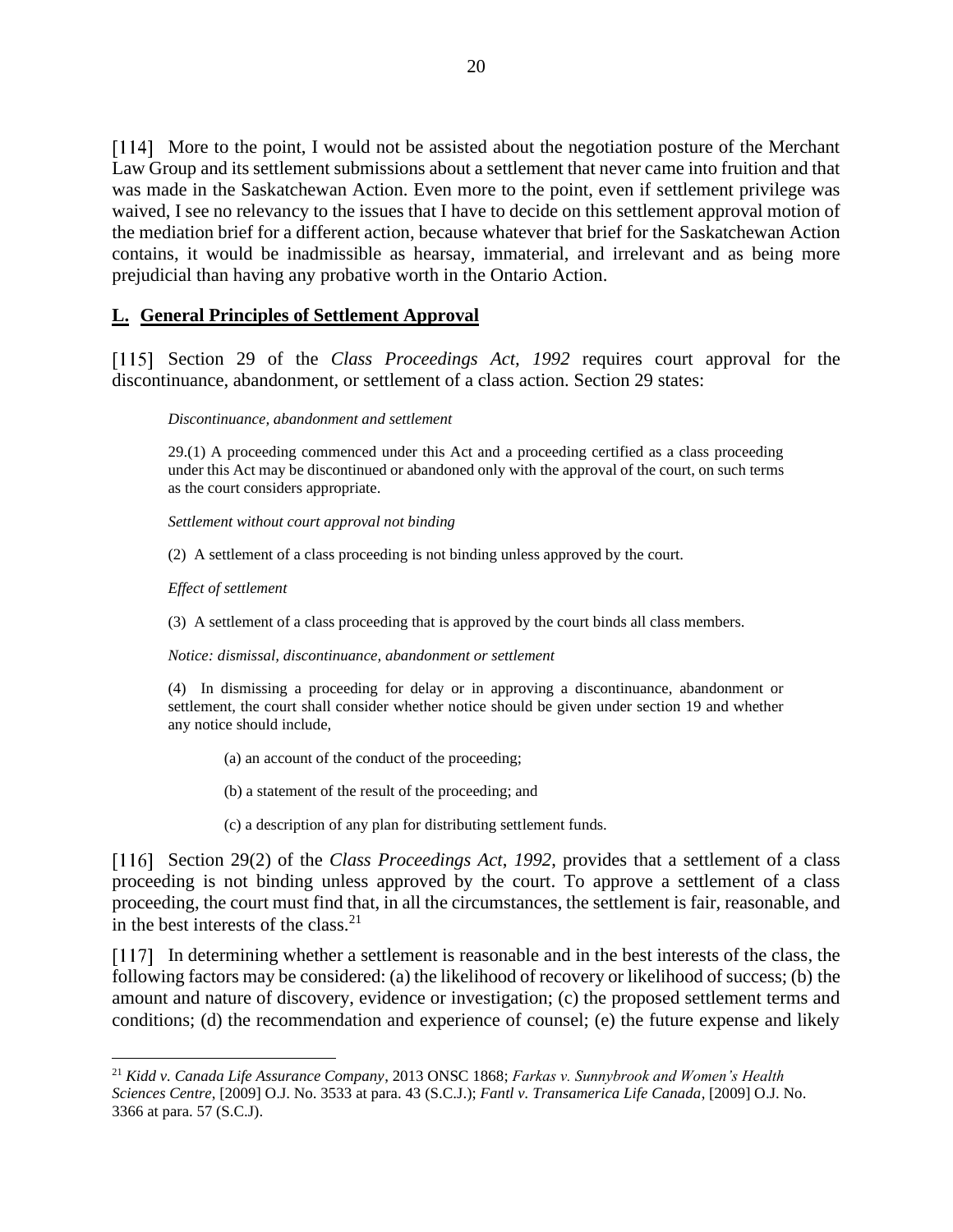duration of the litigation; (f) the number of objectors and nature of objections; (g) the presence of good faith, arm's-length bargaining and the absence of collusion; (h) the information conveying to the court the dynamics of, and the positions taken by, the parties during the negotiations; and (i) the nature of communications by counsel and the representative plaintiff with Class Members during the litigation.<sup>22</sup>

In determining whether to approve a settlement, the court, without making findings of fact on the merits of the litigation, examines the fairness and reasonableness of the proposed settlement and whether it is in the best interests of the class as a whole having regard to the claims and defences in the litigation and any objections raised to the settlement.<sup>23</sup> An objective and rational assessment of the pros and cons of the settlement is required.<sup>24</sup>

[119] The case law establishes that a settlement must fall within a zone of reasonableness. Reasonableness allows for a range of possible resolutions and is an objective standard that allows for variation depending upon the subject-matter of the litigation and the nature of the damages for which the settlement is to provide compensation.<sup>25</sup> A settlement does not have to be perfect, nor is it necessary for a settlement to treat everybody equally.<sup>26</sup>

[120] Generally speaking, the exercise of determining the fairness and reasonableness of a proposed settlement involves two analytical exercises. The first exercise is to use the factors and compare and contrast the settlement with what would likely be achieved at trial. The court obviously cannot make findings about the actual merits of the Class Members' claims. Rather, the court makes an analysis of the desirability of the certainty and immediate availability of a settlement over the probabilities of failure or of a whole or partial success later at a trial. The court undertakes a risk analysis of the advantages and disadvantages of the settlement over a determination of the merits and of the risks assumed by Class Counsel in prosecuting the action as a class action. The second exercise, which depends on the structure of the settlement, is to use the various factors to examine the fairness and reasonableness of the terms and the scheme of distribution under the proposed settlement. $^{27}$ 

[121] Comparing and contrasting the details of the certain settlement with a rough and ready assessment of the likely outcome of a trial is not an easy task. The timing of the settlement (before certification, after certification but before discovery, or after the action is ready for trial) may affect the court's ability to evaluate the merits of the settlement. In any event, it is a difficult task because the assessment is made in the context of an approval process where the parties are no longer in an adversarial posture and where Class Counsel's altruism as champion for the Class Members is heavily tempered by the entrepreneurial model that is used for class action litigation in which

<sup>22</sup> *Kidd v. Canada Life Assurance Company*, 2013 ONSC 1868; *Farkas v. Sunnybrook and Women's Health Sciences Centre*, [2009] O.J. No. 3533 at para. 45 (S.C.J.); *Fantl v. Transamerica Life Canada*, [2009] O.J. No. 3366 at para. 59 (S.C.J.); *Corless v. KPMG LLP*, [2008] O.J. No. 3092 at para. 38 (S.C.J.); *Jeffery v. Nortel Networks Corp*., 2007 BCSC 69; *Fakhri v. Alfalfa's Canada, Inc*., 2005 BCSC 1123.

<sup>23</sup> *Baxter v. Canada (Attorney General)* (2006), 83 O.R. (3d) 481 at para. 10 (S.C.J.).

<sup>24</sup> *Al-Harazi v. Quizno's Canada Restaurant Corp.* (2007), 49 C.P.C. (6th) 191 at para. 23 (Ont. S.C.J.).

<sup>25</sup> *Parsons v. Canadian Red Cross Society*, [1999] O.J. No. 3572 at para. 70 (S.C.J.); *Dabbs v. Sun Life Assurance Company of Canada* (1998), 40 O.R. (3d) 429 (Gen. Div.).

<sup>26</sup> *McCarthy v. Canadian Red Cross Society* (2007), 158 ACWS (3d) 12 at para. 17 (Ont. S.C.J.); *Fraser v. Falconbridge Ltd*., [2002] O.J. No. 2383 at para. 13 (S.C.J.).

<sup>27</sup> *Welsh v. Ontario*, 2018 ONSC 3217.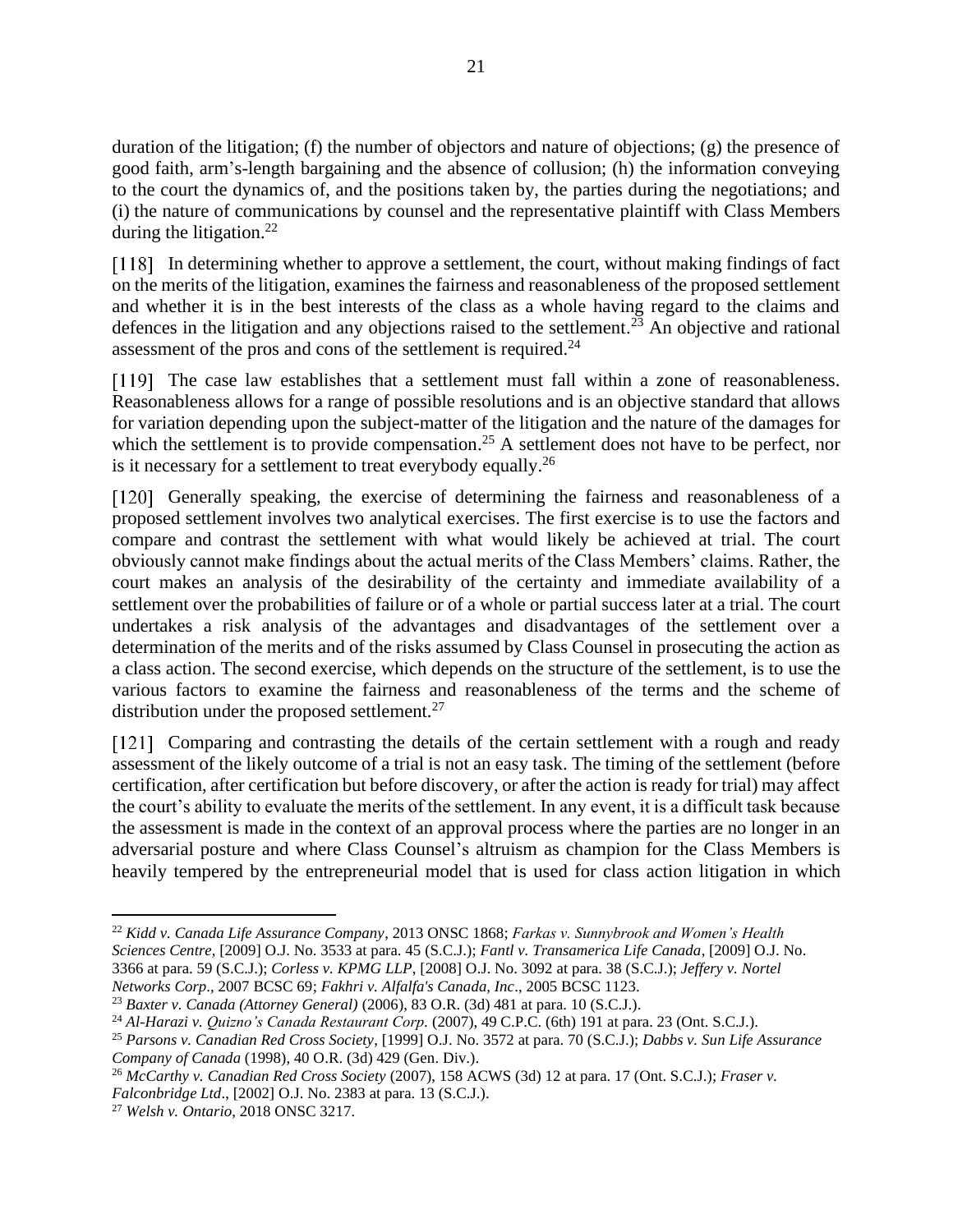typically Class Counsel has enormously much more to gain than an individual Class Member. Moreover, there is the concern that defendants will use the class action as a means to obtain the release of numerous claims at a substantial discount, which would make class actions a means to license wrongdoing rather than a pathway to justice.

[122] Breaking the evaluative process of assessing the merits of a settlement down into tasks, typically it involves:

a. The task of making an assessment of the likelihood that the plaintiff will prove the defendant's liability for the elements of the cause of action being prosecuted.

b. The task of making an assessment of the likelihood that the defendant will prove his or her technical defences and his or her substantive defences and counterclaims.

c. The task of making an assessment of whether the plaintiff suffered damages and whether the defendant's misconduct caused those damages (general and specific causation).

d. The task of determining the heads of compensable damages including pecuniary and non-pecuniary, general, special, aggravated, and punitive.

e. The task of quantifying the heads of damages.

f. Where a restitutionary remedy or disgorgement is available, the task of making an assessment of whether the defendant was unjustly enriched and measuring that enrichment.

[123] In evaluating the merits of a class action settlement, in some cases, there may be extraneous or pragmatic factors in play, including: (a) the existence of rival competing class actions; (b) asymmetrical information and knowledge about the evidence on liability and on damages; (c) the involvement of regulators; (d) the competence of the negotiators; (e) the competence of any mediator; (f) the capability of the defendant to pay; (g) the availability of insurance, (h) the presence of co-defendants; (i) the weight of reputational interests; and (j) public and media pressure.

[124] Class action settlements present added complexities and problems to the task of assessing the merits of a settlement and in particular in determining whether the settlement is fair, reasonable, and in the best interests of the Class Members. For present purposes, I can identify the following complexities:

a. The merits of class action settlements are assessed in relation to the purposes of class proceedings statutes; namely in descending order of importance: access to procedural and substantive justice; behaviour modification; and judicial economy and the avoidance of a multiplicity of proceedings.

b. Different genres of class action have widely different risk assessments and different genres of class actions are at different stages of development.

c. It is very difficult to determine the comparative qualitative and quantitative aspects of the absolute justice of the trial judgement when the common issues trial will be followed by a myriad of individual trials; *i.e*., when aggregate damages is not available.

d. Class Counsel because of the contingency fee and entrepreneurial model used for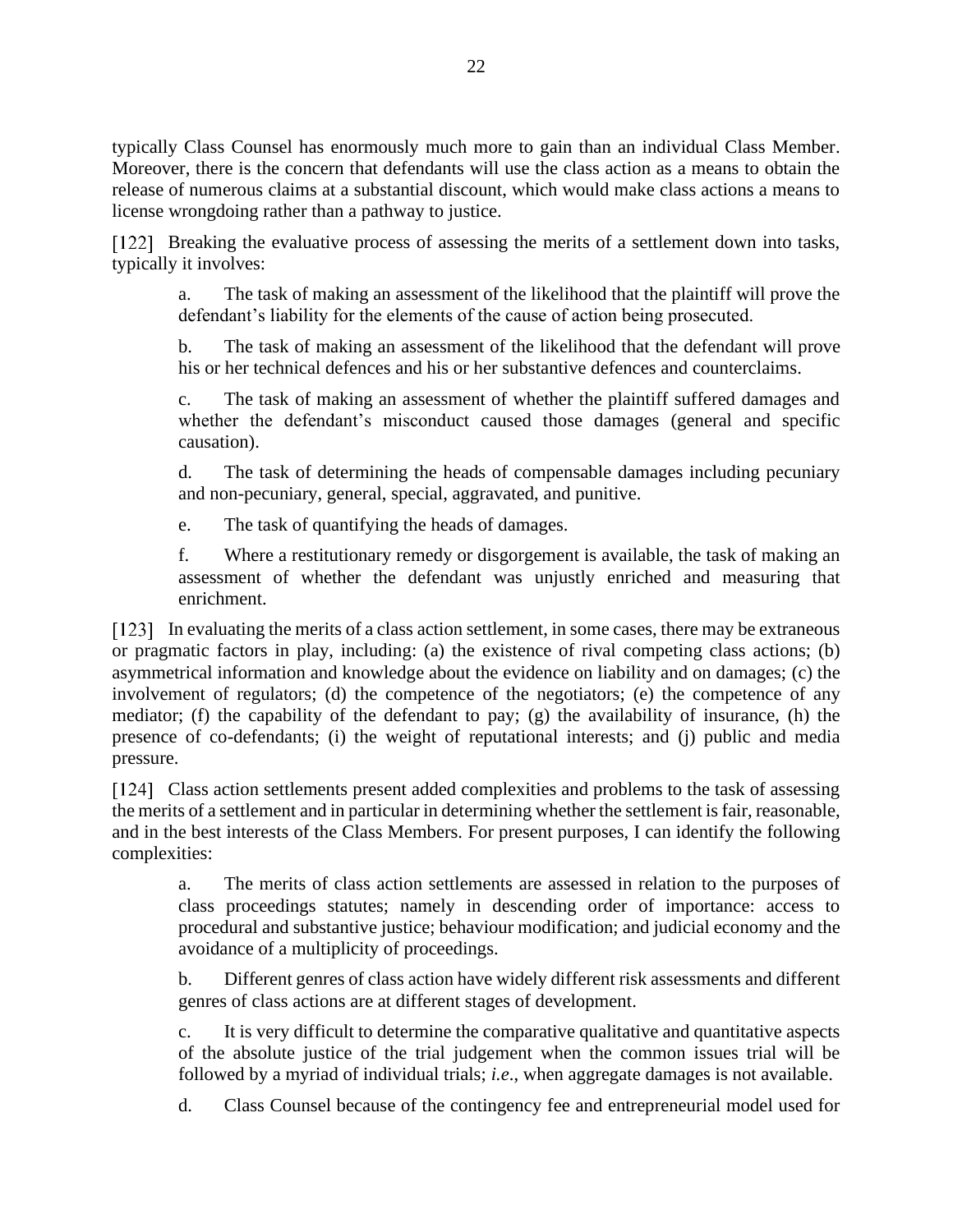class actions has more to gain than an individual Class Member from the settlement and thus there may be a willingness to settle beyond a fair and reasonable compromise.

e. Defence Counsel will be seeking to secure a settlement where the defendant pays as little as possible in exchange for releases from as many Class Members as possible (more "bang for the buck"). Thus, it is not uncommon for settlement agreements to expand the class size.

f. Save in the rare cases where an objector appears to oppose the settlement, there is no adversarial process to test the merits of the settlement.

### <span id="page-22-0"></span>**M. Breach of Privacy Class Actions**

As noted above, given the concerted opposition of Ms. Larocque and of her proposed Class Counsel, the Merchant Law Group, it is necessary to do a deep dive into the case law about privacy breach class actions, which are a burgeoning genre of cases but nascent because, although many cases have been certified, none have yet proceeded to a trial. The analysis of the state of law about privacy class actions bears on many of the factors that are relevant to settlement approval and also to fee approval in the immediate case.

[126] The deep analysis is necessary because underlying the arguments of Class Counsel is the notion that the settlement in the immediate case is a good settlement having regard to the risks associated with privacy class actions in general.

Underlying the Merchant Law Group's arguments is the notion that the Saskatchewan Action will have a better outcome than that achieved by the proposed settlement of the Ontario Action. The merits of the Merchant Law Group's proposition once again, requires a consideration of privacy class actions in general.

Thus, in the immediate case, the arguments of the rival lawyers are derivatives of the current state of the law about the risks and rewards of privacy class actions.

[129] Further, the analysis of the current state of the law about the risks and rewards of privacy class actions underlies my analysis below of whether to approve the settlement in the immediate case, which I do approve, and of whether to approve a Class Counsel fee of \$4.9 million, which I do not approve but reduce to \$3 million.

[130] My research has yielded 36 reported privacy class actions from 2000 to 2021. Five main factual patterns can be identified in the law about privacy breach claims in class actions. All of these fact patterns have yielded certified class actions. The five main factual patterns, which may combine in a complex case involving multiple defendants are:

- The defendant loses the class members' personal information and there is the risk or the reality that the information will be or has been disseminated to be used for malign purposes including fraud and identity theft.
- The defendant or an employee or agent of the defendant steals the personal information of the class members and there is the risk or the reality that the information will be or has been disseminated to be used for malign purposes including fraud and identity theft.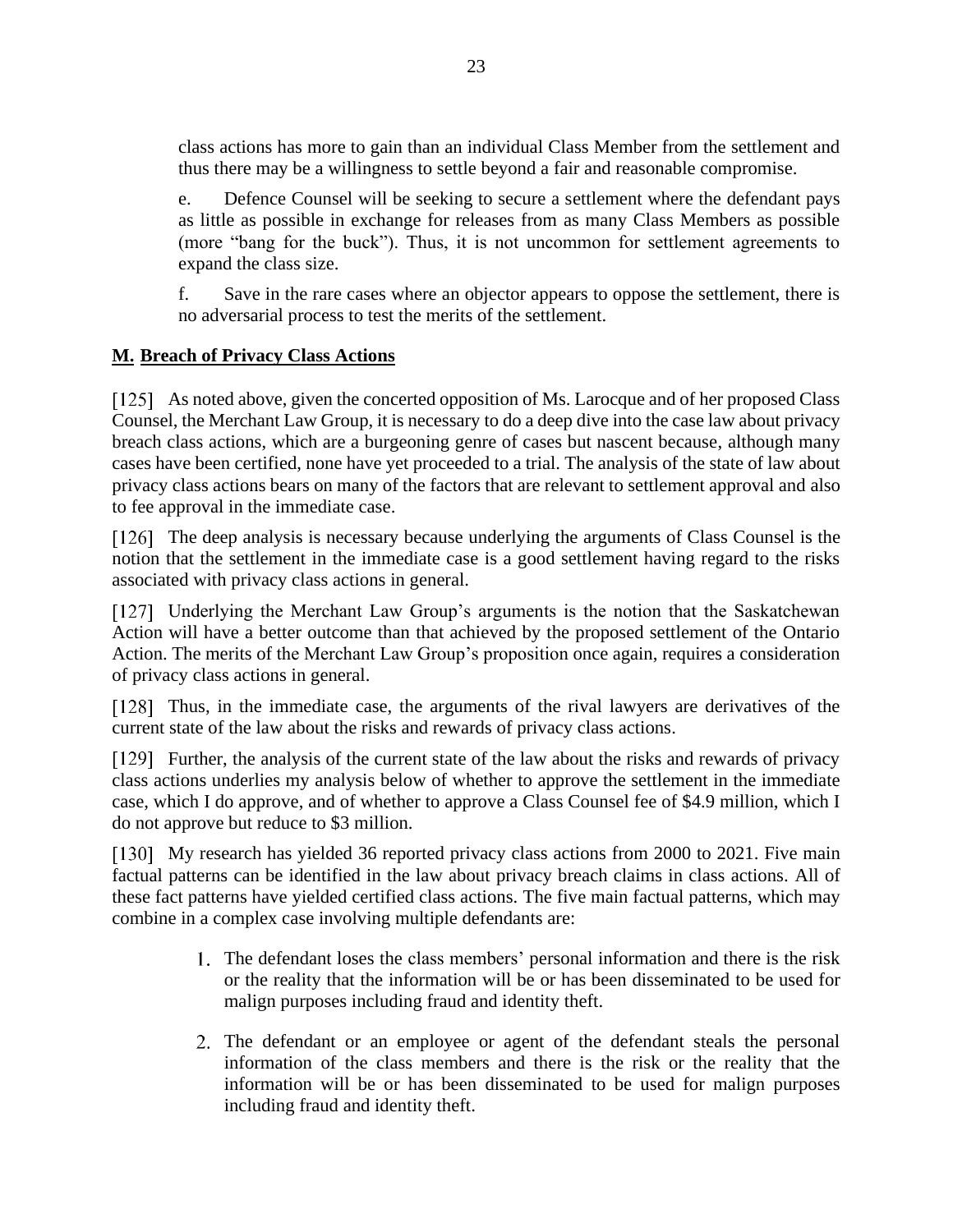- The defendant public or private sector organization violates provincial or federal privacy statutes in its handling of the personal information of the class members with or without the risk that the information will be used for malign purposes including fraud and identity theft.
- A named or unnamed external cybercriminal defendant hacks the computer of the private or public sector organization defendant and misappropriates a copy of the personal information of the class members found on the organization's database and there is the risk or the reality that the information will be or has been disseminated to be used for malign purposes including fraud and identity theft.
- The defendant receives personal information that he or she knows or ought to know has been unlawfully obtained and uses and does not disclose the receipt of the personal information. The use of the information may be for malign purposes including fraud and identity theft.

[131] My research reveals that the major or main causes of action advanced in the reported privacy class actions, amongst other causes of action, are:

- 1. breach of confidence
- 2. breach of contract
- 3. breach of fiduciary duty
- 4. breach of s. 7 of the *Canadian Charter of Rights and Freedoms*<sup>28</sup>
- 5. breach of federal *Personal Information Protection and Electronic Documents Act* (PIPEDA)<sup>29</sup> and or *Privacy Act*<sup>30</sup>
- 6. breach of provincial privacy legislation
	- i. British Columbia's *Freedom of Information and Protection of Privacy Act*, <sup>31</sup> *Personal Information Protection Act<sup>32</sup>* and *Privacy Act*<sup>33</sup>
	- ii. Saskatchewan's *Privacy Act*<sup>34</sup>
	- iii. Manitoba's *Privacy Act,<sup>35</sup> Intimate Image Protection Act*<sup>36</sup>
	- iv. Ontario's *Freedom of Information and Protection of Privacy Act*, 37 *Personal Health Information Protection Act, 2004*<sup>38</sup> ("PHIPA") and *Personal Information and Protection of Electronic Documents Act*  $("PIPEDA")^{39}$

- <sup>34</sup> RSS 1978, c P-24.
- <sup>35</sup> CCSM c P.125.
- <sup>36</sup> CCSM c. I.87.
- <sup>37</sup> RSO 1990, c. F.31.
- <sup>38</sup> SO 2004, c. 3. <sup>39</sup> SO 2000, c. 5.

<sup>28</sup> RSC 1985, App. II, No. 44, Schedule B.

<sup>29</sup> SC 2000, c. 5.

<sup>30</sup> RSC 1985, P-21.

<sup>31</sup> RSBC 1996, c. 165.

<sup>32</sup> SBC 2003, c. 63.

<sup>33</sup> RSBC 1996, c 373.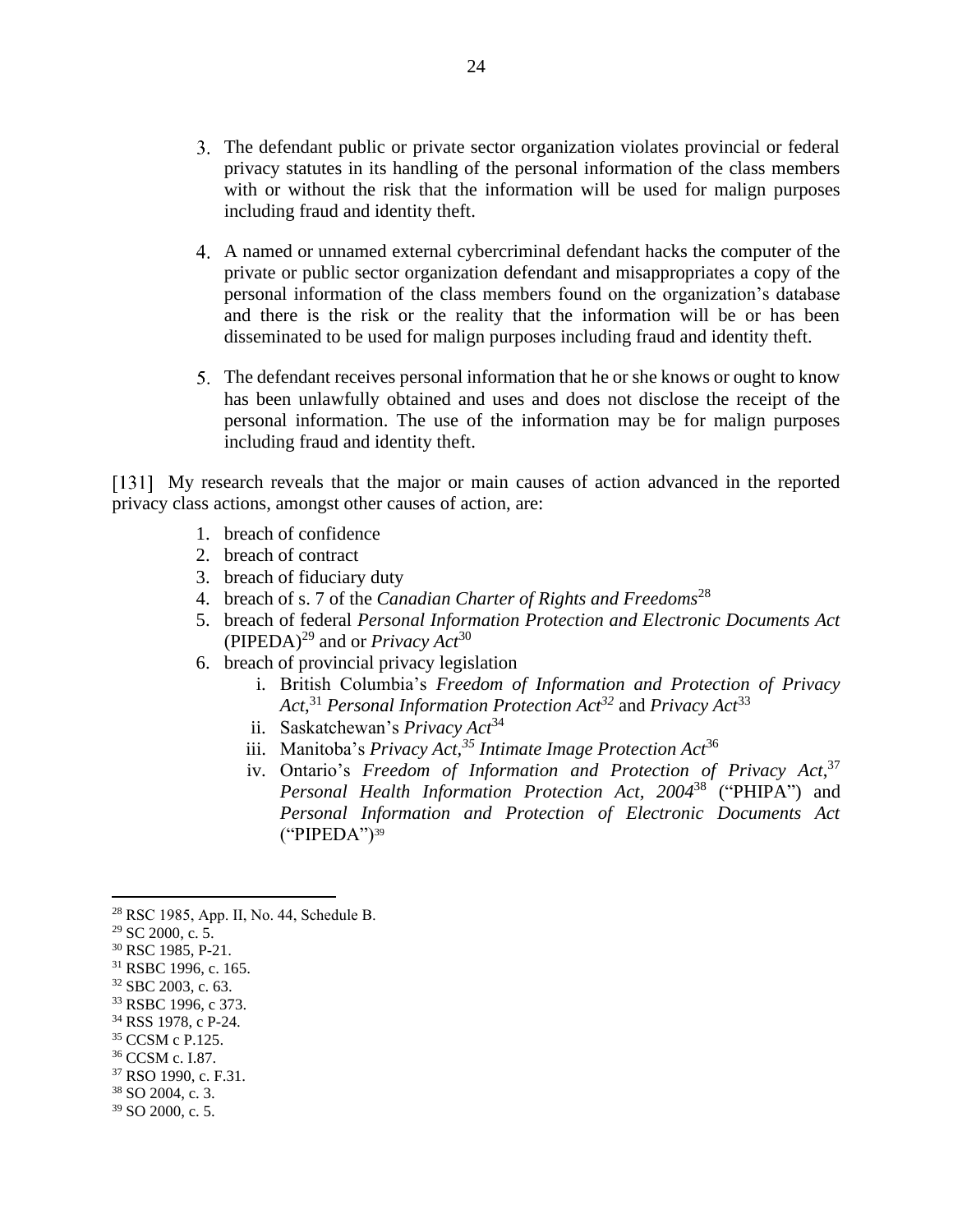- v. Québec's *Charter of Human Rights and Freedoms,<sup>40</sup> Civil Code of Qu*é*bec<sup>41</sup>*
- vi. Newfoundland and Labrador's *Privacy Act,* <sup>42</sup> *Personal Health Information Act* <sup>43</sup>
- 7. invasion of privacy:
	- i. intrusion on seclusion
	- ii. publicity to private life (public disclosure of embarrassing private facts)
- 8. negligence, and
- 9. unjust enrichment $44$
- [132] Of the 36 reported cases, 3 cases are pre-certification or pre-authorization; namely:
	- 1. *Winder v. Marriot International Inc.*<sup>45</sup>
	- 2. *Del Giudice v. Thompson*<sup>46</sup>
	- 3. *MacBrayne v. LifeLabs BC Inc.*<sup>47</sup>
- [133] Of the 36 reported cases, 27 have been certified or authorized; namely:
	- 1. *Haskett v. Equifax Canada Inc.*<sup>48</sup>
	- 2. *Rideout v. Health Labrador Corp.*<sup>49</sup>
	- 3. *Speevak v. Canadian Imperial Bank of Commerce*<sup>50</sup>
	- 4. *Ari v. Insurance Corp. of British Columbia*<sup>51</sup>
	- 5. *Douez v. Facebook, Inc*. 52
	- 6. *Rowlands v. Durham Region Health*<sup>53</sup>

<sup>42</sup> RSNL 1990, c P-22.

<sup>45</sup> 2019 ONSC 5766 (carriage); *Winder v. Marriott*, 2020 ONSC 7701 (stay of parallel national and regional class actions in British Columbia, Alberta, Québec, and Nova Scotia).

<sup>46</sup> 2020 ONSC 2676 (carriage). In addition to the Ontario national class action there were national class actions in British Columbia and Alberta, a Québec class action, and a maritime regional class action in Nova Scotia. A multijurisdictional joint hearing was scheduled, and the result was that all of the actions with the exception of the Ontario action were stayed; see *Winder v. Marriot International Inc*., 2020 ONSC 7701.

 $47$  2020 ONSC 2674 (carriage), leave to appeal ref'd 2020 ONSC 4268 (Div. Ct.).

<sup>48</sup> (2003), 63 O.R. (3d) 577 (C.A.), rev'g [2001] O.J. No. 4949 (S.C.J.), leave to appeal to the SCC refd [2003] S.C.CA. No. 208.

- <sup>49</sup> 2005 NLTD 116
- <sup>50</sup> 2010 ONSC 1128.

<sup>51</sup> *Ari v. Insurance Corp. of British Columbia*, 2013 BCSC 1308 (motion to strike common law tort claims), affd. 2015 BCCA 468; *Ari v. Insurance Corp. of British Columbia*, 2017 BCSC 2212 (certification), varied 2019 BCCA 183; *Ari v. Insurance Corp. of British Columbia*, 2020 BCSC 1087 (third party proceedings)

<sup>52</sup> *Douez v. Facebook, Inc ,* 2014 BCSC 953 (plaintiff's certification motion granted and defendant's stay motion refused); *Douez v. Facebook, Inc.* 2015 BCCA 279 (stay granted), rev'd 2017 SCC 33; *Douez v. Facebook, Inc,*  2018 BCCA 186 (certification affirmed), leave to appeal to the SCC refd [2018] S.C.C.A. No. 298; *Douez v. Facebook, Inc.,* 2019 BCSC 715 (certification order amended to add Class Members from Manitoba, Saskatchewan, and Newfoundland and Labrador).

<sup>53</sup> 2011 ONSC 719 and 2011 ONSC 2171.

<sup>40</sup> R.S.Q. c. C-12.

<sup>41</sup> RLRQ, c. CCQ-1991 (the "CCQ"), art. 35-40.

<sup>43</sup> SNL 2008, c. P-7.01.

<sup>&</sup>lt;sup>44</sup> The Supreme Court of Canada has recently held that waiver of tort does not, in any case, constitute an independent cause of action: *Atlantic Lottery Corp. Inc. v. Babstock*, 2020 SCC 19.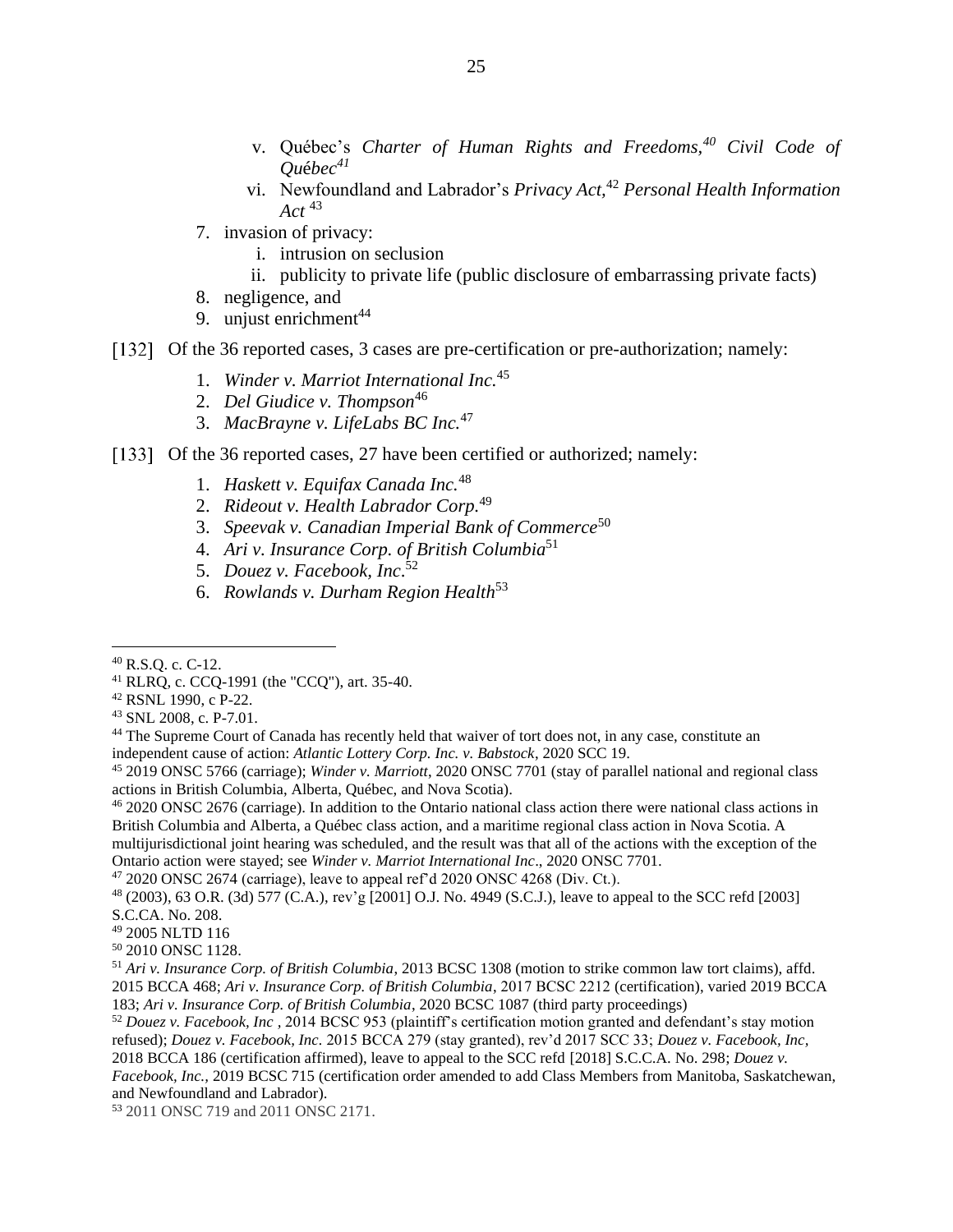7. *Maksimovic v. Sony of Canada Ltd*. 54

- 8. *Evans v. Wilson*<sup>55</sup>
- 9. *Murray v. Capital District Health Authority (cob East Coast Forensic Hospital)*<sup>56</sup>
- 10. *Hynes v. Western Regional Integrated Health Authority*<sup>57</sup>
- 11. *Hemeon v. South West Nova District Health Authority*<sup>58</sup>
- 12. *Lozanski v. Home Depot Inc*. 59
- 13. *Canada v. John Doe*<sup>60</sup>
- 14. *Daniells v. McLellan*<sup>61</sup>
- 15. *Zuckerman v. Target Corporation*<sup>62</sup>
- 16. *Drew v. Walmart Canada Inc*. 63
- 17. *Bennett v. Lenova* (Canada) Inc.<sup>64</sup>
- 18. *M.M. v. Family and Children's Services of Lanark Leeds and Grenville*<sup>65</sup>
- 19. *Condon v. Canada*<sup>66</sup>
- 20. *Doucet v. Royal Winnipeg Ballet (c.o.b. Royal Winnipeg Ballet School)*<sup>67</sup>
- 21. *Tocco v. Bell Mobility Inc.*<sup>68</sup>
- 22. *Haikola v. Personal Insurance Co*. 69
- 23. *Agnew-Americano v. Equifax Co*. 70
- 24. *Stewart v. Demme*<sup>71</sup>
- 25. *Tucci v. Peoples Trust Co*. 72
- 26. *Leonard v. Manufacturers Life Insurance Co*. 73
- 27. *Chartrand v. Google LLC*<sup>74</sup>

- <sup>56</sup> 2015 NSSC 61 (certification) and 2016 NSCC 141 (joinder motion), var'd 2017 NSCA 28 and 2017 NSCA 29.
- <sup>57</sup> 2014 NLTD 137 (certification Part 1). The action was certified in 2016: see *Hynes v. Western Regional Integrated*
- *Health Authority*, 2018 NLSC 164 (pre-trial motion).
- <sup>58</sup> 2015 NSSC 287 (discovery motion).
- <sup>59</sup> 2016 ONSC 5447.

<sup>61</sup> Daniells v. McLellan, 2016 ONSC 3854 (Rule 21 challenging plaintiff's eligibility to be representative plaintiff); *Daniells v. McLellan* 2017 ONSC 3466 (certification).

<sup>62</sup> 2017 QCCS 110 (authorization).

- <sup>63</sup> 2016 ONSC 8067.
- <sup>64</sup> 2017 ONSC 1082 and 2017 ONSC 5853.
- <sup>65</sup> 2017 ONSC 7665.
- <sup>66</sup> 2014 FC 250, var'd 2015 FCA 159.
- <sup>67</sup> 2018 ONSC 4008.

<sup>69</sup> 2019 ONSC 5982.

<sup>72</sup> 2017 BCSC 1525, varied 2020 BCCA 246.

<sup>54</sup> 2013 ONSC 1241.

<sup>55</sup> 2014 ONSC 2135, leave to appeal to Div. Ct. ref'd, 2014 ONSC 6014.

<sup>60</sup> 2015 FC 916, var'd 2016 FCA 191.

<sup>68</sup> 2019 ONSC 2916.

<sup>70</sup> *Agnew-Americano v. Equifax Co.,* 2018 ONSC 275 (carriage); *Agnew-Americano v. Equifax Co*., 2019 ONSC 7110 (certification).

<sup>71</sup> 2020 ONSC 83 (certification and summary judgment motion).

<sup>73</sup> *Leonard v. Manufacturers Life Insurance Co.,* 2016 BCSC 534 (certification denied); *Leonard v. Manufacturers Life Insurance Co.,* 2019 BCSC 598 (consent certification refused on jurisdictional grounds), rev'd 2019 BCCA 540 (consent certification to be heard on its merits); *Leonard v. Manufacturers Life Insurance Co.* 2020 BCSC 1051 (objectors standing to oppose certification); *Leonard v. Manufacturers Life Insurance Co.* 2020 BCSC 1840 (consent certification and settlement approval).

<sup>74</sup> *Warner v. Google LLC*, 2020 BCSC 1108 (consent certification for settlement purposes).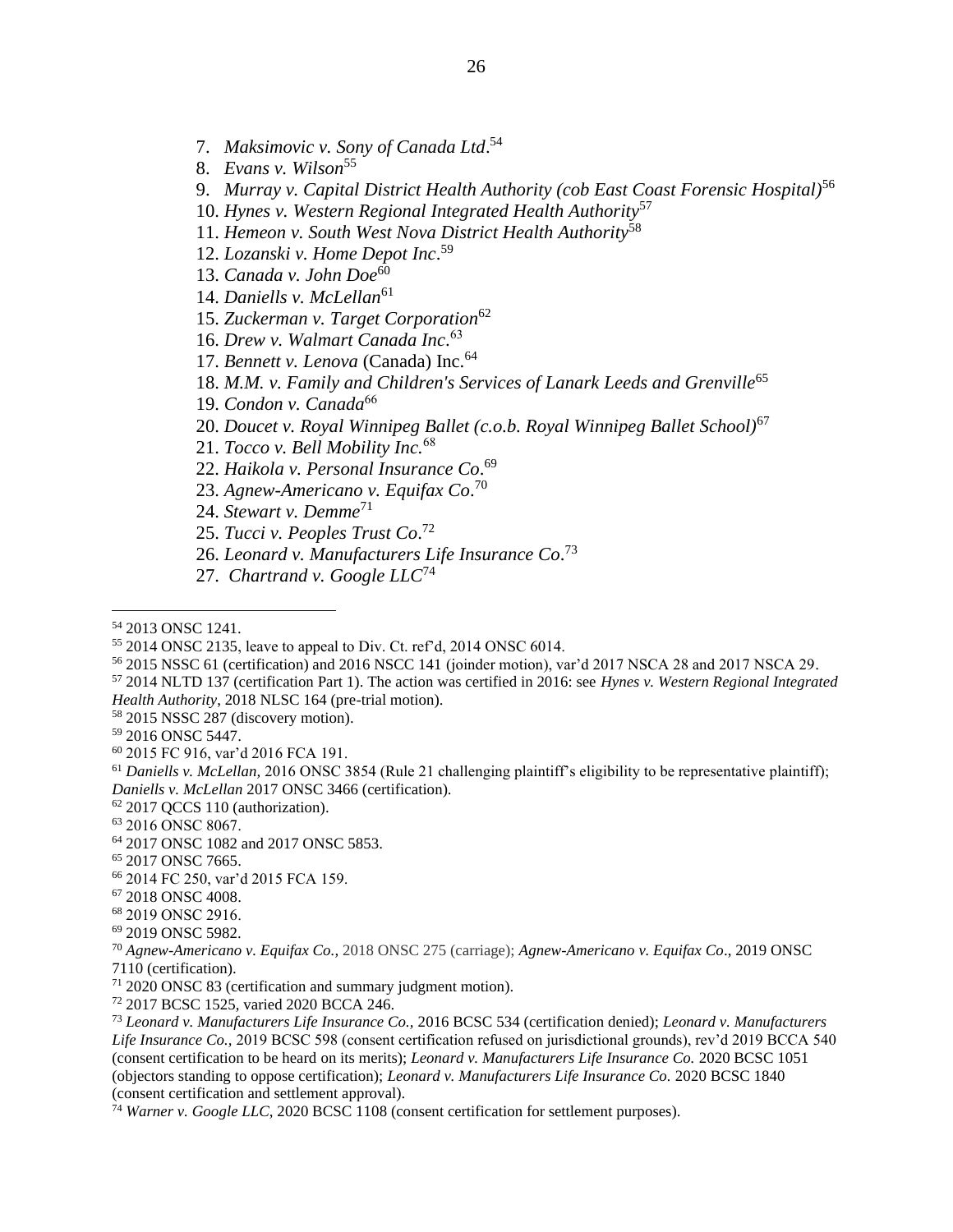[134] Of the 36 reported cases, certification was refused in 4 cases and authorization was refused in 2 cases; namely:

- 1. *Cole v. Prairie Centre Credit Union*<sup>75</sup>
- 2. *Mazzonna v. DaimlerChrysler Financial Services Canada Inc*. 76
- 3. *Ladas v. Apple Inc.*<sup>77</sup>
- 4. *Broutzas v. Rouge Valley Health System*<sup>78</sup>
- 5. *Kaplan v. Casino Rama Services Inc*. 79
- 6. *Li c. Equifax Inc*. 80

[135] The above sample of cases suggests that the ratio of unsuccessful certification or authorization motions to successful motion in privacy class actions is 6:27, which is a success rate of approximately 80%.

[136] Of the 36 reported cases, there have been no trial determinations, but settlements have been approved in 11 cases, as follows:

- 1. *Speevak v. Canadian Imperial Bank of Commerce.* <sup>81</sup> The Canadian Imperial Bank of Commerce ("CIBC") in breach of PIPEDA misdirected faxes intended for one of its departments to two third-party businesses. The faxes disclosed customers' names, social insurance numbers, account numbers, amounts, addresses and telephone numbers and customer signatures Thirty-eight bank customers were affected. There was no evidence that the disclosure of the confidential information resulted in identity theft or any financial losses to the Class Members. The plaintiff sued for: (a) breach of contract; (b) negligence; and (c) breach of PIPEDA. Justice Strathy, as he then was, certified the action for settlement purposes and approved the settlement. The terms of the settlement were that each Class Member could submit a claim for damages save punitive damages and the CIBC would admit liability and make a settlement offer. If the offer was refused, the claim would be assessed by an arbitrator. If the arbitration award was more than the amount of CIBC's initial offer, the Class Member's legal fees would be paid by CIBC. Otherwise, the Class Member would bear his or her own legal costs. 10% of any payment would be paid directly by the CIBC to the Class Proceedings Fund. The right to claim for identity theft in the future was preserved. CIBC also agreed to pay \$100,000 to a registered charity. Class Counsel was to receive approximately \$50,000 for costs up to the mediation and partial indemnity costs from the mediation to the settlement approval hearing.
- 2. *Rideout v. Health Labrador Corp.* <sup>82</sup> A gynecological clinic discovered that

<sup>75</sup> 2007 SKQB 330.

<sup>76</sup> 2012 QCCS 958.

<sup>77</sup> 2014 BCSC 1821.

<sup>78</sup> 2018 ONSC 6315.

<sup>79</sup> 2019 ONSC 2025.

<sup>80</sup> 2019 QCCS 4340.

<sup>81</sup> 2010 ONSC 1128.

<sup>82</sup> *Rideout v. Health Labrador Corp.* 2005 NLTD 116 (certification); *Rideout v. Health Labrador Corp.*, 2007 NLTD 150 (settlement approval).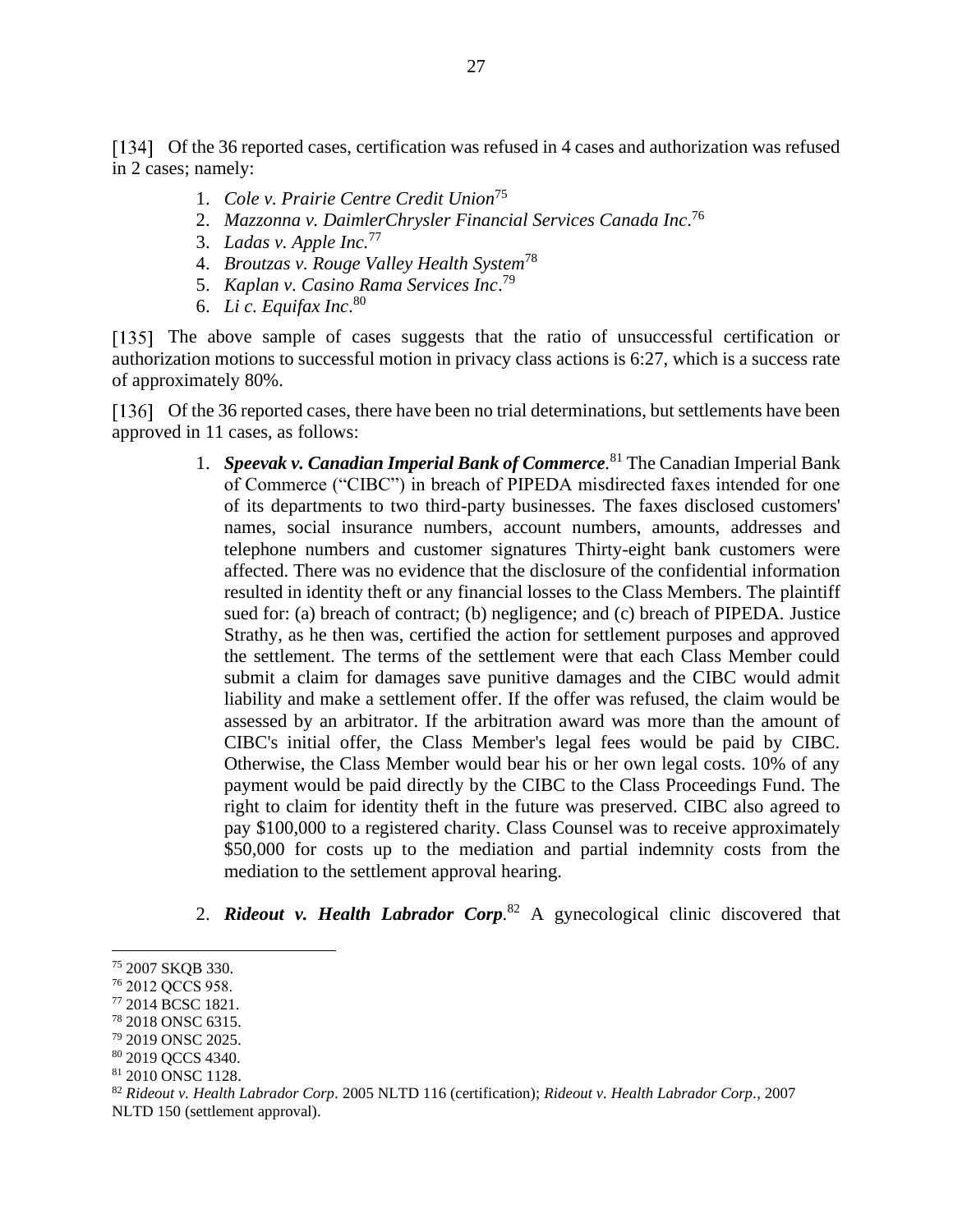medical instruments had not been properly sterilized and notified the 333 patients by correspondence and by a public announcement to get tested for infectious diseases. The plaintiff sued on behalf of the patients and their families. The plaintiff alleged that the clinic had been negligent and had breached the privacy rights in the manner in which it gave notice and in the manner in which it tested for infections which allegedly would disclose their identity. Justice Russell certified the action and certified the claims for: (a) breach of contract, (b) breach of fiduciary duty, (c) breach of the *Privacy Act,* (d) loss of consortium, (e) loss of guidance, care and companionship, and (e) negligence. No patients were identified as having been infected, and Justice Russell approved a settlement in which in addition to making changes to its sterilization practices and procedures and providing an apology, the clinic agree to pay \$450 to uninfected patients and \$100 to uninfected spouses from the settlement fund of \$179,850. The hospital also agreed to pay for the notice program and to pay up to \$93,572 in legal fees, \$12,500 in disbursements and \$13,100 in HST. Patients diagnosed during the notice period with an infection had 90 days to commence an action. The release did not preclude claims from future diagnosis of infection. Justice Russell approved the counsel fee of \$119,171.50, all inclusive. The fee was equal to 32% of the class members' recovery. The approved fee of \$93,571.50 was a multiplier of 0.6 of the value of the docketed time of \$166,935.

- 3. *Rowlands v. Durham Region Health***.** <sup>83</sup> An employee of a public health authority lost a USB key that held unencrypted personal and confidential information of 83,524 individuals who received a vaccine inoculation at a clinic. There was no evidence that the information on the lost USB had actually been used or misused and apart from anxiety from the risk of harm from the data breach that any Class Member had suffered actual pecuniary harm. The plaintiff sued for: (a) breach of confidence, (b) breach of fiduciary duty, (c) breach of s. 7 of the *Charter*, (d) breach of privacy, (e) damages for breach of PHIPA, (f) negligence, and (g) aggravated, exemplary, and punitive damages. Justice Lauwers approved the settlement in which the Class Members received no compensation but a Class Member who believed that he or she had suffered economic harm could submit a claim and allow the public health authority an opportunity to mitigate the harm. If the Class Member was unsatisfied with the mitigation, then the claim would be evaluated by an Administrator who would adjudicate whether damages were caused and if so make an award of damages. Appeals of the administrator's decision were to be heard by an arbitrator. Under the settlement agreement, Class Counsel received \$500,000 inclusive of taxes and disbursements, plus 25 per cent of claims paid in the future.
- 4. *Maksimovic v. Sony of Canada Ltd***.** <sup>84</sup> An on-line gaming service with approximately 3.5 million users was hacked, and the hacker obtained personal information and credit card information. The plaintiff sued for: (a) breach of contract, (b) intrusion on seclusion, and (c) breach of privacy rights. There was no

<sup>83</sup> 2012 ONCS 3948.

<sup>84</sup> 2013 ONSC 4604.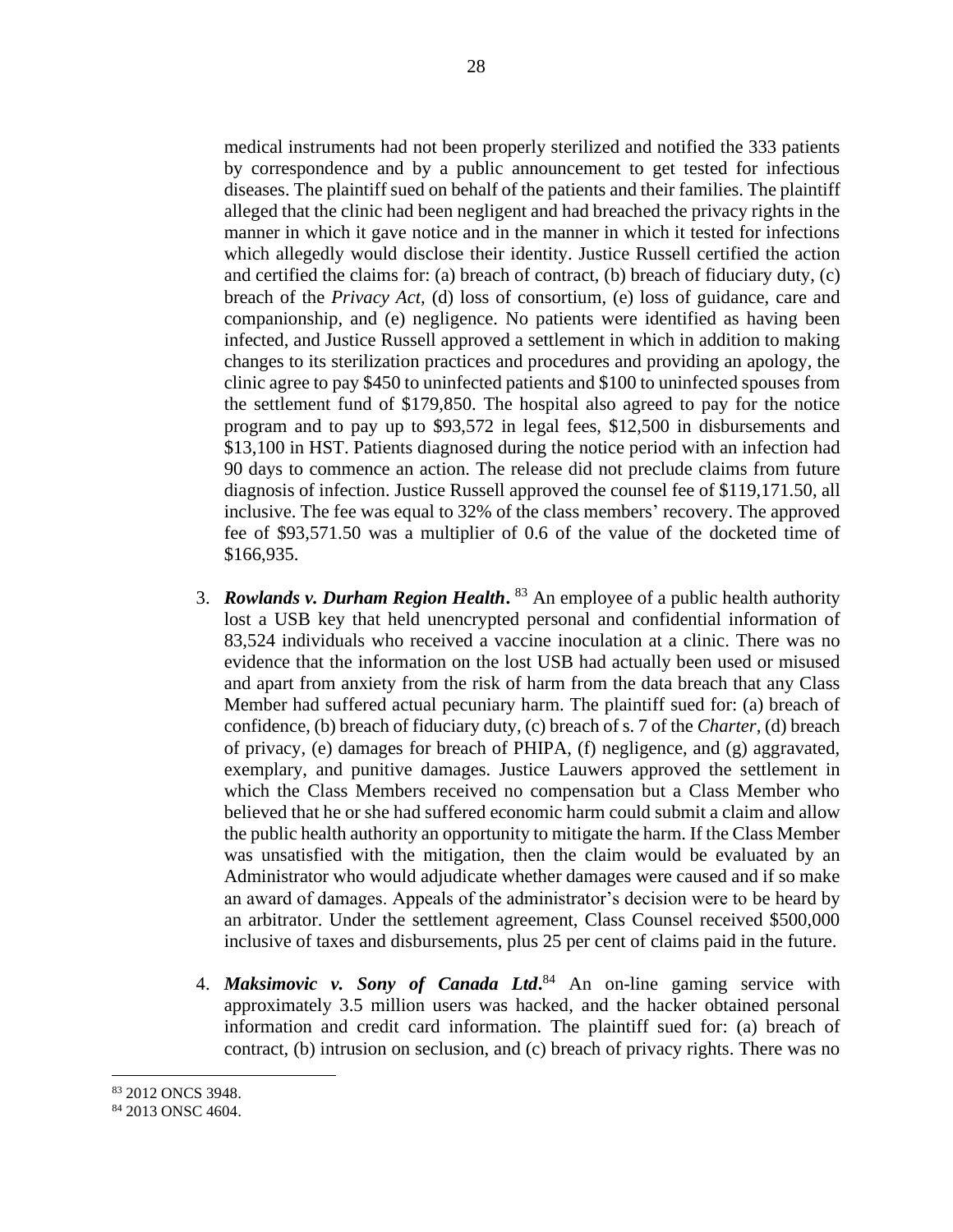evidence of any financial harm caused by the cyberattack. Justice Perell approved the settlement in which the Class Members (a) received a refund of unused user time; (b) received game and service benefits; (c) reimbursement for expenses incurred as a direct result of the cyberattack up to a maximum of \$2,500 per claim. Under the settlement Class Counsel was to receive a fee of \$265,000 inclusive of fees, disbursements, and taxes, which was less than Class Counsel's docketed time of \$300,000.

- 5. *Lozanski v. Home Depot Inc***.** <sup>85</sup> A computer hacker breached a database of approximately 500,000 accounts of Home Depot's payment card system extracting payment card information and email addresses. Home Depot announced the breach and offered its customers a package of free credit monitoring and identify theft insurance. It provided and paid for approximately 45,000 packages. There was no evidence that any of the customers suffered any damages from the database breach. In several class actions in Canada, Home Depot was sued for breach of contract and breach of privacy rights. Home Depot negotiated settlements of the class actions. Justice Perell approved the settlement valued to be worth \$400,000 after anticipated take-up of the benefits. The settlement was comprised of: (a) \$250,000 for credit monitoring and identity theft insurance on a first come, first served basis; (b) a \$250,000 settlement fund for documented claims for time spent remedying issues relating to the data breach for up to five hours at \$15 per hour and for substantiated losses to be paid pro-rata, if necessary, up to a maximum of \$5,000 per claimant; (c)  $$100,000$  for the notice program; (d)  $$100,000$  for estate administration; and (e) up to \$407,000 for legal fees and expenses. Although Class Counsel requested a fee of \$407,000, Justice Perell approved Class Counsel fee of \$120,000, all inclusive, for a consortium of Class Counsel from two class actions.
- 6. *Drew v. Walmart Canada Inc*. <sup>86</sup> Third parties breached the database for Walmart's photo printing service where personal contact information and credit card information was stored. Class size was estimated to be 1.2 million. The plaintiff sued for: (a) breach of contract, (b) negligence, (c) breach of fiduciary duty, (d) breach of confidence, (e) breach of privacy, (f) intrusion upon seclusion, (g) damage for breach of PIPEDA, and (h) unjust enrichment. Justice Perell approved the settlement in which without admitting liability Walmart was exposed to an expenditure of \$1.25 million. The money was to be used: (a) to pay Class Counsel's fees of \$250,000; (b) \$350,000 for a credit monitoring plan for Class Members on a first come, first served basis; (c) \$400,000 for Class Member expense claims on a first come, first served basis with a per capita maximum of \$5,000 and prorated after the 90-day claims period if the maximum cumulative total is reached. To receive the compensation for out-of-pocket losses, unreimbursed charges and time spent remedying issues fairly traceable to the data breach, the Class Member must attest that he or she has not already been compensated, in part or in full by insurance, an employer, a financial institution or in any other manner. A Class

<sup>85 2016</sup> ONSC 5447.

<sup>86</sup> 2017 ONSC 3308.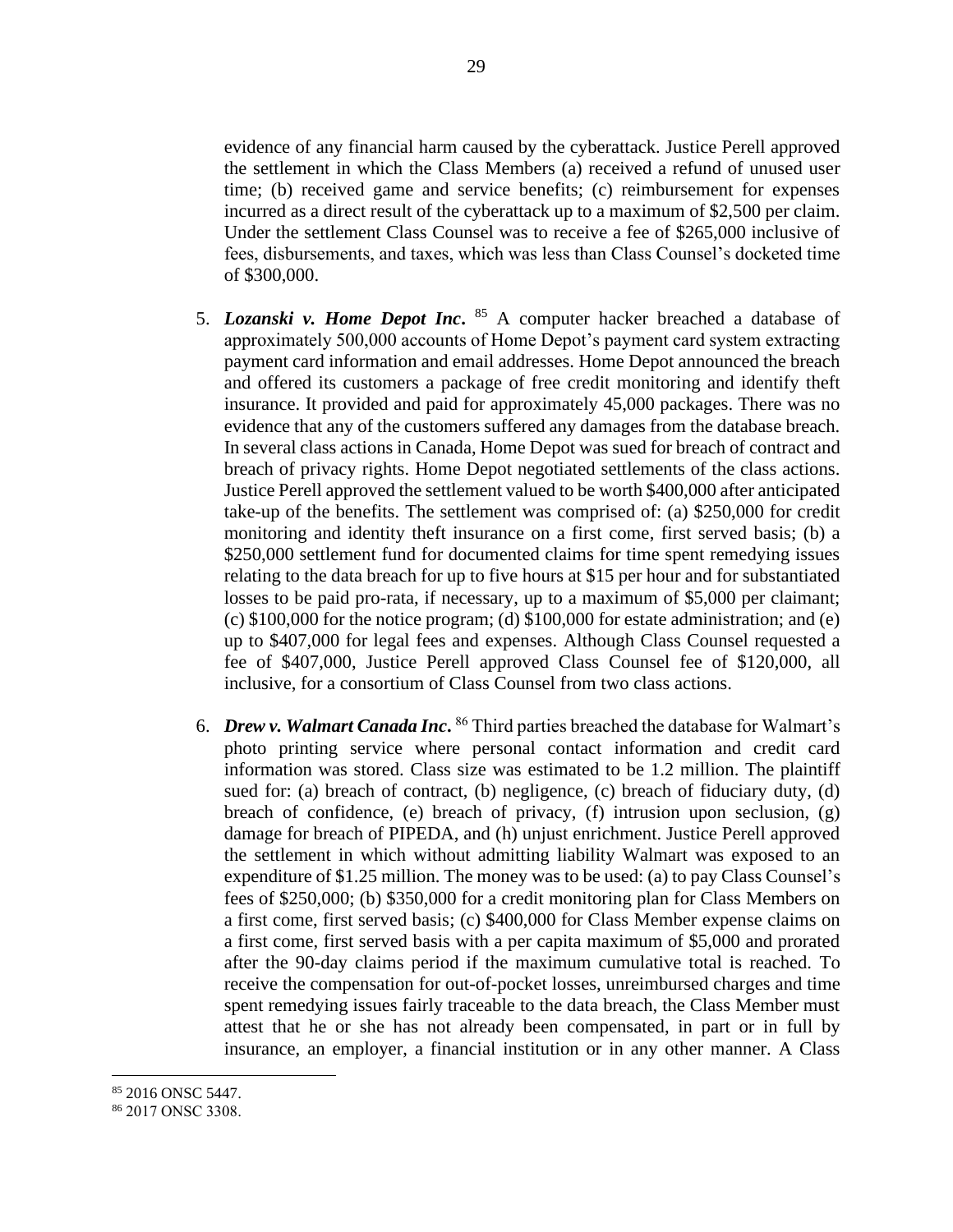Member making a claim for compensation may receive \$15/hr. for documented time or without documentation \$15/hr. for up to two hours of time spent remedying the losses or charges. The \$250,000 for Class Counsel did not include a premium above docketed time.

- 7. *Bennett v. Lenova (Canada) Inc*. <sup>87</sup> The defendant computer manufacturer bundled a software program that had a security defect that would permit a hacker to obtain the computer user's private information. A second version of the software sent private information to the software developer's computers. Approximately 11,000 computers with the imbedded software were sold. The plaintiff sued for: (a) breach of contract; (b) breach of the implied warranties of the *Sale of Goods Act* for consumer purchasers; (c) intrusion upon seclusion for all purchasers; and (d) for purchasers in British Columbia, Saskatchewan, Manitoba, and Newfoundland and Labrador, respectively, a contravention of privacy statutes. As against the software developer, Justice Perell approved a settlement in which the defendant paid \$151,547 and agreed to co-operate in the prosecution of the action against the nonsettling defendant.
- 8. *Condon v. Canada*<sup>88</sup> The federal Ministry of Human Resources and Skills Development that administered the Canada Student Loan Program lost an unencrypted hard drive that included the names, dates of birth, addresses, Social Insurance Numbers ("SINs") and student loan balances of 583,000 persons. There was no evidence that any person had been harmed by the loss of the hard drive. There was no evidence that the information even had been discovered. The plaintiff sued for (a) breach of contract; (b) intrusion upon seclusion; (c) negligence; (d) breach of confidence; and (e) violation of Québec law. Justice Gagné certified the claims for breach of contract, intrusion on seclusion, and violation of Québec law, and the Federal Court of Appeal added the claims for negligence and breach of confidence. Justice Gagné approved the settlement in which the federal government established two funds. One fund was an uncapped fund for Class Members who could prove actual loses. The second fund was a capped \$17.5 million fund to Class Members who completed a simple claim form that they were class members for which they were entitled to a fixed payment of \$60 as compensation for loss of time and inconvenience. The \$17.5 million fund was calculated based on the estimate that 30 percent of the class would apply for compensation and that after payment of Counsel fee expense, there would be sufficient funds. The federal government also agreed to fund the cost of a direct mail program to publicize the settlement at a cost estimated at \$600,000. Justice Gagne regarded the settlement as a good settlement that will serve as a benchmark for future privacy breach class actions and encourage organizations to take privacy seriously for fear of facing serious litigation consequences. Justice Gagné approved a contingency fee of 30% of the \$17.5 million capped settlement fund, plus disbursements and taxes; *i.e*., \$5.25 million plus the disbursements and taxes.

<sup>87</sup> 2017 ONSC 6578.

<sup>88</sup> 2018 FC 522.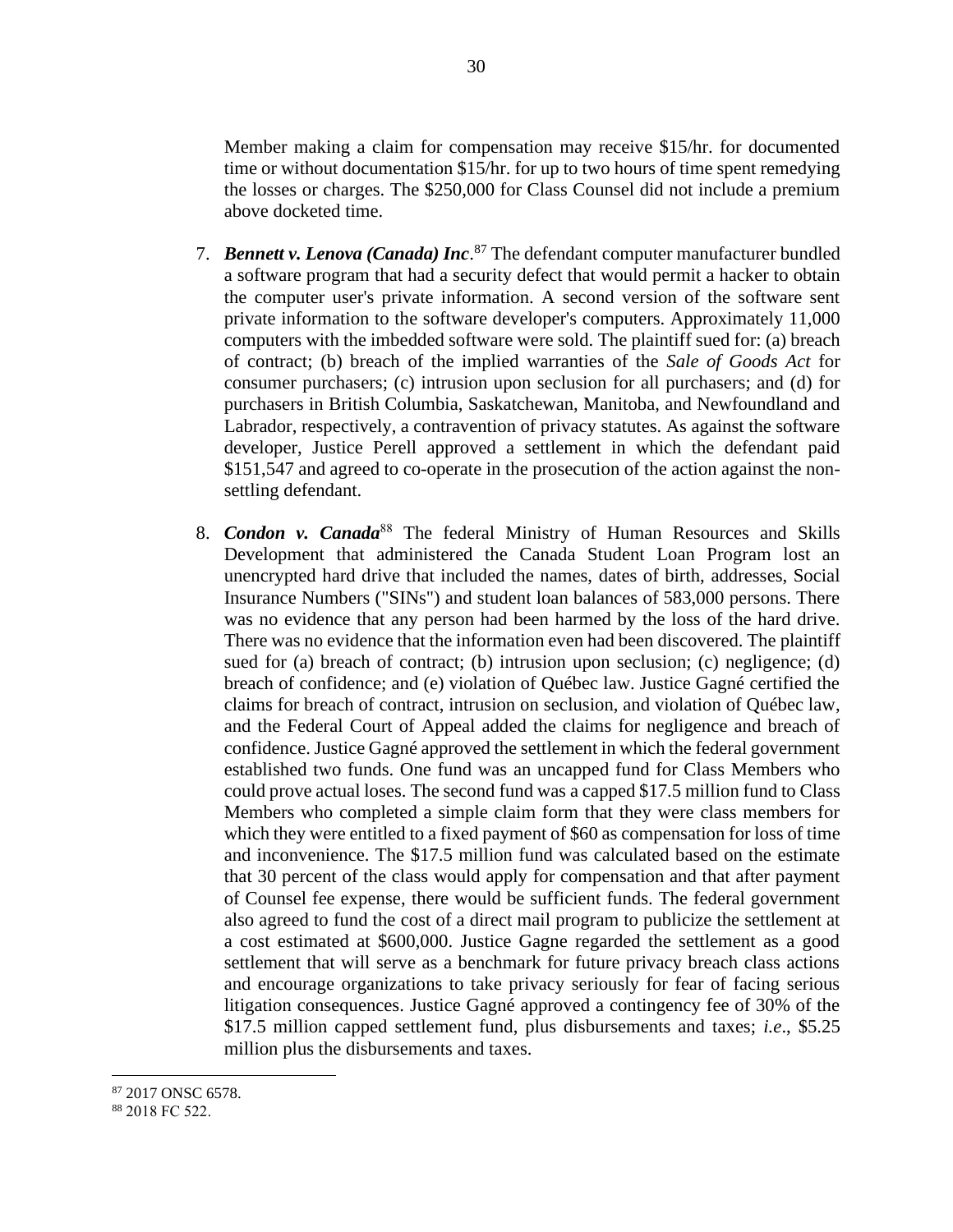- 9. *Haikola v. Personal Insurance Co*. <sup>89</sup> The Class Members were 8,525 policy holders of automobile insurance issued by the defendant. The Class Members had made claims for payment of accident benefits and as part of the application were required to provide the insurer with credit card information. After a complaint and an investigation, the Privacy Commissioner ruled that the defendant insurer had breached PIPEDA. The plaintiff brought a class action for breach of contract. Justice Glustein certified the action and approved the settlement and also Class Counsel's contingency fee agreement and fee. Under the settlement, the defendant would pay \$2,200,000, all inclusive. Legal fees and the expense of administration was to be paid out of the settlement fund with the balance distributed pro rata to the Class Members. Class Members who were still insured by the defendant would be compensated without filing a claim. Former insured were obliged to file a claim. Assuming a take-up rate of about 55% for the 27% of the Class Members no longer insured, the anticipated value of each claim would be \$180 per claimant. From the settlement fund, Class Counsel was to receive \$500,000 plus disbursement (\$20,000) and taxes (\$65,000). Class Counsel's fee was a 22.7% contingency fee, which was a multiplier of docketed hours of 1.16.
- 10. *Leonard v. Manufacturers Life Insurance Co*. <sup>90</sup> Using software developed by Davis + Henderson LP, mortgage brokers passed on personal information of applicants for mortgages, including their name, age, address, and mortgage amount to Manufacturers Life, an insurance company that sold mortgage payment insurance to mortgagees in the event of disability or death. Manufacturers Life used the information to market its mortgage insurance products and to contact potential purchasers. Manufacturers Life's regulator fined it \$150,000 plus costs of \$31,000 for this marketing scheme. In a proposed class action, involving a class of 6.6 million Canadians who had contacted mortgage brokers and including 650,000 who had purchased mortgage insurance, the plaintiffs claimed that there had been a misuse of their personal information. In 2016, Justice Trustcott dismissed the motion for certification. While the dismissal of the certification motion was under appeal, the parties settled and moved for a consent certification for settlement purposes. The motion for a consent certification was initially dismissed on jurisdictional grounds, but the British Columbia Court of Appeal ordered that the motion be heard on its merits. Then, Justice Gomery certified the claims for settlement purposes. The certification and the settlement were opposed by Class Counsel from an uncertified rival national class action in Saskatchewan that advanced claims of breach of privacy both as a statutory and as a common law tort, and breach of contract. The terms of the national settlement excluding Québec were that Manufacturers Life would pay \$4.25 million which would be allocated to disbursement and a legal fee of up to \$900,000 to Class Counsel. The balance would be distributed *cy-près* to two non-profit public interest organizations. Justice Gomery approved the settlement and Class Counsel's fee request. The settlement

<sup>89</sup> 2019 ONSC 5982.

<sup>&</sup>lt;sup>90</sup> 2020 BCSC 1840 (consent certification and settlement approval).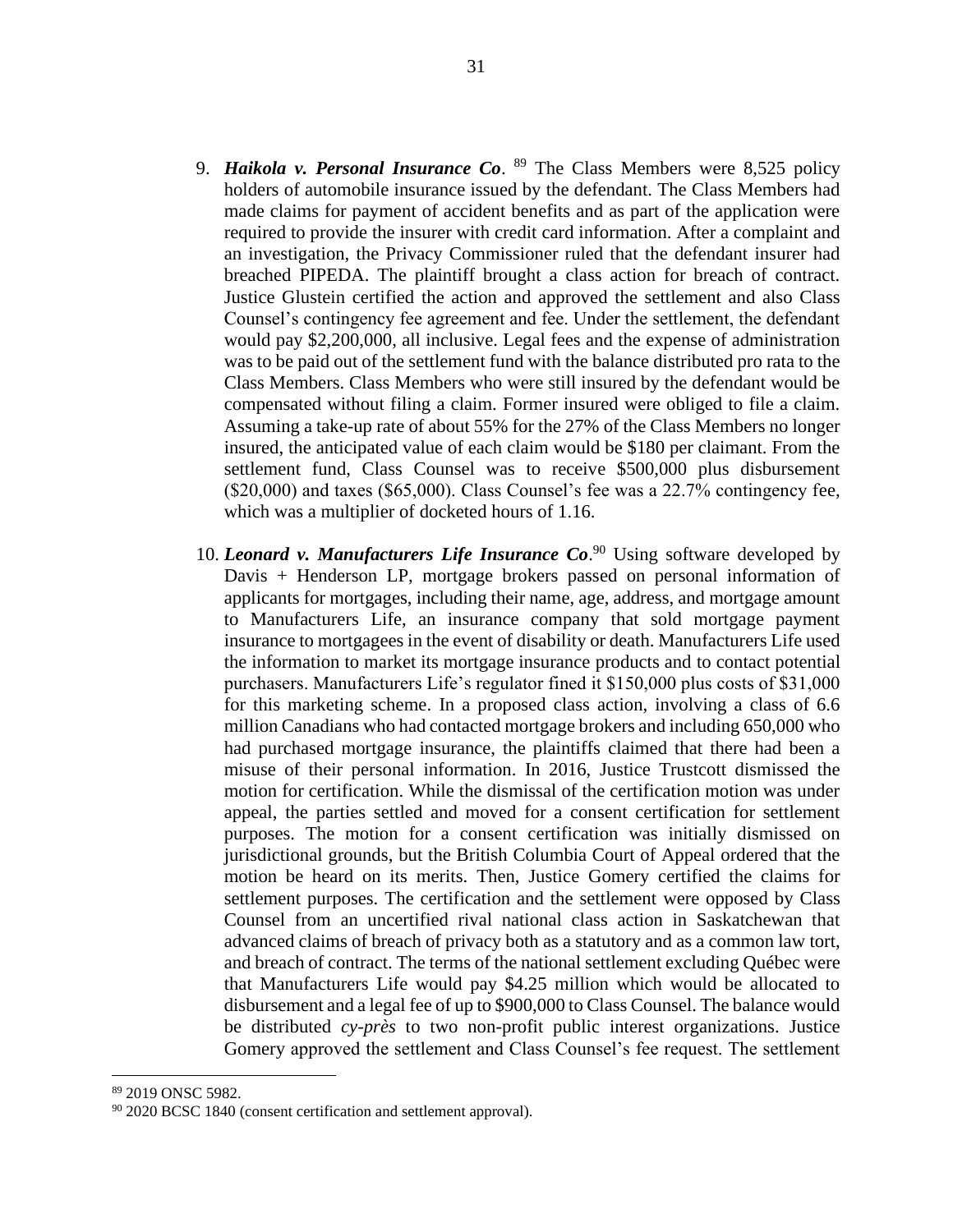was opposed by rival Class Counsel. Justice Gomery approved the Class Counsel fee of \$900,000 which was a contingency fee of 21% and a multiplier of 1.2 of Class Counsel's recorded time and hourly rates.

11. **Chartrand v. Google LLC** <sup>91</sup> During 2017, Google android smartphones had the capacity to capture data that combined with data from cell phone towers could deduce the identity of a user and a precise location of the smartphone. Although the additional information was not available to the public or readily available to Google, Google was sued in British Columbia in a national class action with parallel actions in Ontario and Québec for breach of privacy statutes and for unjust enrichment. Justice Tucker certified the action for settlement purposes. Class size was described as "well into the millions". Justice Tucker approved the settlement in which Google agreed to pay \$1.0 million. The \$1.0 million, net of Class Counsel fees, disbursements, taxes, honoraria, and the required payment to the Fonds d'aide aux actions collectives, was to be distributed *cy près* to the Law Foundation of British Columbia, the Law Foundation of Ontario and the Fondation du Barreau du Québec. Justice Tucker approved a Class Counsel fee of 33.33% plus disbursements and taxes.

|                                                            | <b>Class Size</b> | \$ Value of<br><b>Settlement</b>                                                                    | Per capita value for<br>class member                                | <b>Counsel Fee</b>                                                                                                                          |
|------------------------------------------------------------|-------------------|-----------------------------------------------------------------------------------------------------|---------------------------------------------------------------------|---------------------------------------------------------------------------------------------------------------------------------------------|
| Speevak v.<br>Canadian Imperial<br><b>Bank of Commerce</b> | 38                | Uncapped claims<br>$process + $100,000$<br>to charity                                               | N/A                                                                 | \$50,000 for costs up<br>to the mediation and<br>partial indemnity<br>costs from the<br>mediation to the<br>settlement approval<br>hearing. |
| Rideout v. Health<br>Labrador Corp.                        | 333               | Settlement fund of<br>\$179,850 plus<br>administrative costs<br>plus legal fees of<br>\$119,171.50. | \$450 to uninfected<br>patients and \$100 to<br>uninfected spouses. | \$119,171.50, all<br>inclusive. The<br>approved fee was a<br>multiplier of 0.6 of<br>the value of the<br>docketed time of<br>\$166,935.     |
| Rowlands v.<br>Durham Region<br>Health.                    | 83,524            | Uncapped claims<br>process                                                                          | N/A                                                                 | \$500,000 inclusive<br>of taxes and<br>disbursements, plus<br>25 per cent of<br>claims paid in the<br>future.                               |

[137] The following chart compares and contrasts certain aspects of the approved settlements and the settlement in the immediate case:

<sup>&</sup>lt;sup>91</sup> 2021 BCSC 7 (settlement approval).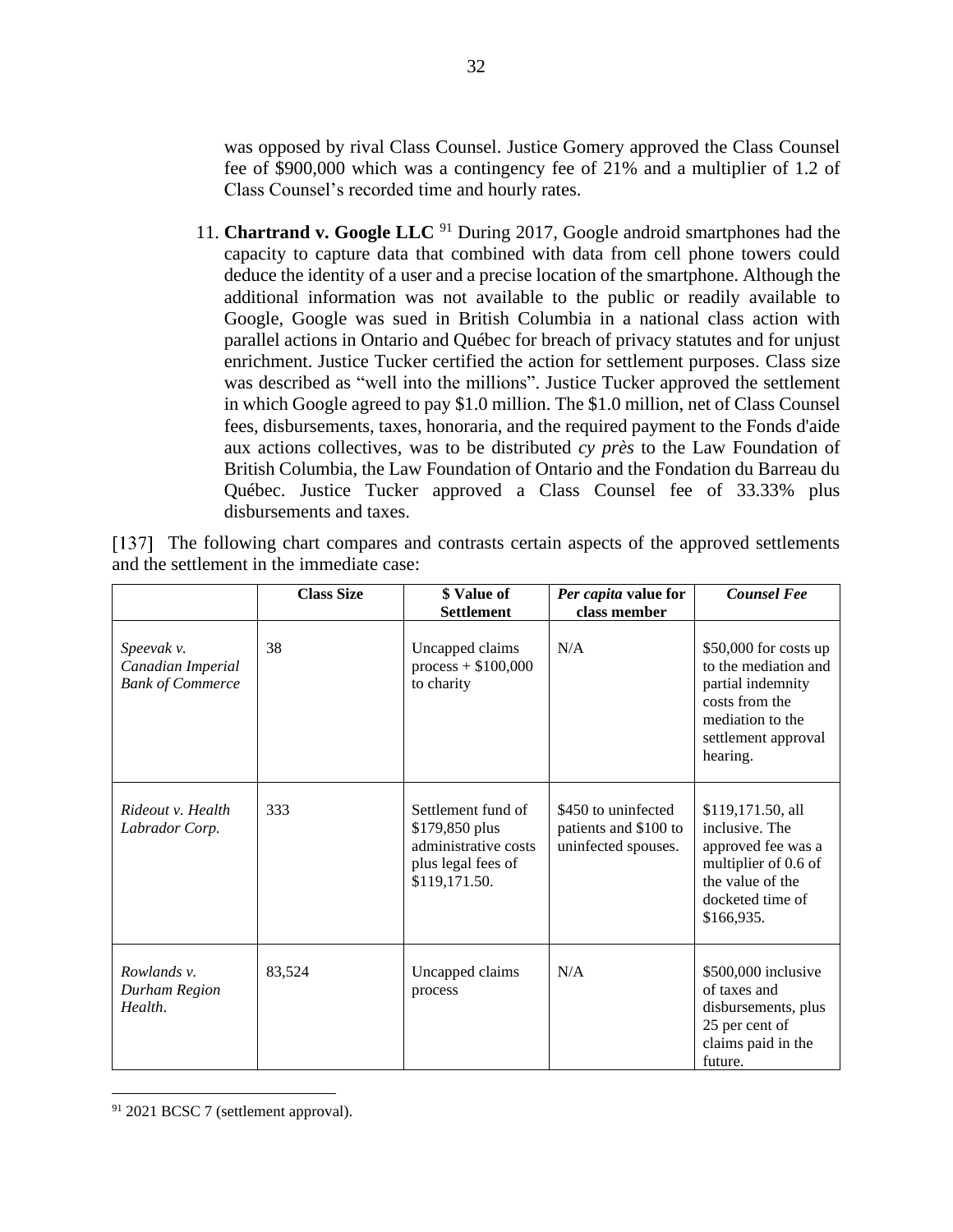|                                      | <b>Class Size</b> | \$ Value of<br><b>Settlement</b>                                                                                                                                                                                                                                                                                                                                                                                                                                                                                                                                                                  | Per capita value for<br>class member | <b>Counsel Fee</b>                                                                                                                        |
|--------------------------------------|-------------------|---------------------------------------------------------------------------------------------------------------------------------------------------------------------------------------------------------------------------------------------------------------------------------------------------------------------------------------------------------------------------------------------------------------------------------------------------------------------------------------------------------------------------------------------------------------------------------------------------|--------------------------------------|-------------------------------------------------------------------------------------------------------------------------------------------|
| Maksimovic v. Sony<br>of Canada Ltd. | 3.5 million       | Refunds of unused<br>service +<br>reimbursement for<br>claims capped at<br>\$2,500                                                                                                                                                                                                                                                                                                                                                                                                                                                                                                                | N/A                                  | $$265,000$ inclusive<br>of fees,<br>disbursements, and<br>taxes, which was<br>less than Class<br>Counsel's docketed<br>time of \$300,000. |
| Lozanski v. Home<br>Depot Inc.       | 500,000           | \$1.1 million<br>comprised of: (a)<br>\$250,000 for credit<br>monitoring and<br>identity theft<br>insurance on a first<br>come first served<br>basis; (b) \$250,000<br>for documented<br>claims for time<br>spent remedying<br>issues relating to the<br>data breach for up<br>to five hours at \$15<br>per hour and for<br>substantiated losses<br>to be paid pro-rata,<br>if necessary, up to a<br>maximum of \$5,000<br>per claimant; (c)<br>\$100,000 for the<br>notice program; (d)<br>\$100,000 for estate<br>administration; and<br>(e) up to \$407,000<br>for legal fees and<br>expenses. | \$2.20                               | \$120,000 all<br>inclusive                                                                                                                |
| Drew v. Walmart<br>Canada Inc.       | 1.2 million       | Walmart paid up to<br>\$1.25 million for:<br>(a) Class Counsel'<br>fees of \$250,000;<br>(b) \$350,000 for a<br>credit monitoring<br>plan for Class<br>Members on a first<br>come, first served<br>basis, (c) \$400,000<br>for Class Member<br>expense claims on a<br>first come, first                                                                                                                                                                                                                                                                                                           | \$1.00                               | \$250,000 all<br>inclusive.                                                                                                               |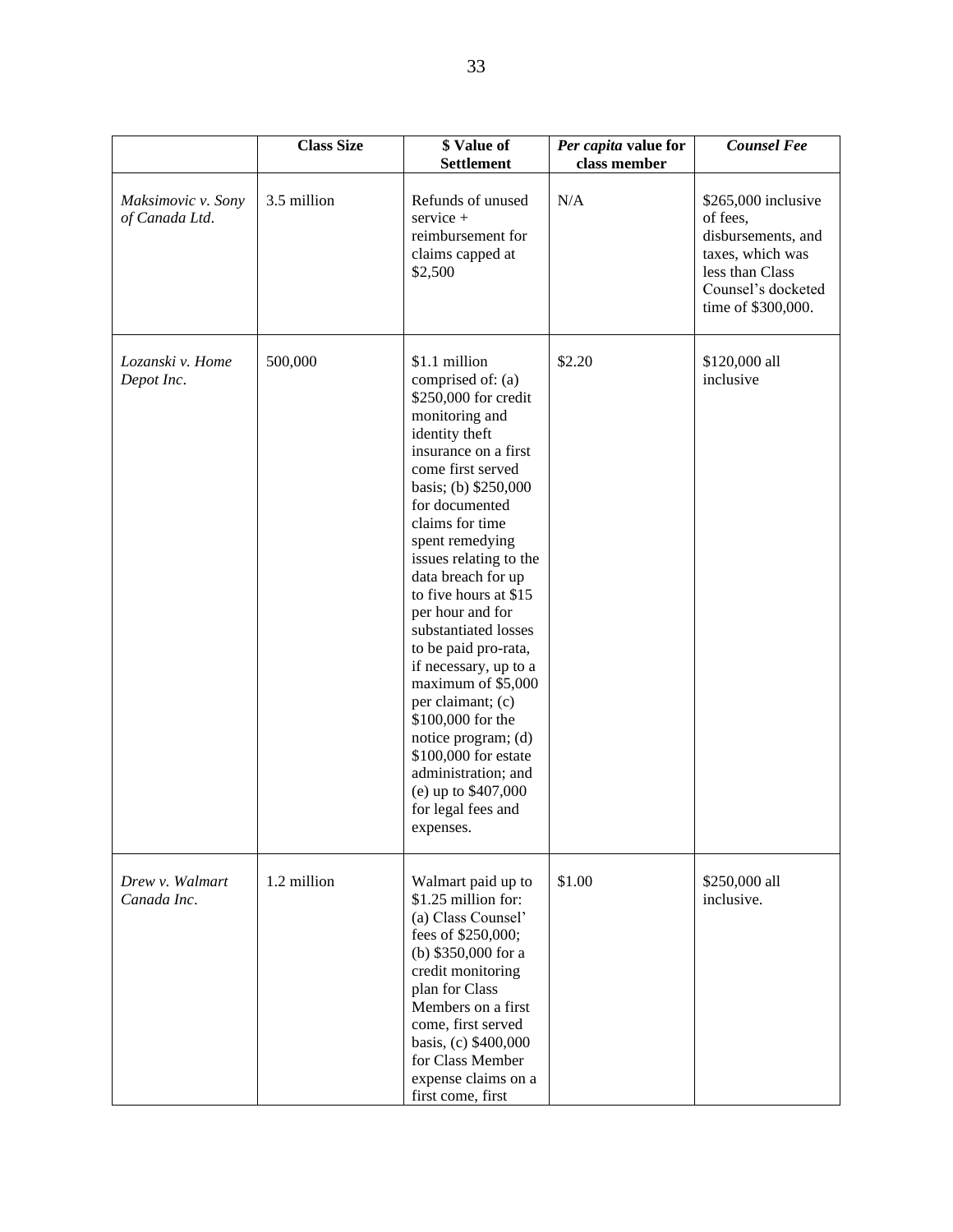|                                    | <b>Class Size</b> | \$ Value of<br><b>Settlement</b>                                                                                                                                                                                                                                                                                                                                                                                                                                                                              | Per capita value for<br>class member    | <b>Counsel Fee</b>                                                                                                                                             |
|------------------------------------|-------------------|---------------------------------------------------------------------------------------------------------------------------------------------------------------------------------------------------------------------------------------------------------------------------------------------------------------------------------------------------------------------------------------------------------------------------------------------------------------------------------------------------------------|-----------------------------------------|----------------------------------------------------------------------------------------------------------------------------------------------------------------|
|                                    |                   | served basis with a<br>per capita maximum<br>of \$5,000 and<br>prorated after the<br>90-day claims<br>period A Class<br>Member making a<br>claim for<br>compensation may<br>receive \$15/hr. for<br>documented time or<br>without<br>documentation<br>$$15/hr.$ for up to<br>two hours of time<br>spent remedying the<br>losses or charges.                                                                                                                                                                   |                                         |                                                                                                                                                                |
| Bennett v. Lenova<br>(Canada) Inc. | 11,000            | The defendant paid<br>\$151,547 and<br>agreed to co-operate<br>in the prosecution of<br>the action against<br>the non-settling<br>defendant.                                                                                                                                                                                                                                                                                                                                                                  | \$13.78                                 | N/A                                                                                                                                                            |
| Condon v. Canada                   | 583,000           | The federal<br>government<br>established two<br>funds. One fund<br>was an uncapped<br>fund for Class<br>Members who could<br>prove actual loses.<br>The second fund<br>was a capped \$17.5<br>million fund to<br>Class Members who<br>completed a simple<br>claim form that they<br>were class members<br>for which they were<br>entitled to a fixed<br>payment of \$60 as<br>compensation for<br>loss of time and<br>inconvenience. The<br>federal government<br>also agreed to fund<br>the cost of a direct | $$31.00 + uncapped$<br>individual claim | 30% of the \$17.5<br>million capped<br>settlement fund plus<br>disbursements of<br>plus taxes; i.e.,<br>\$5.25 million plus<br>the disbursements<br>and taxes. |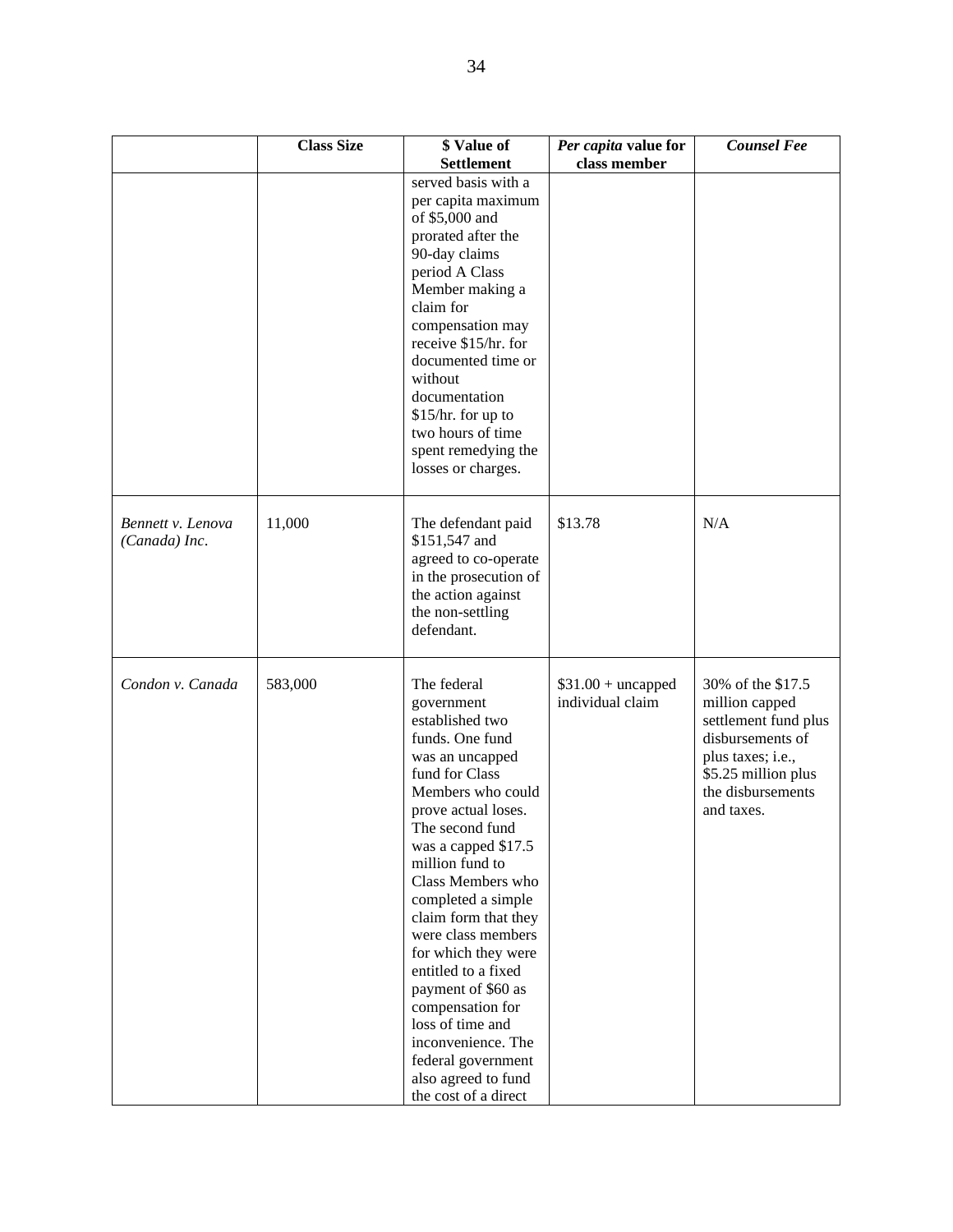|                                                   | <b>Class Size</b>           | \$ Value of<br><b>Settlement</b>                                                                                                                                                                                                                                                                                                                 | Per capita value for<br>class member | <b>Counsel Fee</b>                                                                                                                                                              |
|---------------------------------------------------|-----------------------------|--------------------------------------------------------------------------------------------------------------------------------------------------------------------------------------------------------------------------------------------------------------------------------------------------------------------------------------------------|--------------------------------------|---------------------------------------------------------------------------------------------------------------------------------------------------------------------------------|
|                                                   |                             | mail program to<br>publicize the<br>settlement at a cost<br>estimated at<br>\$600,000.                                                                                                                                                                                                                                                           |                                      |                                                                                                                                                                                 |
| Haikola v. Personal<br>Insurance Co.              | 8,525                       | \$2.2 million all<br>inclusive. Legal fees<br>and the expense of<br>administration was<br>to be paid out of the<br>settlement fund with<br>the balance<br>distributed pro rata<br>to the Class<br>Members.                                                                                                                                       | \$258.00                             | \$500,000 plus<br>disbursement<br>(\$20,000) and taxes<br>(\$65,000) Class<br>Counsel's fee was a<br>22.7% contingency<br>fee and a multiplier<br>on docketed hours<br>of 1.16. |
| Leonard v.<br>Manufacturers Life<br>Insurance Co. | 6.6 million                 | \$4.25 million which<br>would be allocated<br>to disbursement and<br>a legal fee of up to<br>\$900,000 to Class<br>Counsel. The<br>balance would be<br>distributed cy-près<br>to two non-profit<br>public interest<br>organizations.                                                                                                             | \$0.64                               | \$900,000 which was<br>a contingency fee of<br>$21\%$ and a<br>multiplier of 1.2 of<br>Class Counsel's<br>recorded time and<br>hourly rates.                                    |
| Chartrand v.<br>Google LLC                        | "well into the<br>millions" | \$1.0 million, which<br>net of Class Counsel<br>fees, disbursements,<br>taxes, honoraria,<br>and the required<br>payment to the<br>Fonds d'aide aux<br>actions collectives<br>would be distributed<br>cy près to the Law<br>Foundation of<br>British Columbia,<br>the Law Foundation<br>of Ontario and the<br>Fondation du<br>Barreau du Québec. | "cents on the<br>dollor"             | \$330,000 plus<br>disbursements, plus<br>taxes                                                                                                                                  |
| Karasik v. Yahoo!<br>Inc.                         | 5.0 million                 | \$20.3 million                                                                                                                                                                                                                                                                                                                                   | \$4.00                               | \$3.0 million                                                                                                                                                                   |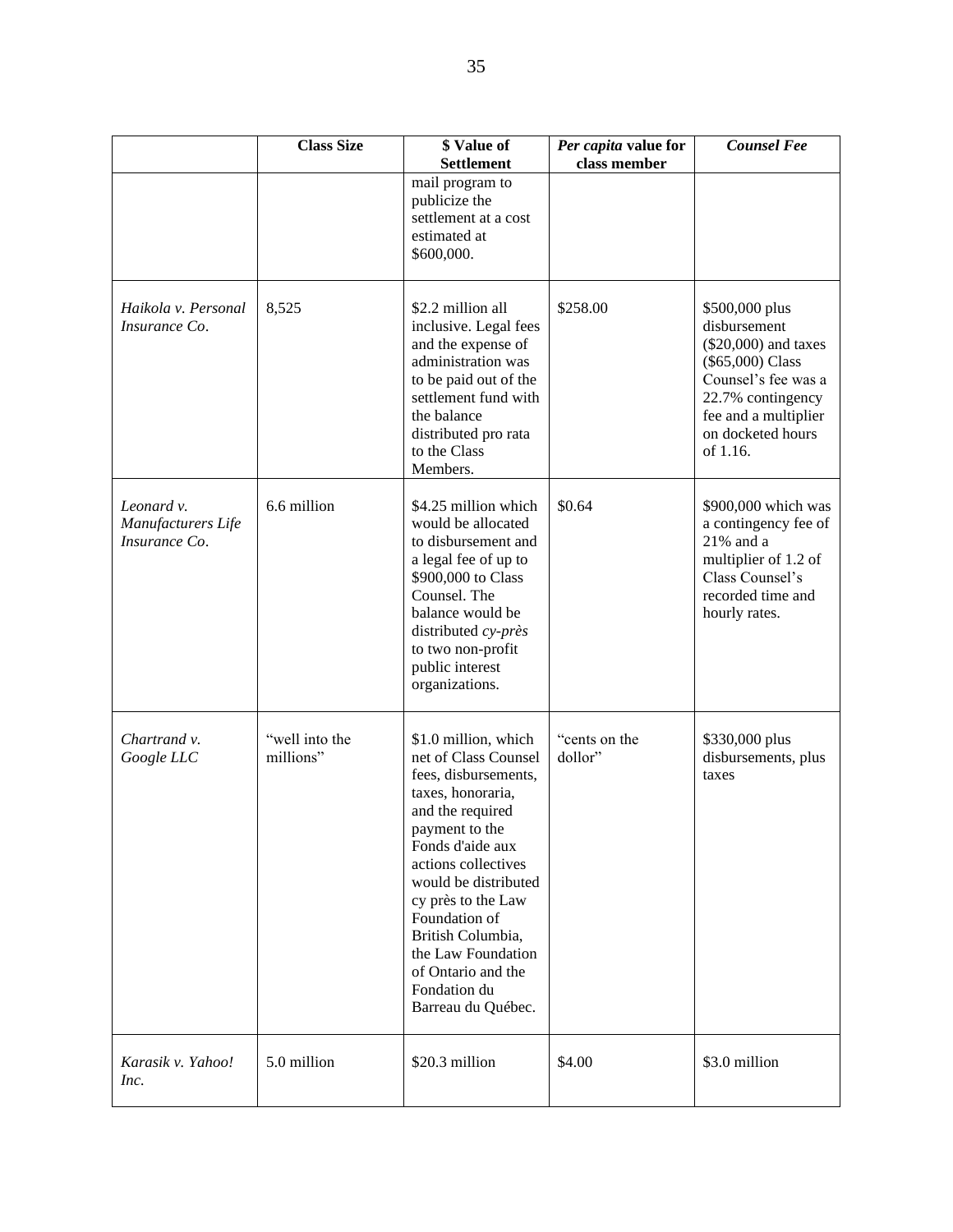From the above analysis, which samples the case law, it may be deduced that class actions for damages for invasion of privacy have a low risk of not being certified. The above sample reveals a 20% percent failure rate, but an examination of the cases that failed to achieve certification or authorization were weak cases on their particular facts, and thus, based on this sample of cases, the likelihood of success at certification for is very high.

The sample of cases does not provide information about the likelihood of success on the merits because none of the cases have gone that far. However, it can be deduced from the sample of cases that have had settlements approved that the defendants have very strong cases. The reason for their strength can be explained by the circumstance that in the settled cases, the risk of harm from the lost, stolen, or misused personal information has not been actualized. Moreover, in a point that I will return to below, when I discuss the merits of the settlement in the immediate case, class members are confronted with ultra-enormous difficulty in establishing specific causation. The sample settlements reflect very modest *per capita* recoveries for class members and there is the aura of nuisance value settlements from mega-wealthy organizations or settlements designed to maintain good commercial relationships with clientele.

[140] The settlements in the above sample, by and large, reveal that Class Counsel's aspirations for enormous *per capita* awards of general damages (moral or symbolic damages) for intrusion on seclusion or breach of privacy statutes have been rebuffed by the settling defendants.

[141] It seems that it will take a trial decision awarding more than notional-nominal general damages, to break the will of defendants, who as I have already noted are sustained by the strength of their defences on causation and by the difficulties associated with proving negligence or the wilfulness required to establish liability for the privacy statutes or the intentionality required to establish liability for intrusion on seclusion.

### <span id="page-35-0"></span>**N. Discussion and Analysis of the Proposed Settlement of the Ontario Action**

# **Introduction**

<span id="page-35-1"></span>[142] Because of the arguments of Ms. Larocque, it was necessary in the immediate case to do the above analytical deep dive into the privacy class action case law, and it is now necessary to apply that analysis in assessing the qualitative and quantitative merits of the class action settlement in the immediate case.

[143] In the immediate case, because of the allegations made by the Merchant Law Firm on behalf of Ms. Larocque, it is first necessary to examine whether the settlement in the immediate case is the product of collusion; one type of which is know as a "race to the bottom." Then, it is necessary to carefully examine the qualitative and quantitative merits of the settlement agreement. There was no suggestion that the distribution scheme in the immediate case was unfair or unreasonable or inappropriate.

# **Is the Ontario Action Settlement Collusive?**

<span id="page-35-2"></span>I begin the analysis of whether the settlement in the immediate case is collusive by noting that the oral argument of counsel of the Merchant Law Group was quite temperate and much less strident in tone and less critical in particular of Class Counsel and of Counsel for Yahoo than the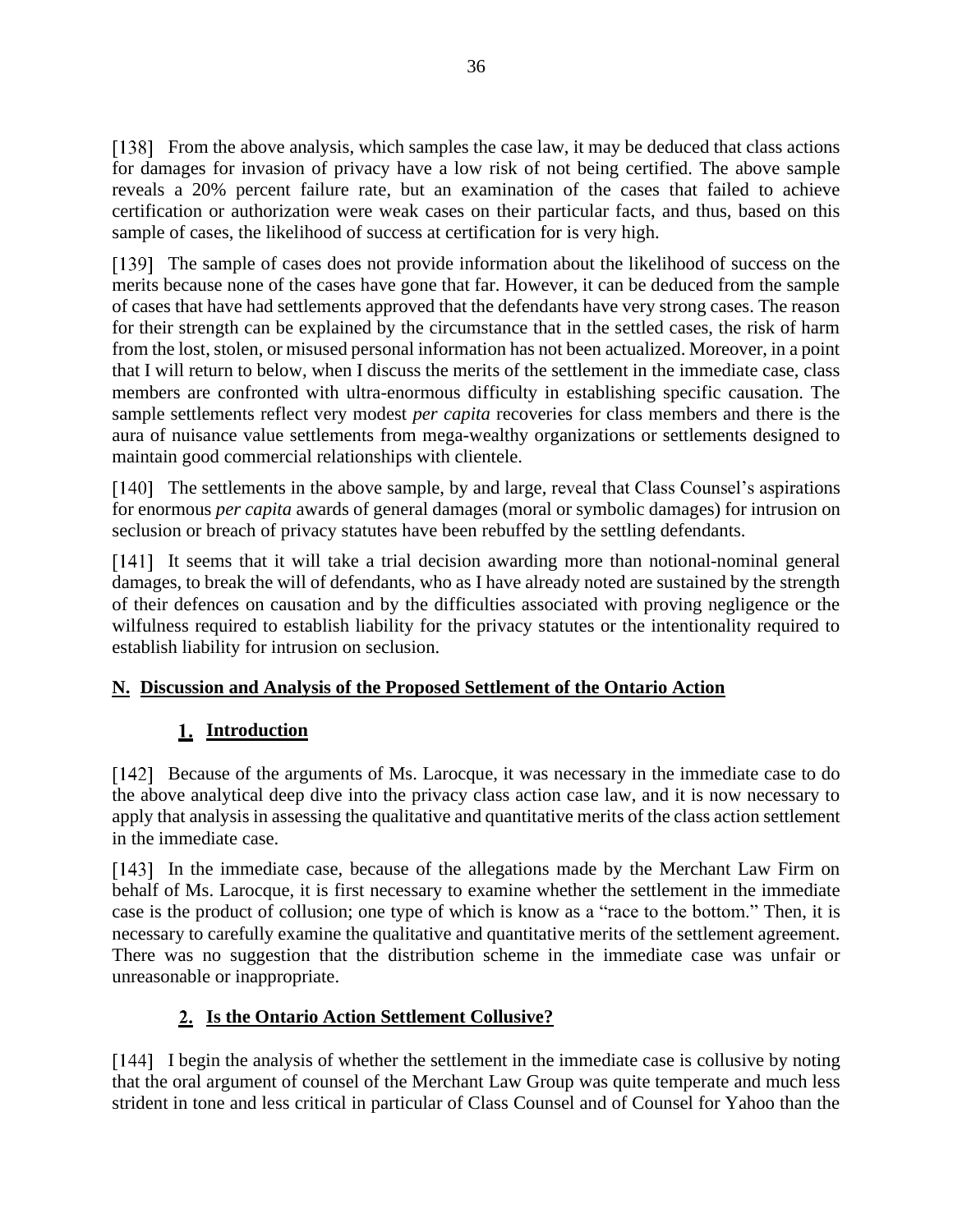filed submissions made by Ms. Larocque.

[145] Ms. Larocque's written objections suggest that that there may have been a "race to the bottom" in the immediate case, which I take to be an allegation that Class Counsel sold out the Class Members and sought approval of a settlement that was provident for Class Counsel and improvident for Class Members.

[146] The oral submissions, however, were the tamer submissions that: (a) where, as in the immediate case there is a rival class action and evidence that Yahoo has avoided negotiating with rival Class Counsel, the court needs to be extraordinarily vigilant and questioning about whether the proposed settlement is in the best interests of the Class Members; and (b) where, as in the immediate case, the Representative Plaintiffs are receiving benefits beyond those available to the Class Members, again the court needs to be extraordinarily vigilant and questioning about whether the proposed settlement is in the best interests of the Class Members.

[147] Thus, in oral argument, the Merchant Law Group relented in suggesting that there was collusion in the immediate case and rather asked that I scrupulously analyze the qualitative and quantitative aspects of the proposed settlement because if I did, the Merchant Law Group submitted that I would come to the conclusion that it was a poor settlement based on a poorly conceived class action that failed to plead the statutory privacy causes of action available in British Columbia, Saskatchewan, Manitoba, and Newfoundland and Labrador.

As noted above in the discussion of general principles, the law about settlement approval already includes an analysis of the presence of good faith, arm's-length bargaining and the absence of collusion. The required judicial skepticism is baked-in into the settlement criteria, and applying it in the immediate case, I find the presence of good faith arm's-length hard bargaining.

[149] In the immediate case, there is no evidence of collusion or a race to the bottom. Yahoo has taken appropriate steps to avoid a multiplicity of proceedings by seeking to have the Québec Action and the Saskatchewan Actions stayed. The genuine problem of a "race to the bottom" occurs where a defendant does not take steps to stay rival class actions in order to enter into a collusive settlement with its favoured opponent. That is not what occurred in the case at bar.

It was not necessary for Class Counsel or Defence Counsel in the immediate case to launch a counterattack against the probity of the Merchant Law Group. Ms. Larocque was certainly entitled to retain the Merchant Law Group to prosecute a proposed class action in Saskatchewan and whether the Saskatchewan court will stay the Saskatchewan Action and/or enforce the releases of Yahoo that are part of the settlement that I am approving in Ontario are matters for the Saskatchewan court.

As I indicated at the outset of these Reasons for Decision, a settlement approval motion is not a carriage fight, and there is no motion before this court to stay the Ontario proceedings to address the multiplicity of proceedings that has occurred across Canada as a result of the cyberattacks against Yahoo. I am not interested or helped by the mudslinging between counsel. I most particularly am not helped by the pure speculation and unverifiable belief that the Merchant Law Group will secure a better outcome for the class should it move forward with the national action in Saskatchewan.

[152] Settlement approval is unquestionably the most important and the most difficult task of judges case managing class actions and I agree that in in the absence of an adversarial nexus, it is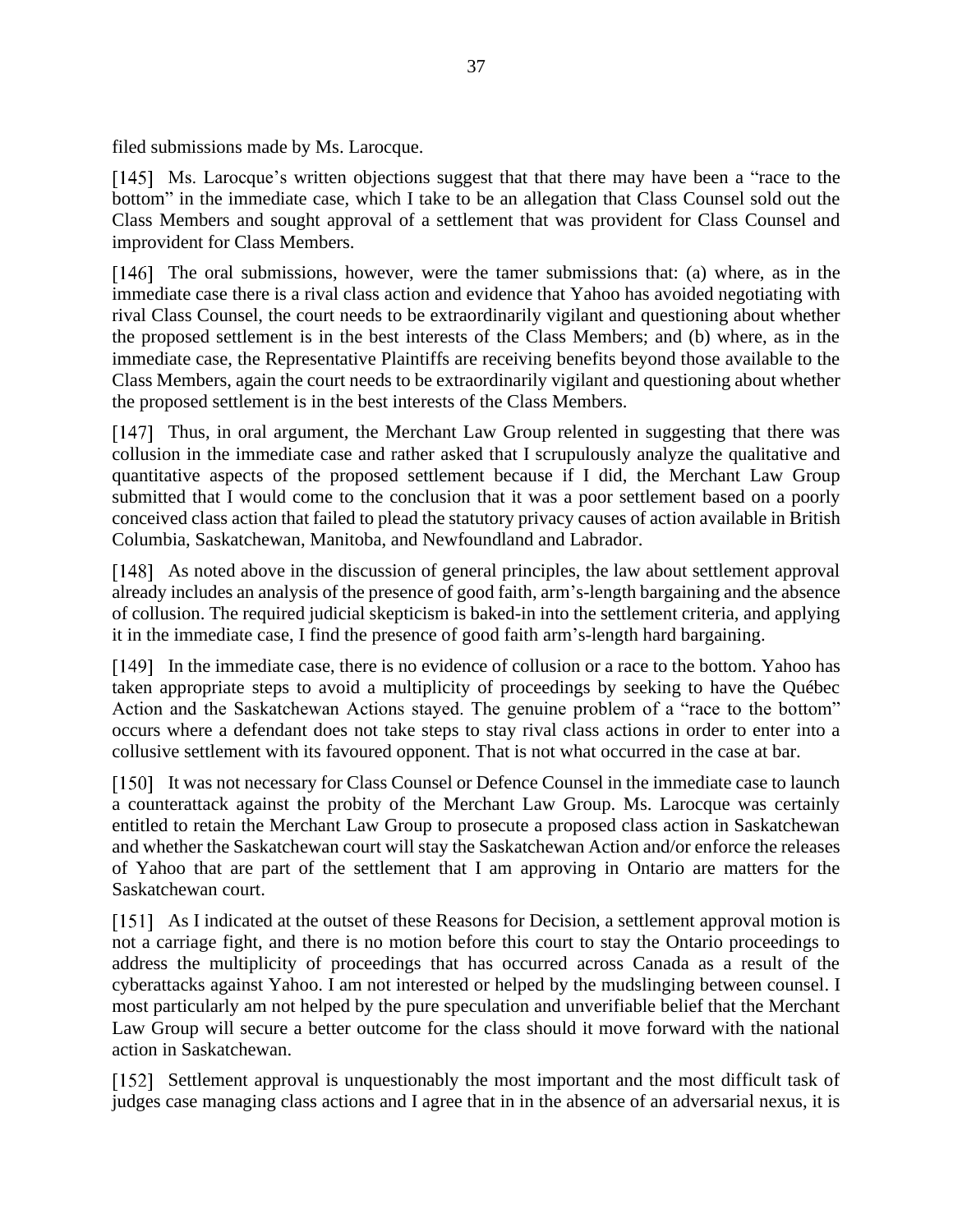necessary to be scrupulous in searching for collusion which is to say that Class Counsel has sold out the class. I find no evidence of collusion in the immediate case. What I find is hard bargaining with reasonable and responsible due diligence and preparation.

### <span id="page-37-0"></span>**O. Should the Court Approve the Proposed Settlement in the Ontario Action?**

[153] Turning to the other factors in determining whether to approve a settlement, I can be brief in saying that to varying degrees or weights, the factors favour the approval of the settlement in the immediate case.

A settlement approval motion in a class proceeding is not like a dog show where an award is given for best in the genre or best in the show, and given the state of the current case law, what can be said is the above analysis of other settlements confirms that the settlement in the immediate case falls within the range of reasonableness.

[155] The Merchant Law Group's major criticism of the Ontario Action and the source of its speculative optimism for the Saskatchewan Action is the absence in the Ontario Action and the presence in the Saskatchewan Action of the privacy statutory actions and the anticipated availability of significant general damages. In British Columbia, Saskatchewan, and Newfoundland and Labrador, each province has enacted a statute entitled the *Privacy Act*, which creates a statutory tort for a person who wilfully and without claim of right violates the privacy of another. Manitoba has a *Privacy Act,* but it does specify wilful conduct as an element of the statutory cause of action but rather requires conduct that substantially and unreasonably without colour of rights violates the privacy of another person. The Merchant Law Group relies heavily on the statutory claims for invasion of privacy.

[156] Given the causes of action that the Representative Plaintiffs did plead, it is at least understandable why the plaintiffs in the immediate case did not plead these statutes. Under these statutes, whether the plaintiff has a reasonable expectation to privacy and whether there has been an invasion of privacy is a fact specific inquiry in the circumstances of each case.<sup>92</sup> Moreover, where an element of the statutory privacy tort is that the defendant's violation was wilful, the plaintiff must show that the defendant's conduct was a purposeful violation of the plaintiff's privacy; wilful means more than the defendant did an act that violated the plaintiff's privacy or that the plaintiff carelessly or accidentally caused the plaintiff's privacy to be breached and the plaintiff must show that the defendant knew that his or her conduct would violate the plaintiff's privacy.<sup>93</sup> In other words, there is a significant and difficult to prove mental element to be proven in the statutory privacy torts.

In the immediate case, had the Representative Plaintiffs pled the privacy statues, they would have been met with formidable arguments and the same bargaining chips as confronts the other causes of action. In the immediate case, with the the absence of any trial judgments, the defendants had good arguments that defences based on causation and the absence of the mental

<sup>92</sup> *Heckert v. 5470 Investments Ltd*., 2008 BCSC 1298 at para. 76; *Davis v. McArthur*, [1970] B.C.J. No. 664 at pp. 763-764 (C.A.), rev'g [1969] B.C.J. No. 249 (S.C.).

<sup>93</sup> *Kumar v. Korpan*, 2020 SKQB 256 at paras. 30-36; *Duncan v. Lessing*, 2018 BCCA 9; *Cole v Prairie Centre Credit Union Ltd.*, 2007 SKQB 330; *Watts v. Klaemt*, 2007 BCSC 662; *Hollinsworth v BCTV*, [1999] 6 WWR 54 (B.C.C.A.); *Peters-Brown v Regina District Health Board*, [1996] 1 WWR 337 (Sask. Q.B.) aff'd [1997] 1 WWR 638 (Sask. C.A.).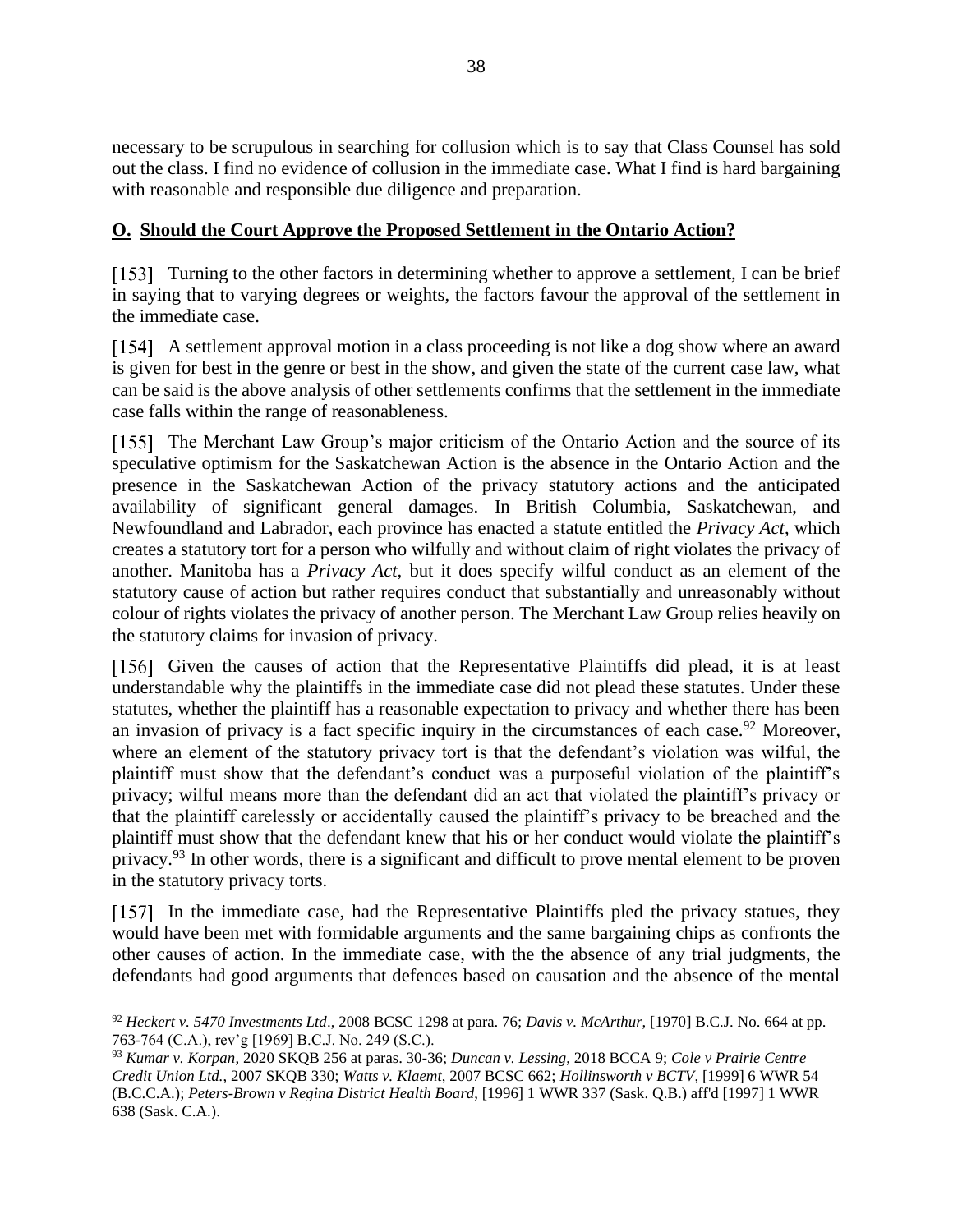elements for liability would present formidable obstacles to the plaintiffs' success.

Moreover, the privacy statutes might not have been all that useful in the immediate case because it remains to be seen whether the benchmark of the awards in individual breach of privacy cases would be applied to a mass group claim.

The few significant awards in individual breach of privacy cases arose in cases with facts that an objective observer would find disturbing as occurred in *Jones v. Tsige.* <sup>94</sup> In that famous case, the defendant was an employee of the Bank of Montreal, who on at least 174 occasions, scrutinized the banking records of the plaintiff, who was the ex-wife of the defendant's ex-common law husband. The plaintiff was awarded \$10,000 in damages for intrusion on seclusion. Justice Sharpe, however, made it clear that general damages for invasion of privacy would be modest.

Although the current state of the law indicates that it will be difficult for a defendant to resist certification in a privacy breach class action, the current case law indicates that defendants have a strong bargaining position in settlement negotiations. The settlement in the immediate case is a product of that hard non-conclusive bargaining with a defendant that given the nascent case law had meaningful litigation risk arguments if the action proceeded to a trial.

[161] As noted above, the defendant in the immediate case had the bargaining chip that in the immediate case, there was no evidence of actual financial harm suffered by any Class Member apart from the inconvenience of wasted time and for some Class Members some actual expenses.

[162] Class Counsel made more than adequate investigations of the factual and legal issues in the immediate case and in my opinion their recommendation of the settlement that responded to these factual circumstances was sound, as was the instructions of the Representative Plaintiffs.

Apart from being speculative and unprovable, Ms. Larocque's objections that the outcome of the Saskatchewan Action may be better misses the point that the issue before the court in Ontario is about the fairness and reasonableness of the settlement in the Ontario Action. Ms. Larocque's objection misses the point that there is no settlement criterion that a settlement in the hand is better than the prospects of a better settlement in a rival class action. The point in the immediate case, is the not so simple issue of whether the settlement in the immediate case meets the test for approval.

[164] I have done a detailed analysis of approved settlements in privacy class actions and those settlements are not speculative. The above analysis of the approved settlements in privacy class actions, including the cases that advanced the statutory causes of action and intrusion on seclusion claims, suggests that the settlement proposed in the immediate case falls within the zone of reasonableness, which allows for a range of possible resolutions and is an objective standard.

[165] Since all the other settlement factors point toward approving the settlement in the immediate case, I, therefore, approve the settlement.

# <span id="page-38-0"></span>**P. Fee Approval**

# **General Principles**

<span id="page-38-1"></span>[166] Section 32(2) of the *Class Proceedings Act, 1992* requires that an agreement respecting

<sup>&</sup>lt;sup>94</sup> 2012 ONCA 32.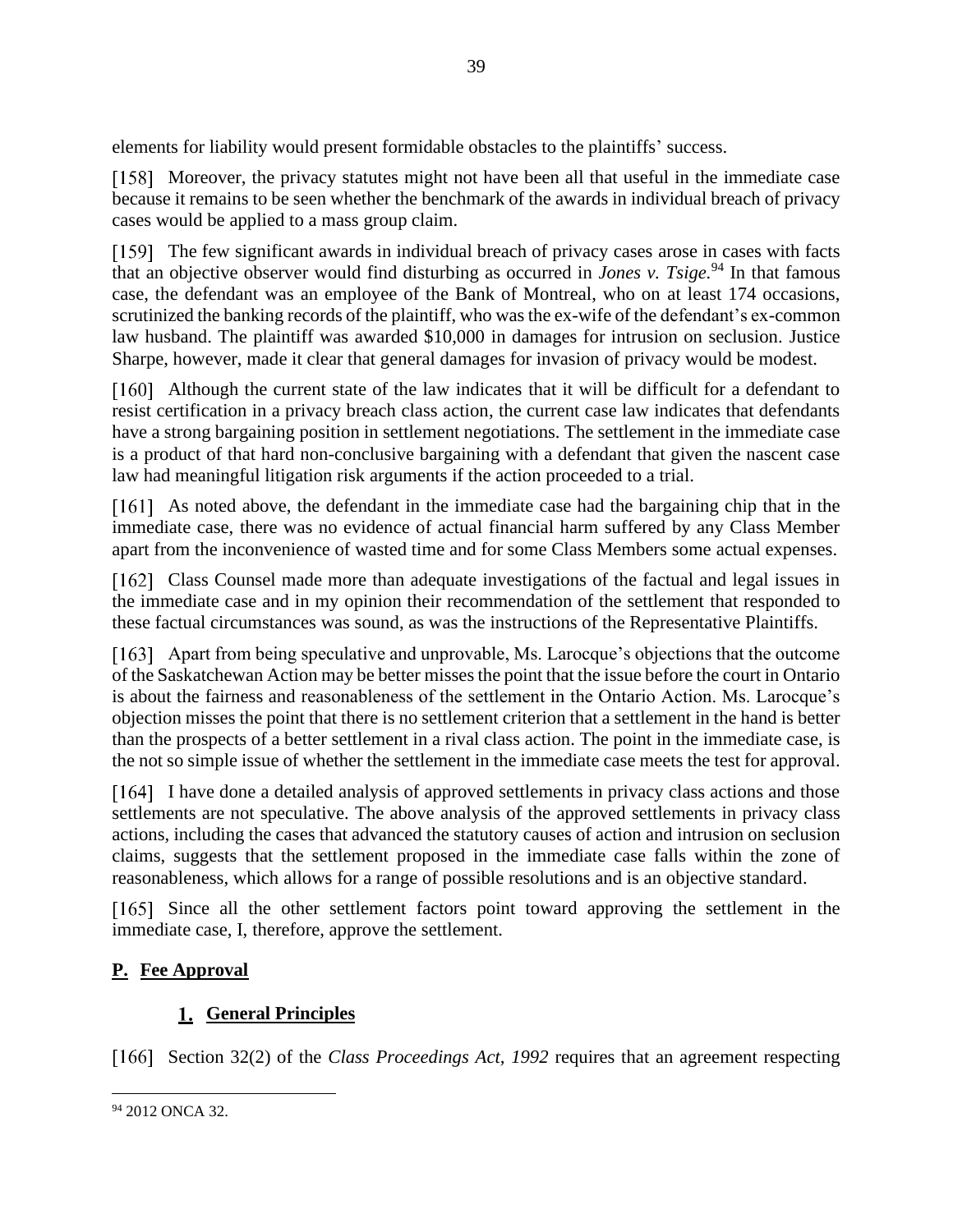fees and disbursements between a solicitor and a representative party is not enforceable unless approved by the court, on the motion of the solicitor.

[167] The fairness and reasonableness of the fee awarded in respect of class proceedings is to be determined in light of the risk undertaken by the lawyer in conducting the litigation and the degree of success or result achieved. <sup>95</sup> Factors relevant in assessing the reasonableness of the fees of class counsel include: (a) the factual and legal complexities of the matters dealt with; (b) the risk undertaken, including the risk that the matter might not be certified; (c) the degree of responsibility assumed by class counsel; (d) the monetary value of the matters in issue; (e) the importance of the matter to the class; (f) the degree of skill and competence demonstrated by class counsel; (g) the results achieved; (h) the ability of the class to pay; (i) the expectations of the class as to the amount of the fees; and (j) the opportunity cost to class counsel in the expenditure of time in pursuit of the litigation and settlement.<sup>96</sup>

[168] These risks of a class proceeding include all of liability risk, recovery risk, and the risk that the action will not be certified as a class proceeding.<sup>97</sup> However, the recognition of risk is not a privileged factor in the determination of a reasonable fee because the risk factor does not differentiate between a bad settlement and good one.<sup>98</sup>

[169] Fair and reasonable compensation must be sufficient to provide a real economic incentive to lawyers to take on a class proceeding and to do it well.<sup>99</sup>

[170] Accepting that Class Counsel should be rewarded for taking on the risk of achieving access to justice for the Class Members, they are not to be rewarded simply for taking on risk divorced of what they actually achieved.<sup>100</sup> Placing importance on providing fair and reasonable compensation to Class Counsel and providing incentives to lawyers to undertake class actions does not mean that the court should ignore the other factors that are relevant to the determination of a reasonable fee.<sup>101</sup> The court must consider all the factors and then ask, as a matter of judgment, whether the fee fixed by the agreement is reasonable and maintains the integrity of the profession. 102

### **Fee Approval: Analysis and Discussion**

<span id="page-39-0"></span>In the immediate case, the docketed time and value at regular hourly rates spent up to December 22, 2020 by Class Counsel is 2,763.3 hours, for a total value of \$1,478,968.22, approximately \$1.5 million.

<sup>100</sup> *Welsh v. Ontario*, 2018 ONSC 3217 at para. 103.

<sup>95</sup> *Parsons v. Canadian Red Cross Society*, [2000] O.J. No. 2374 at para. 13 (S.C.J.); *Smith v. National Money Mart,* 2010 ONSC 1334 at paras. 19-20, varied 2011 ONCA 233; *Fischer v. I.G. Investment Management Ltd.*, [2010] O.J. No. 5649 at para. 25 (S.C.J.).

<sup>96</sup> *Smith v. National Money Mart,* 2010 ONSC 1334, varied 2011 ONCA 233; *Fischer v. I.G. Investment Management Ltd.*, [2010] O.J. No. 5649 at para. 28 (S.C.J.).

<sup>97</sup> *Gagne v. Silcorp Ltd.*, [1998] O.J. No. 4182 t para. 17 (C.A.); *Endean v. Canadian Red Cross Society*, 2000 BCSC 971 at paras. 28 and 35.

<sup>98</sup> *Smith v. National Money Mart*, 2010 ONSC 1334 at para. 126, varied 2011 ONCA 233.

<sup>99</sup> *Gagne v. Silcorp Ltd*. (1998), 41 O.R. (3d) 417 (C.A.); *Parsons v. Canadian Red Cross Society* (2000), 49 O.R.

<sup>(3</sup>d) 281 (S.C.J.); *Vitapharm Canada Ltd. v. F. Hoffmann-La Roche Ltd.*, [2005] O.J. No. 1117 at paras. 59-

<sup>61(</sup>S.C.J.); *Sayers v. Shaw Cablesystems Ltd.*, 2011 ONSC 962 at para. 37.

<sup>101</sup> *Smith Estate v. National Money Mart Co*., 2011 ONCA 233 at para. 92.

<sup>102</sup> *Commonwealth Investors Syndicate Ltd. v. Laxton*, [1994] B.C.J. No. 1690 at para. 47 (B.C.C.A.).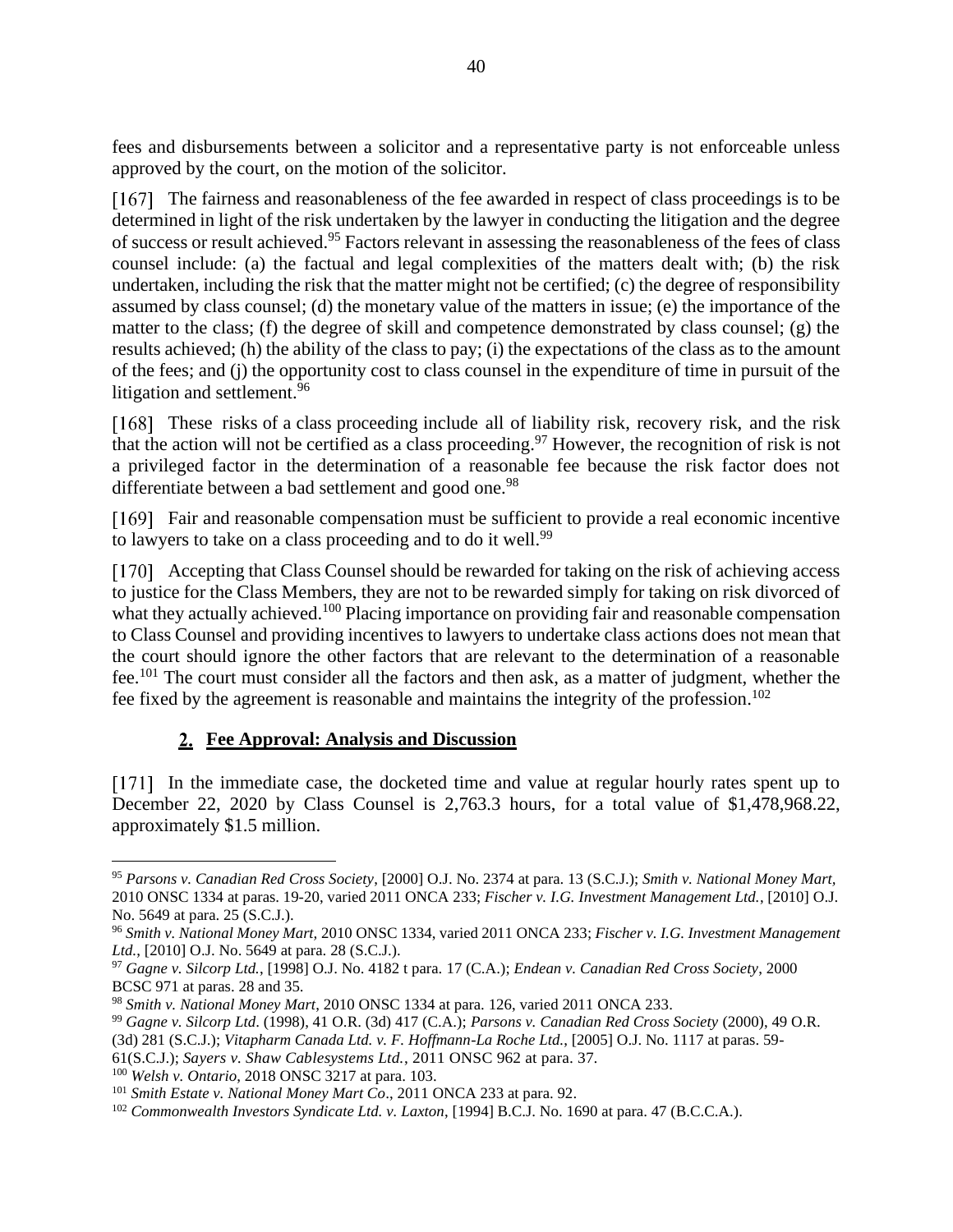If the settlement is approved, Class Counsel anticipate spending additional time on postsettlement tasks. Class Counsel will be required to prepare and deliver materials and appear in the Saskatchewan Action to satisfy the conditions precedent to the Settlement Agreement. It is anticipated that the Saskatchewan Courts will hear one or more stay motions, potentially a certification motion and an appeal. There will be dismissal motions and appearances in British Columbia and Alberta. Class Counsel will spend more time working with RicePoint on the claims administration process and responding to class member inquiries.

In the immediate case, the Representative Plaintiffs entered into contingency fee retainer agreements with Class Counsel, providing that Class Counsel are to be paid only in the event of a successful settlement or judgment. The contingency fee retainer agreements provide that Class Counsel will be paid 33.33% of any recovery in the Action. In the immediate case, Class Counsel are seeking a contingency fee of 24%. This is a fee request of \$4.9 million. Class Counsel also seeks payment of disbursements and applicable taxes. The 24% fee is equivalent to a 3.3x multiplier without taking into account the future work required to implement the settlement.

I do not approve the \$4.9 million plus disbursements and taxes fee request. I accept that this was a complex, hard-fought case. Class Counsel conducted extensive legal and factual research in support of the claim and worked closely with an expert in preparing for a contested certification hearing. Extensive arm's-length settlement negotiations, including two day-long mediations, ultimately resulted in the Settlement Agreement. I have approved the settlement, but I would not regard it as anything other than fair and reasonable and in the best interests of the class as a whole.

[175] There were undoubtedly litigation risks in the immediate case, but Class Counsel much overstated the risk that the case would not be certified. My analysis of the reported privacy class that reached the certification or authorization stage suggests that a case as strong as the immediate one, where Yahoo delayed in notifying the Class Members of the security breaches, had only a modest risk of not being certified.

[176] The substantial litigation risk in the immediate case is the risk of losing at trial given the difficulties of causation, proving the requisite mental state for liability, the usual difficulties of establishing conduct below the standard of care, and the prospect that the benchmarks for general (moral) damages in individual actions will not carry over to aggregated damages awards in class actions. Those risks explain why it was reasonable to recommend a settlement in the immediate case.

[177] Where these observations take me is that Class Counsel deserves a premium for securing what was a reasonable but certainly not outstanding settlement, but they do not deserve a premium commensurate with taking on the more formidable risk of prosecuting the action to a trial judgment. That risk was actually avoided by settling the action.

In my opinion, a premium that is a multiplier of 2.0 is a fair recompense for the risk that Class Counsel actually took on and a better reflection of the results achieved for the Class, which actually become better by reducing Class Counsel's piece of the settlement pie.

[179] I am confirmed in the fairness of this award by comparing it to the Counsel fees awarded in other cases, as described above.

[180] In the immediate case, to award a multiplier of 3.3 is to award counsel for risks that they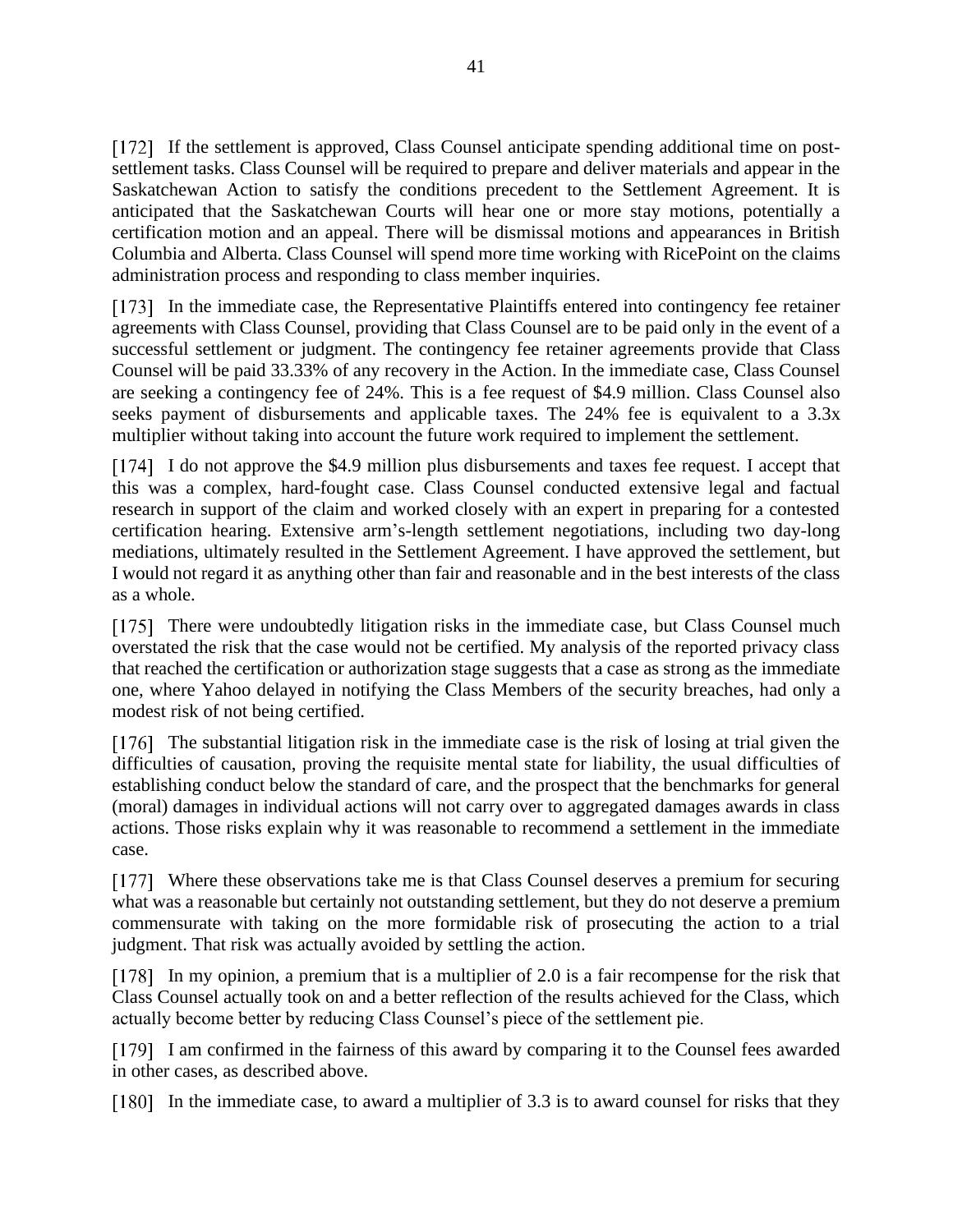did not take on. This observation does not detract from my approval of the settlement, which in the circumstances of the immediate case, was a sound decision for counsel to recommend. However, Class Counsel should receive compensation for the risks that they actually took on and an award that reflects the success achieved by settlement.

[181] For these reasons, I award Class Counsel a fee of \$3.0 million plus disbursements plus taxes.

# <span id="page-41-0"></span>**Q. Honorarium**

Where a representative plaintiff can show that he or she rendered active and necessary assistance in the preparation or presentation of the case and that such assistance resulted in monetary success for the class, the representative plaintiff may be compensated by an honorarium. 103

[183] However, the court should only rarely approve this award of compensation to the representative plaintiff.<sup>104</sup> Compensation for a representative plaintiff may only be awarded if he or she has made an exceptional contribution that has resulted in success for the class.<sup>105</sup> Compensation to the representative plaintiff should not be routine, and an honorarium should be awarded only in exceptional cases.

In determining whether the circumstances are exceptional, the court may consider among other things: (a) active involvement in the initiation of the litigation and retainer of counsel; (b) exposure to a real risk of costs; (c) significant personal hardship or inconvenience in connection with the prosecution of the litigation; (d) time spent and activities undertaken in advancing the litigation; (e) communication and interaction with other class members; and (f) participation at various stages in the litigation, including discovery, settlement negotiations and trial.<sup>106</sup>

[185] Class Counsel is seeking approval of an honorarium of \$7,500 to be awarded to each of the three representative Plaintiffs, to be paid from the Settlement Fund.

[186] In my opinion, the honoraria requests in the immediate case should not be granted. In my opinion, the Representative Plaintiffs' contribution while laudatory was not exceptional or extraordinary. Honorarium should not be awarded as a routine matter.

[187] Plaintiffs in normal litigation, who are exposed to costs consequences do not receive a payment for giving instructions to their lawyer. Representative Plaintiffs are Class Members, and as a matter of principle, they should recover no more than any other Class Member. As a matter of principle, a representative plaintiff should have no incentive to recommend a settlement other than that he or she genuinely believes that it is in the best interests of the Class of which he or she is a member.

<sup>103</sup> *Windisman v. Toronto College Park Ltd*., [1996] O.J. No. 2897 at para. 28 (Gen. Div.).

<sup>104</sup> *Sutherland v. Boots Pharmaceutical plc*, *supra*; *Bellaire v. Daya*, [2007] O.J. No. 4819 at para. 71. (S.C.J.); *McCarthy v. Canadian Red Cross Society*, [2007] O.J. No. 2314 (S.C.J.).

<sup>105</sup> *Toronto Community Housing Corp. v. ThyssenKrupp Elevator (Canada) Ltd.*, 2012 ONSC 6626; *Markson v. MBNA Canada Bank*, 2012 ONSC 5891 at paras. 55-71.

<sup>106</sup> *Robinson v. Rochester Financial Ltd.*, 2012 ONSC 911 at paras. 26-44.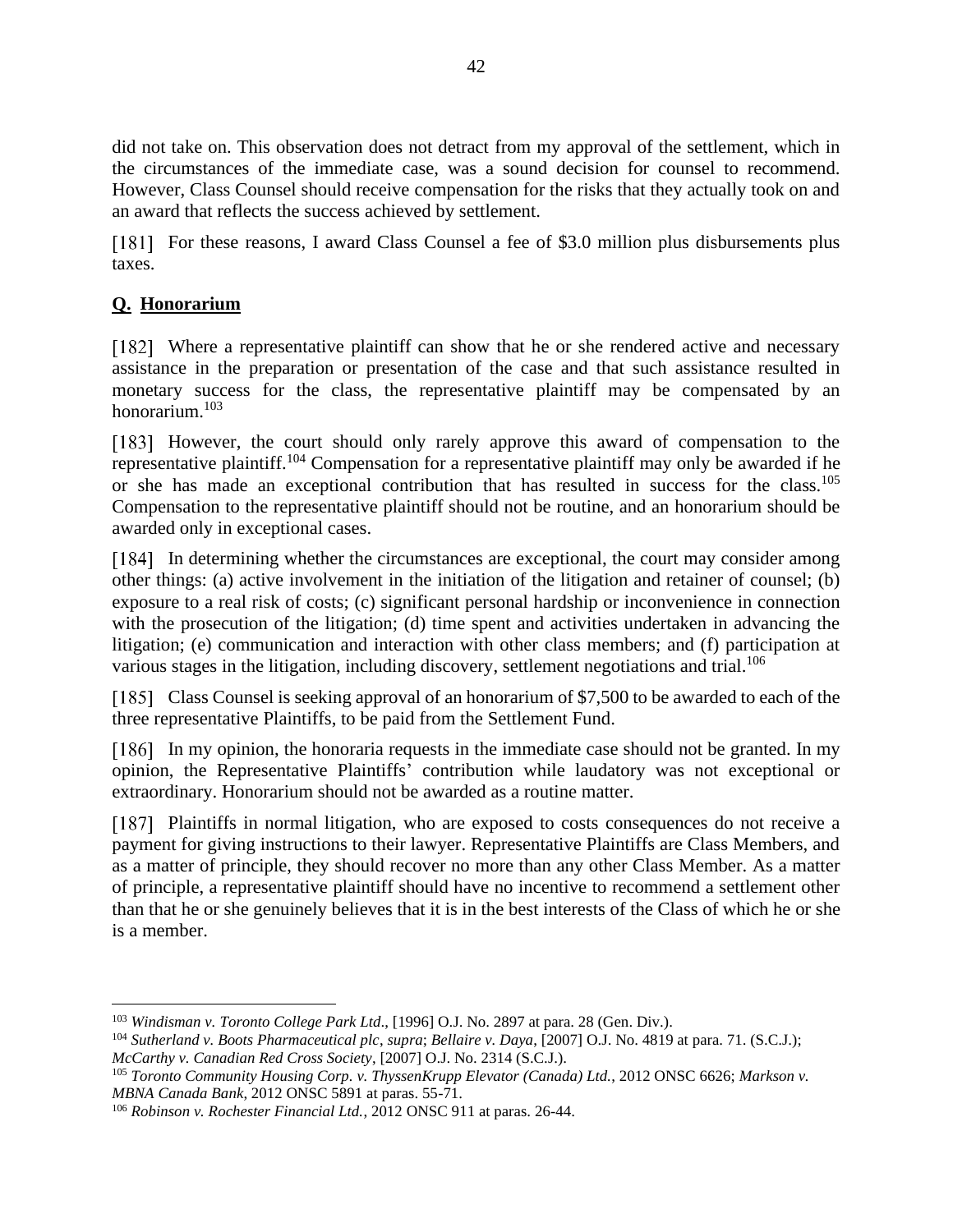### <span id="page-42-0"></span>**R. Conclusion**

[188] For the above reasons, I find that the settlement in the Ontario Action is fair, reasonable, and in the best interests of the Class Members including Ms. Larocque. I approve the Settlement. I approve a Class Counsel fee of \$3.0 million. I do not approve the honoraria.

[189] Because settlement approval motions are typically unopposed and because typically Class Member objectors are self-represented, it is typical not to award costs on settlement approval motion. The settlement approval motion in the immediate case, however, was not typical. Therefore, I will consider whether it is appropriate to award costs in the immediate case to be paid by the Merchant Law Group and not Ms. Larocque personally.

If demanded, Class Counsel has twenty days from the release of these Reasons for Decision to deliver written costs submissions to be followed by the Merchant Law Group's submissions within a further twenty days.

Percel, J

Perell, J.

Released: February 9, 2021